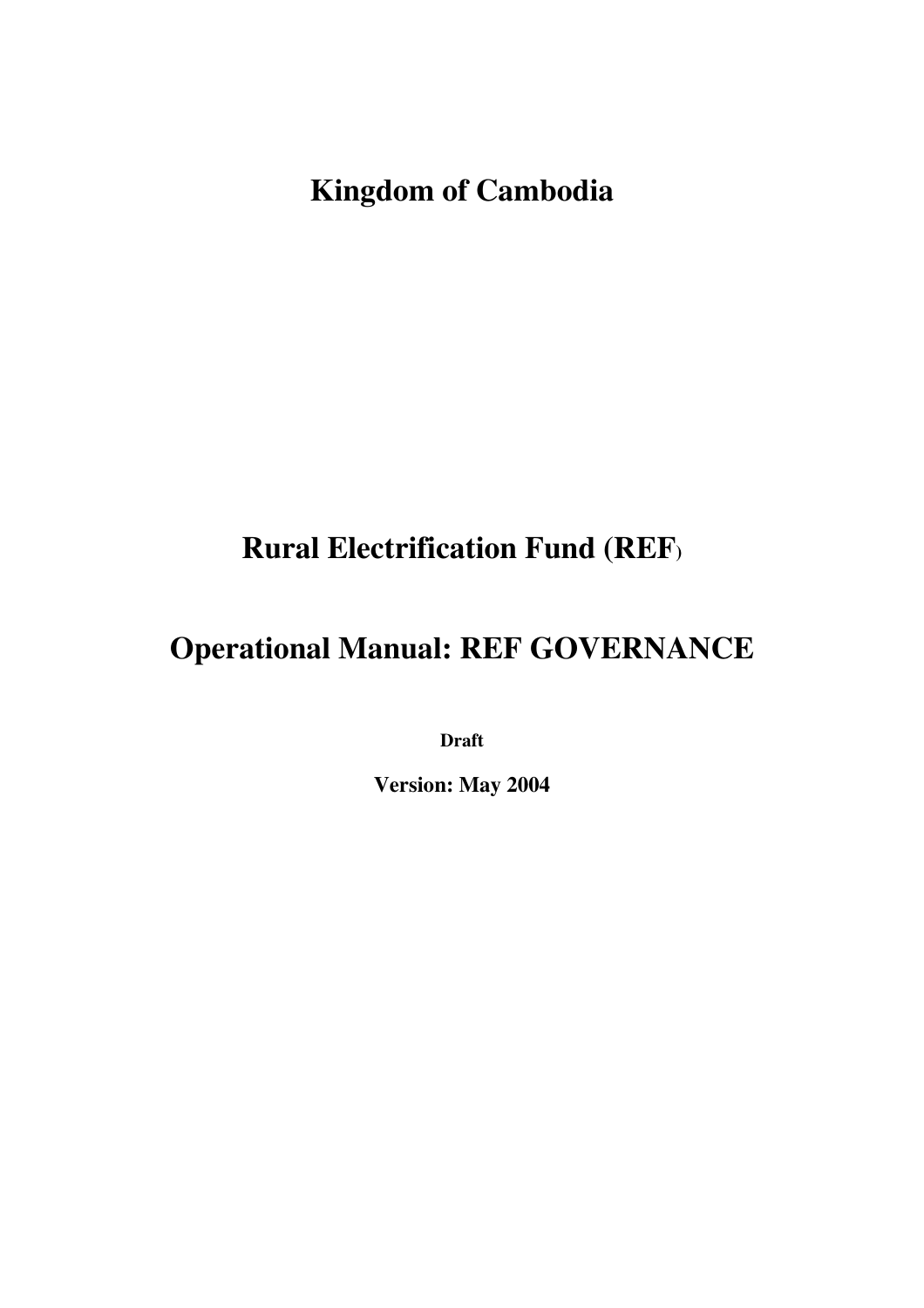### **TABLE OF CONTENTS**

| $\mathbf{1}$   |       |                                                                     |  |  |
|----------------|-------|---------------------------------------------------------------------|--|--|
|                | 1.1   |                                                                     |  |  |
|                | 1.2   |                                                                     |  |  |
|                | 1.3   |                                                                     |  |  |
| $\overline{2}$ |       | PROCEDURES FOR THE RURAL ELECTRIFICATION BOARD (REB)7               |  |  |
|                | 2.1   |                                                                     |  |  |
|                | 2.2   |                                                                     |  |  |
|                | 2.3   |                                                                     |  |  |
|                | 2.4   |                                                                     |  |  |
|                | 2.5   |                                                                     |  |  |
|                | 2.6   |                                                                     |  |  |
| $\mathfrak{Z}$ |       |                                                                     |  |  |
|                | 3.1   |                                                                     |  |  |
|                | 3.2   |                                                                     |  |  |
|                | 3.3   |                                                                     |  |  |
| $\overline{4}$ |       | REB DECISION TAKING ON MANAGEMENT AND USE OF FUNDS 12               |  |  |
|                | 4.1   |                                                                     |  |  |
|                | 4.1.1 |                                                                     |  |  |
|                | 4.1.2 |                                                                     |  |  |
|                | 4.2   |                                                                     |  |  |
| 5              |       | REPORTING TO MINISTER AND ANNUAL ASSEMBLY OF STAKEHOLDERS 14        |  |  |
| 6              |       |                                                                     |  |  |
|                | 6.1   |                                                                     |  |  |
|                | 6.2   |                                                                     |  |  |
|                | 6.3   |                                                                     |  |  |
|                | 6.4   | Control of Compliance by REEs with Contract Award Conditions  16    |  |  |
| $\tau$         |       |                                                                     |  |  |
|                | 7.1   |                                                                     |  |  |
|                | 7.2   |                                                                     |  |  |
| 8              |       | COORDINATION WITH INSTITUTIONS INVOLVED IN RURAL DEVELOPMENT  18    |  |  |
|                | 8.1   |                                                                     |  |  |
|                | 8.2   | Exploiting synergies with Internet and Communication Technology  18 |  |  |
|                | 8.3   |                                                                     |  |  |
|                | 8.4   |                                                                     |  |  |
|                | 8.5   |                                                                     |  |  |
|                | 8.6   |                                                                     |  |  |
|                | 8.7   |                                                                     |  |  |
|                | 8.8   |                                                                     |  |  |
|                |       |                                                                     |  |  |
|                |       |                                                                     |  |  |
|                |       |                                                                     |  |  |
|                |       |                                                                     |  |  |
|                |       |                                                                     |  |  |
|                |       |                                                                     |  |  |
|                |       |                                                                     |  |  |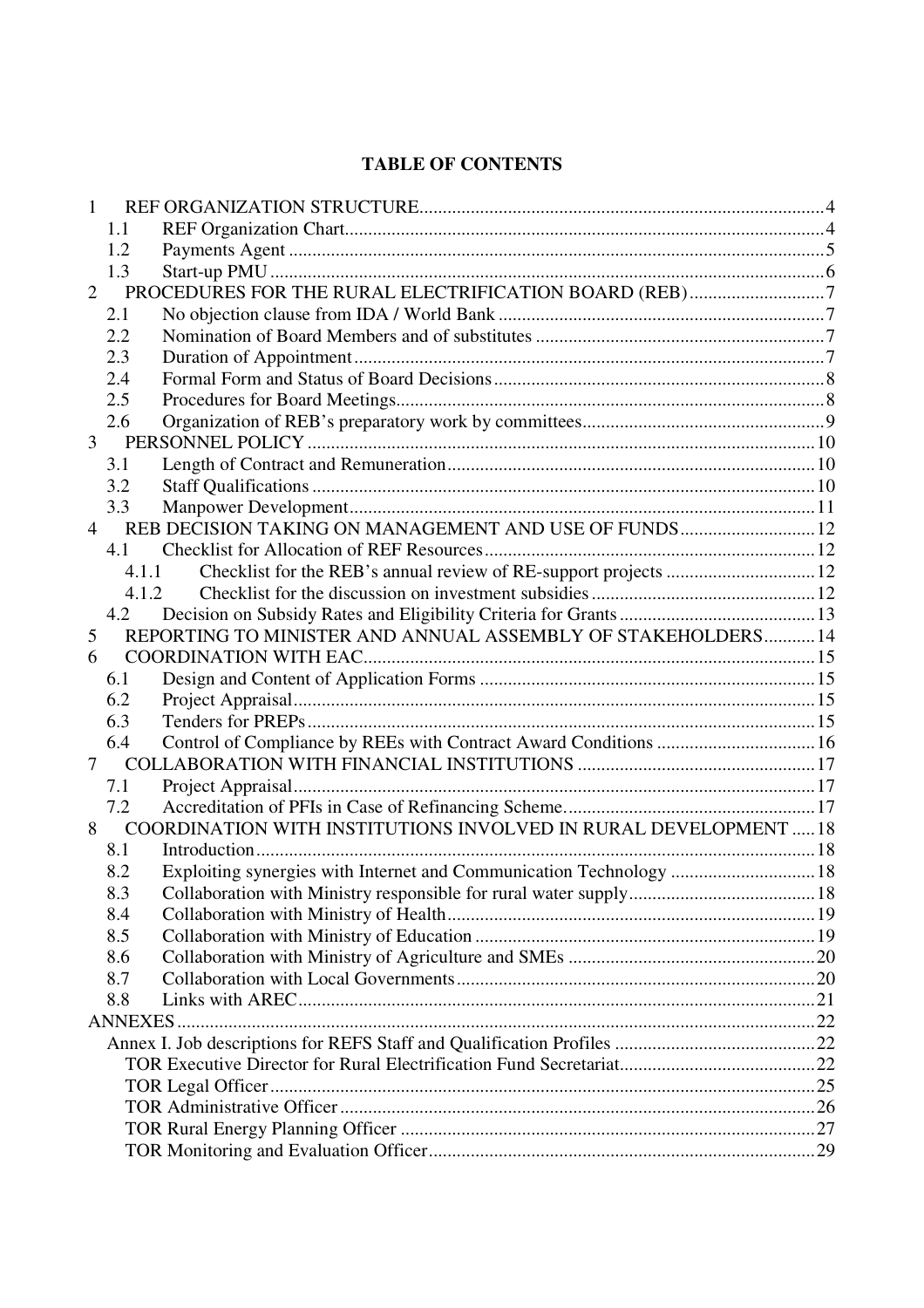| II.3. Draft Board Resolution: Procedures for allocating REF Funds to Programs and Projects 40 |  |
|-----------------------------------------------------------------------------------------------|--|
|                                                                                               |  |

#### **Abbreviations**

| <b>ACLEDA</b> | Association of Cambodian Local Economic Development Agencies |
|---------------|--------------------------------------------------------------|
| <b>AREC</b>   | <b>Association of Rural Electricity Companies</b>            |
| <b>CBO</b>    | Community based organization                                 |
| EAC           | <b>Electricity Authority of Cambodia</b>                     |
| <b>FMP</b>    | <b>Financial Management Report</b>                           |
| FU            | Finance Unit                                                 |
| <b>GEF</b>    | Global Environmental Facility                                |
| <b>IFC</b>    | <b>International Finance Corporation</b>                     |
| <b>IREMP</b>  | <b>Indicative Rural Electrification Master Plan</b>          |
| MoF           | Ministry of Finance                                          |
| <b>MIME</b>   | Ministry of Industry, Mines and Energy                       |
| <b>NGO</b>    | Non-governmental Organization                                |
| <b>LIREP</b>  | Locally Initiated Rural Electrification Project              |
| <b>PCF</b>    | Prototype Carbon Fund                                        |
| PECC          | Provincial Electricity Council of Cambodia                   |
| PFI           | <b>Participating Financial Institutions</b>                  |
| PIU           | <b>Public Information Unit</b>                               |
| <b>PREP</b>   | Priority Rural Electrification Project                       |
| <b>RGC</b>    | Royal Government of Cambodia                                 |
| <b>REB</b>    | <b>Rural Electrification Board</b>                           |
| <b>REE</b>    | <b>Rural Electrification Entity</b>                          |
| <b>REF</b>    | <b>Rural Electrification Fund</b>                            |
| <b>REFS</b>   | <b>Rural Electrification Fund Secretariat</b>                |
| <b>REPMEU</b> | Rural Electrification Planning, Monitoring & Evaluation Unit |
| <b>TA</b>     | <b>Technical Assistance</b>                                  |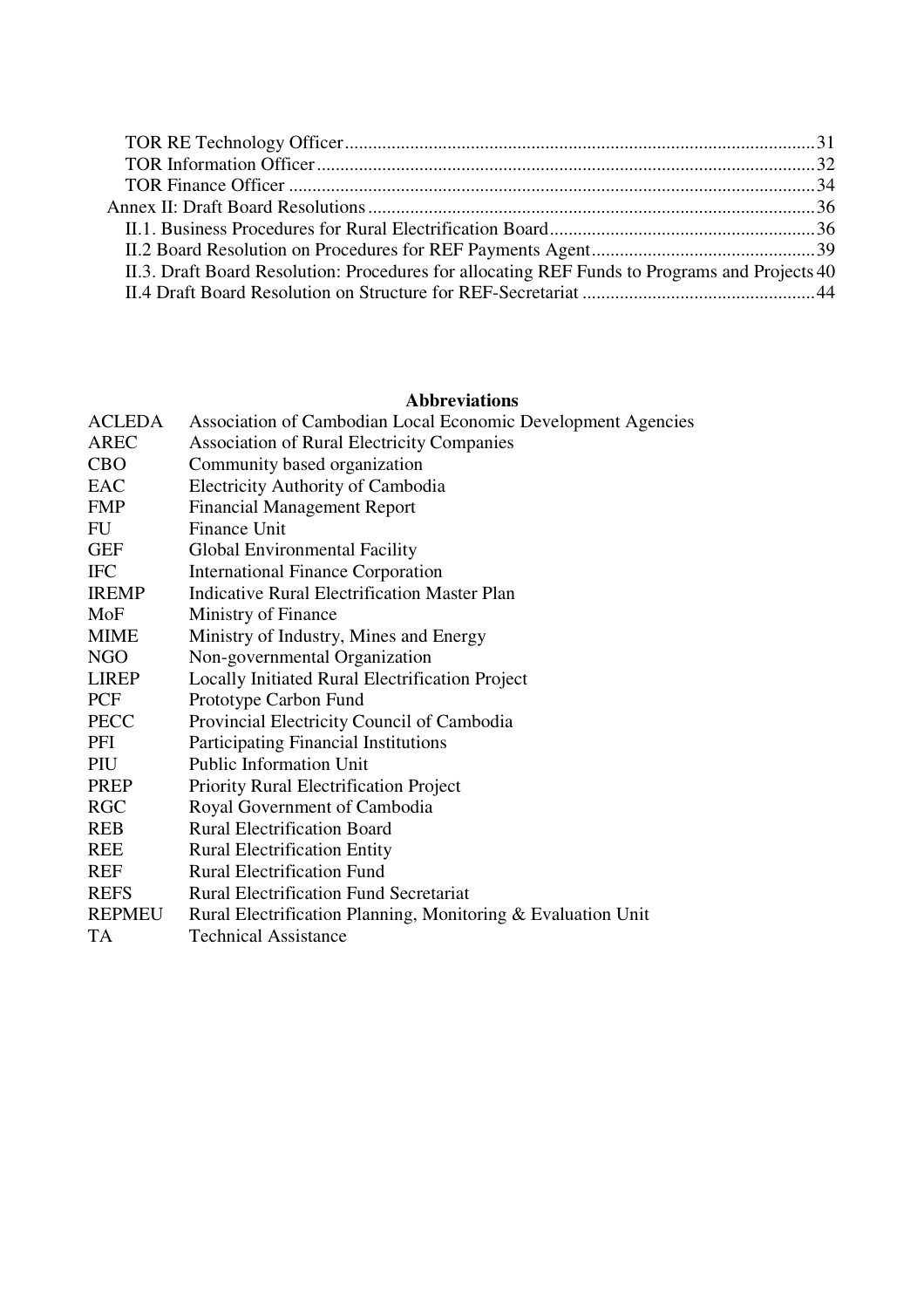# **1 REF ORGANIZATION STRUCTURE**

# **1.1 REF Organization Chart**

The governance / management structure of the REF, is composed of three layers:

- (i) *The Board of Directors of REF, called the Rural Electrification Board, REB* provides the strategic management for REF-operations*.*
- (ii) The *Executive Director of the REF-Secretariat* is in charge of operational management*;* while the REF- *Payments Agent*, under contract with REB, administers the disbursement of REF-subsidy payments to supported projects.
- (iii) The *Annual Assembly of Stakeholders* called by the *Minister in charge of Energy* has no formal decision making powers. But it has a strong advisory role and is important for transparency in the decision taking by REB on major issues*.*



The Energy Minister defines national RE-policy, which provides the reference framework for what activities the REF undertakes and how. The Minister of Finance inscribes the REF-fee into the national budget proposal.

The stakeholders are donors, finance institutions, RE-enterprises, suppliers of RE-goods and services, ministries and agencies involved in rural development and NGOs. The *Annual Assembly of Stakeholders* is called by the Energy Minister to discuss the REB´s annual report on RE-progress and REF activities. The report includes the draft proposal for the upcoming year's REF-budget, activities and subsidy rates. The minister concludes the session with a decision on what changes, if any, the REB should make in its proposal.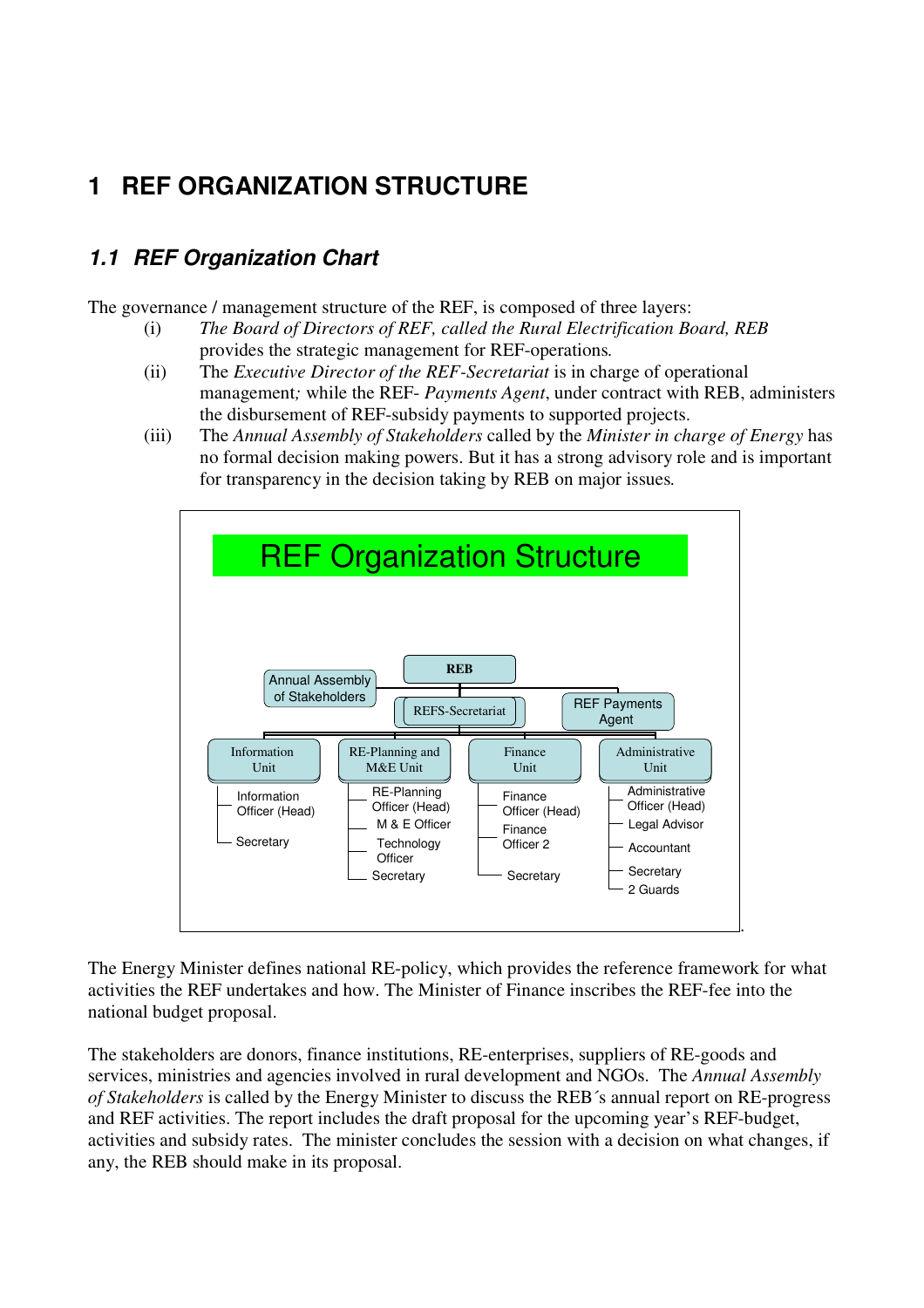*The Board of Directors of REF, called the Rural Electrification Board, REB* decides the optimal use of the REF-budget, translating the Minister's policy objectives into operational goals and procedures for the REF. The REB consists of nine part-time members appointed by Sub-Decree of the Prime Minister on the basis of a proposal by the Ministers in charge of Energy: The *Executive Director of the REF-Secretariat,* contracted by REB, is in charge of operational management*;* while the REF- *Payments Agent*, under contract with REB, administers the disbursement of REF-subsidy payments to supported projects.

*The REF-Secretariat* is expected to have a professional staff of seven (including the Director) and a support staff of 7-8 persons. The Secretariat has one administrative unit (composed of an administrative officer and a part-time legal officer ) and three functional units:

- The *Public Information Unit (PIU)* answers requests for information from investors, government agencies, project promoters and consultants, NGOs and communities, and conducts awareness campaigns. The unit is also responsible for promoting cross-sectoral coordination, keeping in close contact with relevant officials from the Ministries of Rural Development, Water Supply, Health, Education, Transport and Telecom.
- *The RE Planning, Monitoring and Evaluation Unit (REPMEU)* maintains an updated REdatabase containing, inter alia, all information on REF-supported projects. It monitors and evaluates the performance of REF-supported RE-projects and of REF-support programs. Assisted by the Finance Officer and the Information Officer for aspects related to activities carried out in their units, it drafts the annual RE status report, which contains the recommendations for REF subsidy rates and capacity building activities. It assists the EAC and the FU in reviewing major feasibility studies for priority RE projects (PREPs), and, if necessary, arranging tenders for these in collaboration with EAC.
- The *Finance Unit (FU)* processes subsidy applications from local RE projects (LREPs), from generation projects making use of renewable energy technology (RET) and from solar home dealers claiming the quarterly payment of per system subsidies. The FU draws up the subsidy contracts for LREPs and for PREPs, defining the milestones, which trigger a payment to the project developer. The FU monitors the performance of the Payments Agent. The FU maintains close contacts with banks that co-finance RE-projects, and evaluates the need for credit stand-by and credit guarantee facilities*.*

# **1.2 Payments Agent**

On behalf of REFS, the REF Payments Agent administers the disbursement of payments to:

- *recipients of REF-investment subsidies* (for feasibility studies, sales of PV-systems, investments in electricity systems);
- companies and institutions, which under contract by the REFS, act as *executing agencies* for REF-financed RE-support programs.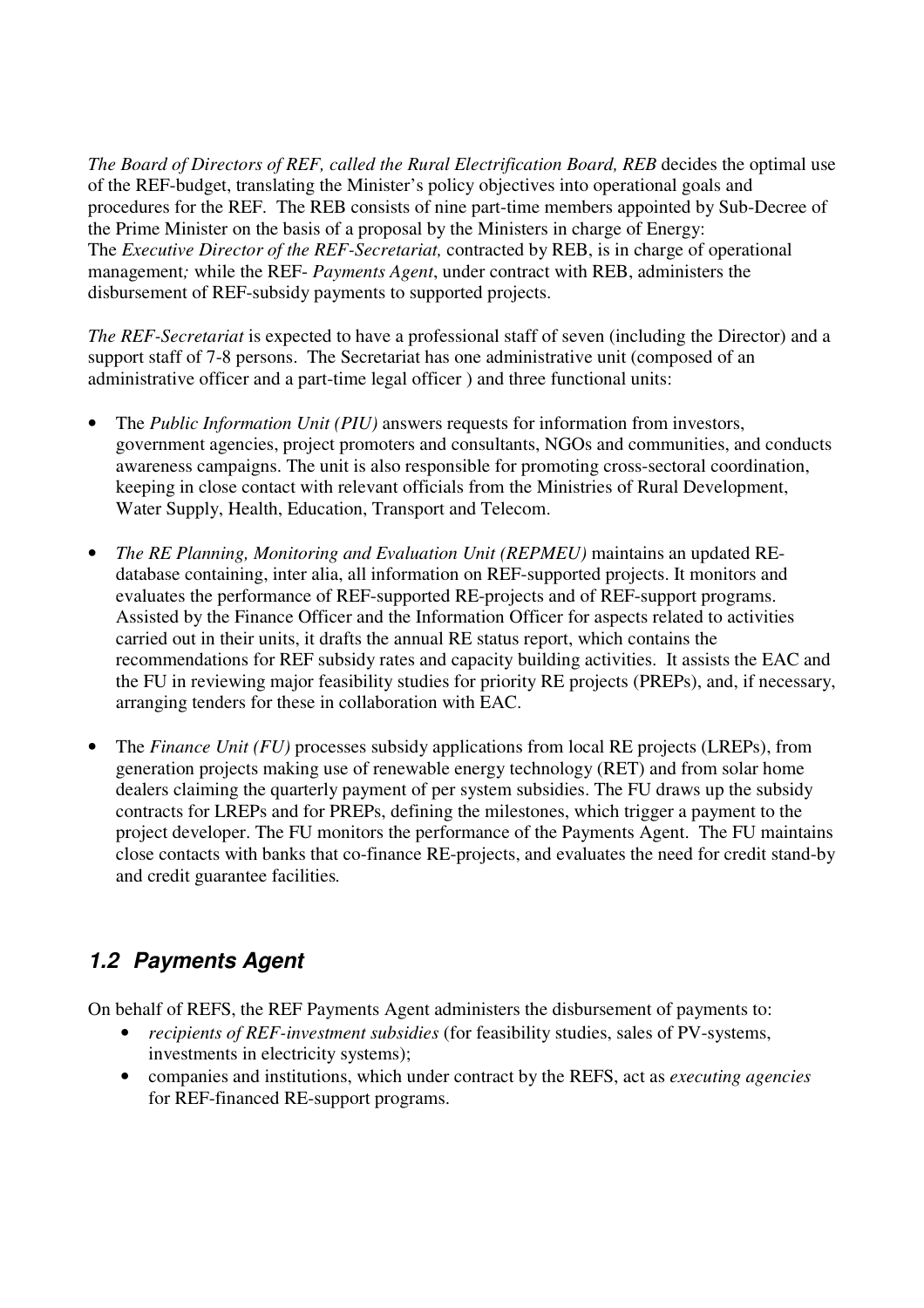The payment of some REF grants is done in tranches linked to the achievement of a specific milestone as defined in the subsidy contract.<sup>1</sup> Release of a payment of a tranche requires verification that a given milestone has been achieved.

The remuneration for the services of the Payments Agent are fixed as a basic fee per project (subsidy award contract) plus an additional fee for each payment tranch, which is fixed in the subsidy award contract for the project.

The agent is supervised by and reports to REB. The Finance unit of the REFC monitors the individual payments.

### **1.3 Start-up PMU**

One PMU will be hosted by MIME, to be responsible for TA activities related to MIME and REF while the REF is not yet established; and for setting-up of the REF. Once the REF Board has organized the REF Secretariat to run day-to-day operations of the REF, the PMU would cease to exist.

 $\overline{a}$ 

<sup>&</sup>lt;sup>1</sup> See the detailed procedure described in chapter 3.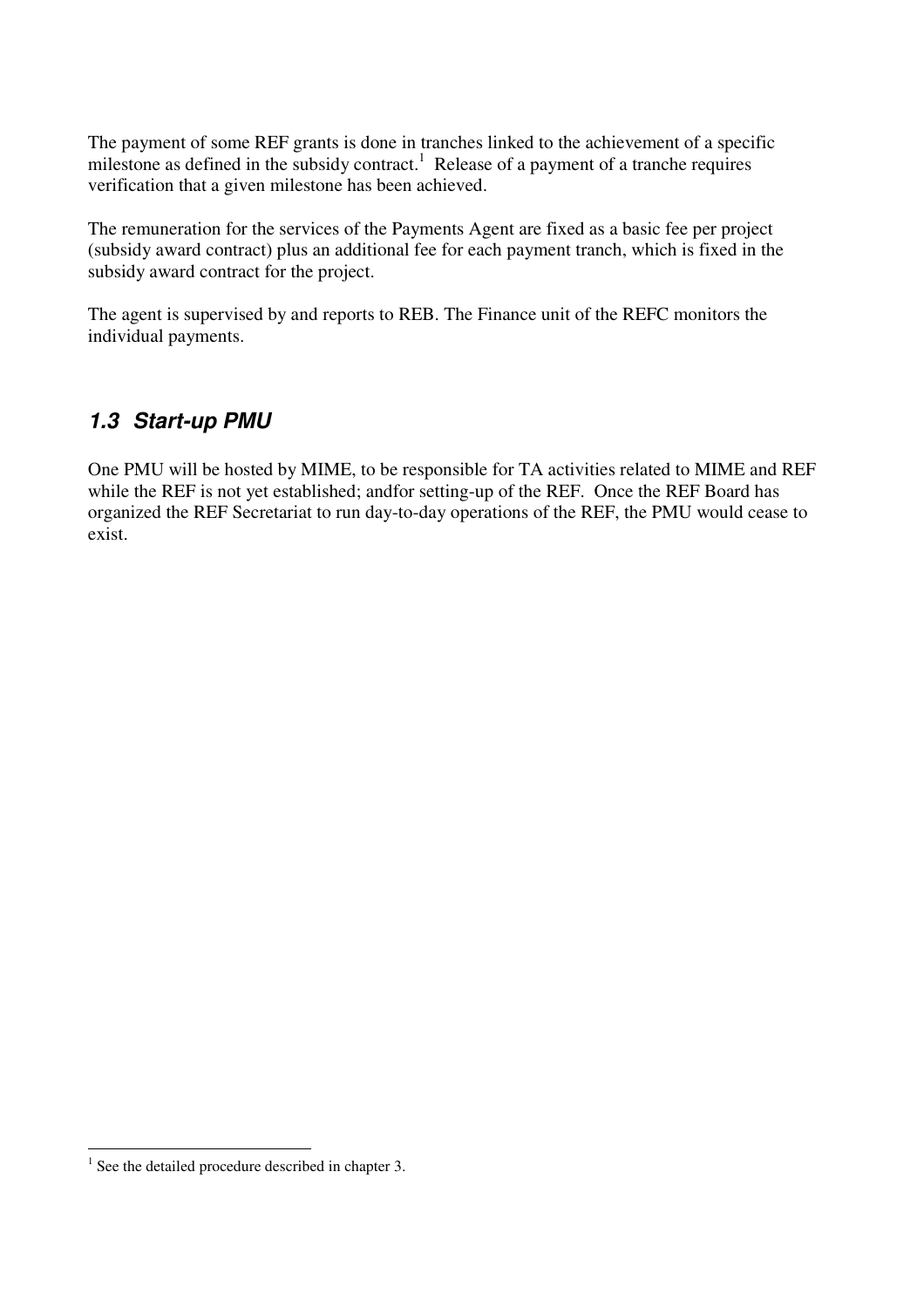# **2 PROCEDURES FOR THE RURAL ELECTRIFICATION BOARD (REB)**

### **2.1 No objection clause from IDA / World Bank**

During the first five years of operation, changes to the composition of the Board and in hiring and replacing the Executive Director of REFS are subject to no objection from the World Bank / IDA. From year six changes no longer need World Bank / IDA acceptance.

### **2.2 Nomination of Board Members and of substitutes**

Board Membership is personal. The Board decides by Board resolution whether a member can be represented by a substitute at a Board meeting, and, if yes, how often during a year a member can be absent from board meetings without having his/her continued membership submitted for consideration by the Minister in charge of energy. If substitutes are accepted, each board member will nominate one fixed substitute for a year at a time.

Donors contributing funds to REF decide on the procedure for nominating their board member and his/her substitute.

Until such time that the Confederation of the Association of Rural Electricity Enterprises, or similar organization, and an organization such as Association of Communities has been established, the Minister in charge of Energy shall select appropriate industry, NGO and community representatives. The representative of rural consumers, selected among the chiefs of rural communes, shall be appointed by the Minister in Charge of Energy based on a nomination from the Minister of Interior. If an Association of Communes is established in the future, it will take over the nomination.

### **2.3 Duration of Appointment**

The representative of donors shall be member of the Board for a period of two years and shall upon the end of this period be replaced by another nominee of the donors or have his or her term extended at the request of the donors for another two years.

Board Members that are nominated ex-officio remain on the Board until they are replaced in their ministerial function.

The representatives of the REEs, financial sector and suppliers of RE-products and services hold Office three years, which upon expiration may be renewed once for another three years.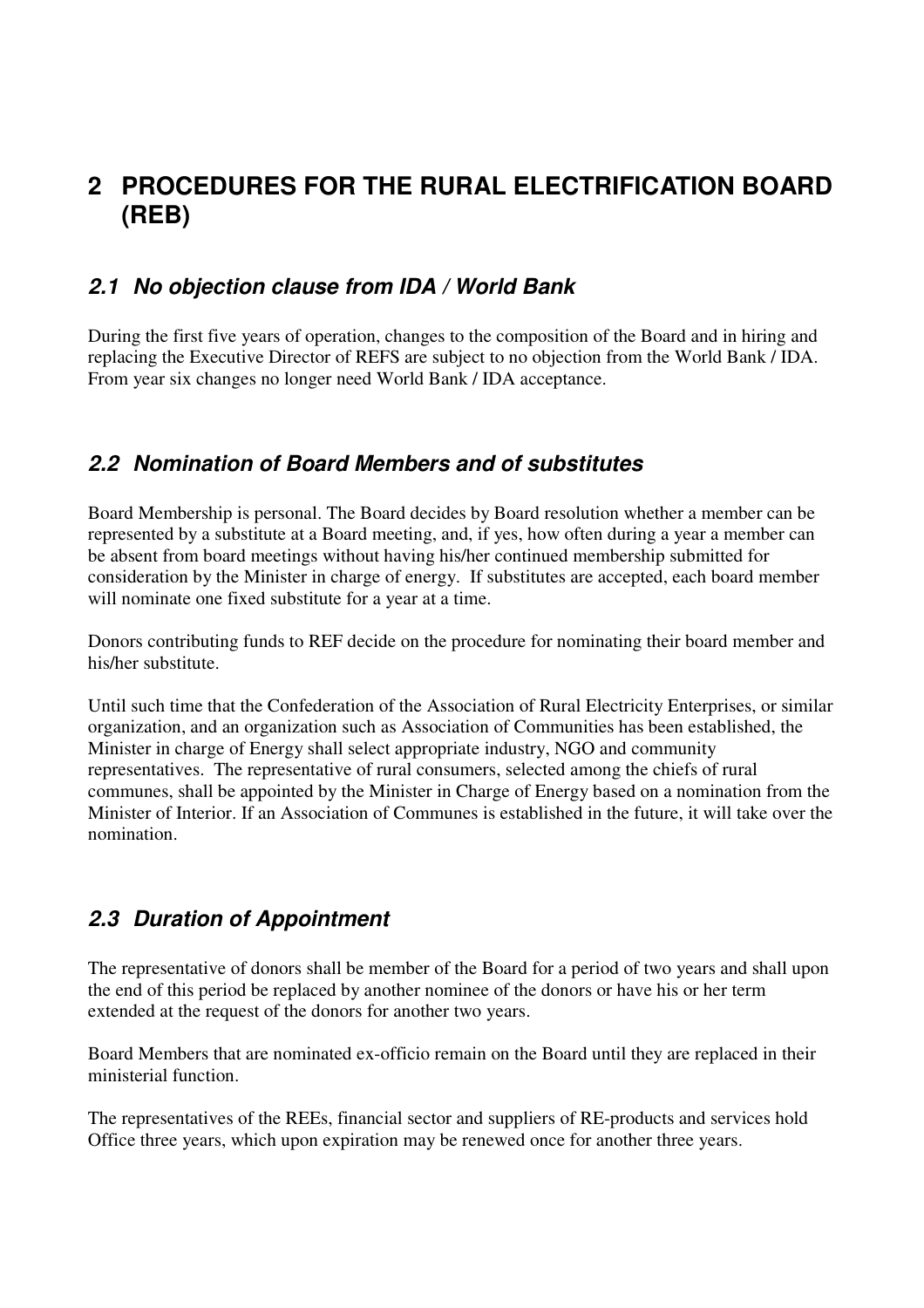# **2.4 Formal Form and Status of Board Decisions**

The Board decides by Resolution the approval instrument for specific types of decisions. The formal form of REB decisions and their hierarchy is as follows:

- *1. Board Resolutions* are required for:
	- *a.* major REF management and organization issues;
	- *b.* the fixing of the annual REF subsidy rates, application procedures and eligibility conditions for investment subsidies and
	- *c.* the adoption of the annual REF budget.

Board Resolutions are attached to the Minutes of the Board Meeting, where they were approved.

- *2. Agreed Board Minutes* record the decisions of the REB on REF operational decisions that are forwarded by the Director of the REFS to the Board for approval. They comprise:
	- *a.* approval of the initiation of tenders for priority projects REF, and of the investment subsidy contract that is signed with the winning bidder;
	- b. approval of REF investment subsidy contracts above a above a certain size<sup>2</sup> with project developers for locally initiated projects;.
	- $c.$  major sub-contracts above a threshold to be signed by the REFS<sup>3</sup>;
- *3. Signature by the REB-Chairman or his Deputy, cosigned by the Executive Secretary of the REFS* is the approval instrument for routine decisions where, for matter of expediency, instant decision taking is required that cannot wait for the calling of a Board meeting. They comprise:
	- a. investment subsidies to locally initiated projects below the threshold level for referral to the Board;
	- b. minor sub-contracts above a threshold to be signed by the  $REFS<sup>4</sup>$ .

## **2.5 Procedures for Board Meetings<sup>5</sup>**

The *Director of REFS* participates in REB meetings as observer and as Secretary for the Board, responsible for preparing the draft minutes and other administrative matters related to the preparation of Board Meetings and their follow-up.

The Board can invite *specialists* to participate in Board Meetings, providing their opinion on Board matters related to their area of expertise. The REB shall appoint a person with knowledge of the marketing and financing of renewable energy technologies to advise the Board on renewable energy issues.

 $\overline{a}$  $2^2$  The threshold amount will be fixed by resolution of the Board.

<sup>&</sup>lt;sup>3</sup> The Board defines by resolution the threshold amount.

<sup>&</sup>lt;sup>4</sup> The Board defines by resolution the threshold amount, below which a signature by the REFS Director and one of his officers is sufficient.

<sup>&</sup>lt;sup>5</sup> A draft Board resolution adopting business procedures for Board meetings is found in Annex Section B: Annex I.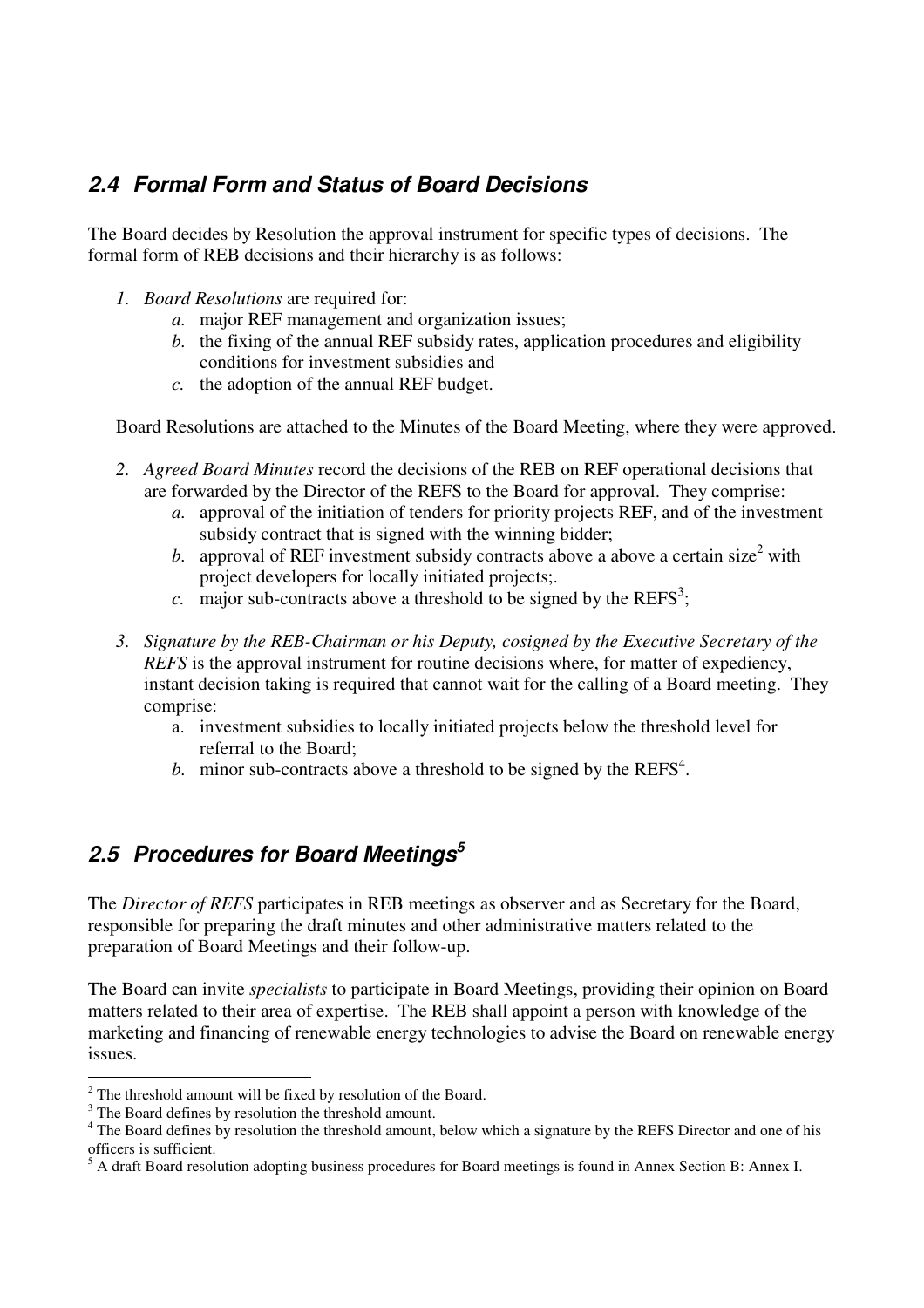The REB *schedules its meetings* according to the needs imposed by project applications and other conditions that require decision taking by the REB.

*Quorum* for decision taking is five.

Decision taking on adoption of Board Resolutions and other matters requiring the formal approval of the Board is by simple majority. When there is equality of votes, the vote of the Chairman prevails. In matters that are covered by conditionalities in the Convenants in the loan and grant agreements with donors providing funds to the REF, the approving vote of the donor representative is required for adoption.

The Board shall by Board resolution establish a condition for minimum participation in Board meetings during a year as a qualification for continued membership status. The Board Chairman shall report to the Ministers in charge of Energy and of Finance on board members who fail to fulfill their work obligations so that appropriate action for dismissal can be taken.

### **2.6 Organization of REB's preparatory work by committees**

The REB may by resolution establish specialized Committees, composed of board members for indepth treatment of key issues before the REB takes a position and/ or decides on these. Potential Committees are:<sup>6</sup>

- (a) The *Financial Management Committee*
- (b) The *Committee for Investment Subsidies*
- (c) The *Committee for RE Business Support Services*

The Committees meet when relevant. The REFS-Director will be member of all Committees, acting as Secretary to the Committee.

 6 Refer to REF Manual Vol 1. "Subchapter 6.3 Organization of Work"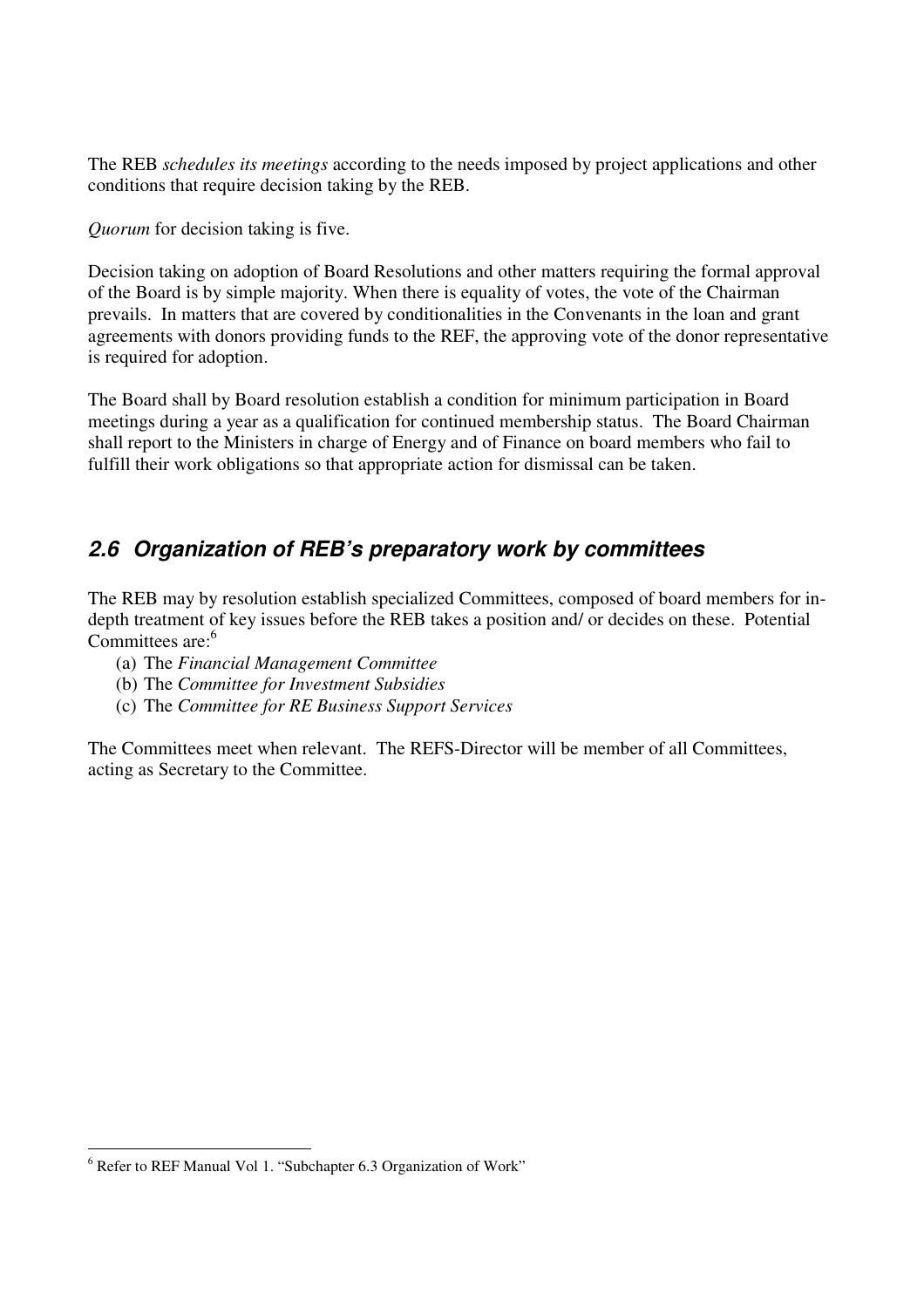# **3 PERSONNEL POLICY**

# **3.1 Length of Contract and Remuneration**

Staff is recruited through publication of the individual professional position and/or through the assistance of a placement firm.

An *Evaluation Committee* composed of the Board Chairman, the Executive Officer and the Administrative Officer decide on the selection of staff for professional positions.

Support staff are selected by the Executive Officer in consultation with the Administrative Officer.

Staff are hired on two-year contracts with a three months trial period, except for the REFS-Director and the Administrative Officer who are hired on three year contracts. The contracts can be extended at the end of the period subject to satisfactory job performance, and the staff qualifications needs of the REFS at that time.

In order to attract high caliber staff, salary scales are competitive with potentially competing offers from private sector organizations.

The compensation structure – salaries and perks - of energy of power companies such as EdC, private utilities and oil companies and of commercial banks is a logical point of reference for fixing the remuneration levels at REFS. The REB in consultation with the Executive Director of REFS may decide to fix the salaries and the annual adjustments in these with reference to the compensation packages of a weighted basket of reference companies from the private sector. An upward adjustment factor of 10-15% may be included to reflect the absence of career prospects in a small organization such as REFS.

## **3.2 Staff Qualifications**

The Executive Director of the REFS is responsible for matching of job skills and employee skills.

The review of the qualifications of applicants to professional positions in the units shall pay equal attention to (i) the educational background and previous working experience and (ii) the personality of the applicant.

The ability of staff to work in cross-functional working groups, ability at networking – establishing productive working relationships with outside institutions – and creativity in developing innovative solutions are key success factors for the work of the REF. The REFS Director undertakes annual performance interviews with staff, where the staff report on what kind of collaboration/information exchange networks they have established and/or maintained during the year and what new initiatives they have attempted to develop.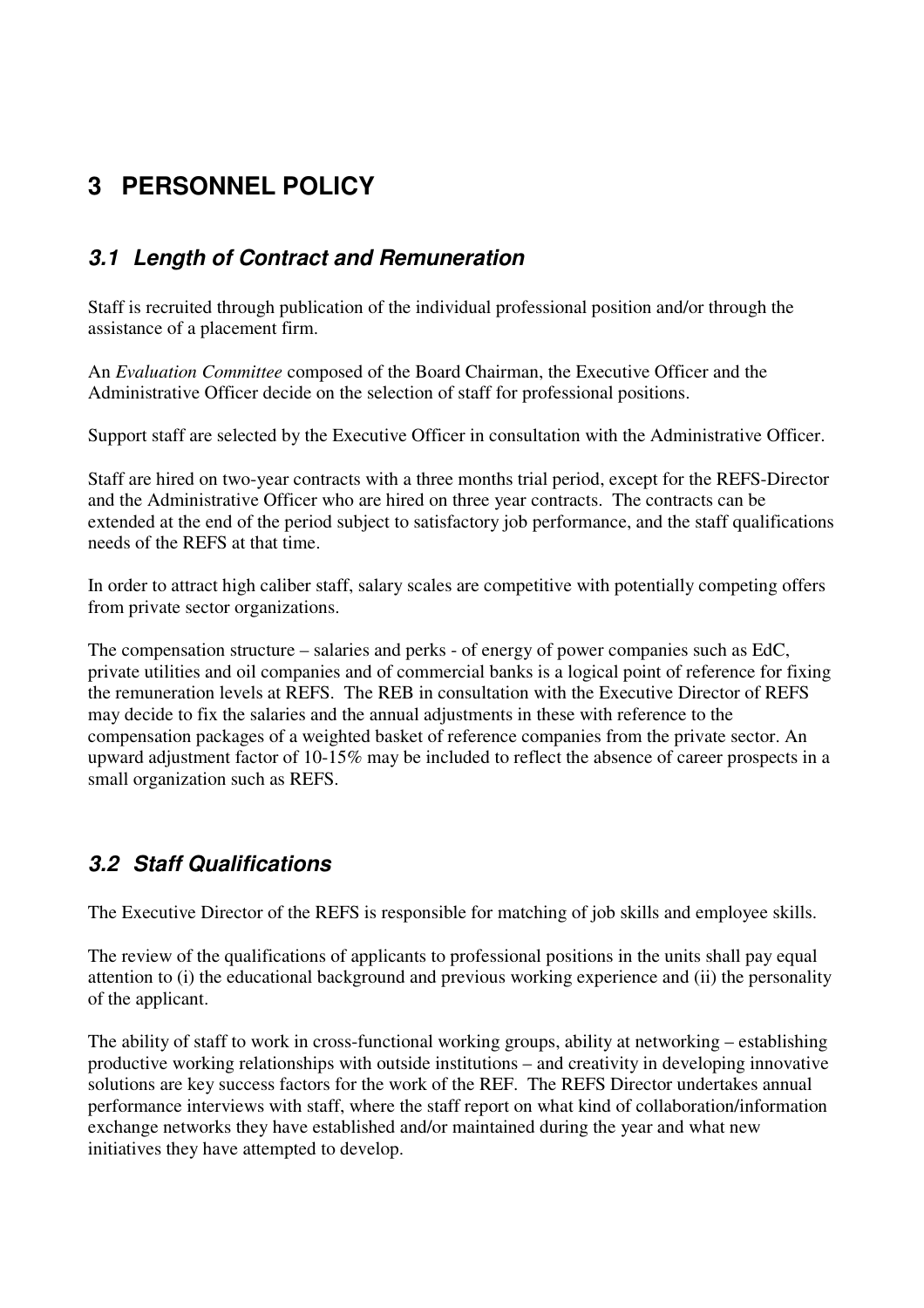# **3.3 Manpower Development**

The budget of the REFS has a budget line for manpower development. It finances the participation of staff in relevant training courses and in national and international seminars.

The REFS Executive Director reports annually to the REB on the use of the funds for manpower development, including:

- the principles for the application of the funds,
- the identification of relevant training needs and training courses and
- the selection of staff for participation in national and international seminars.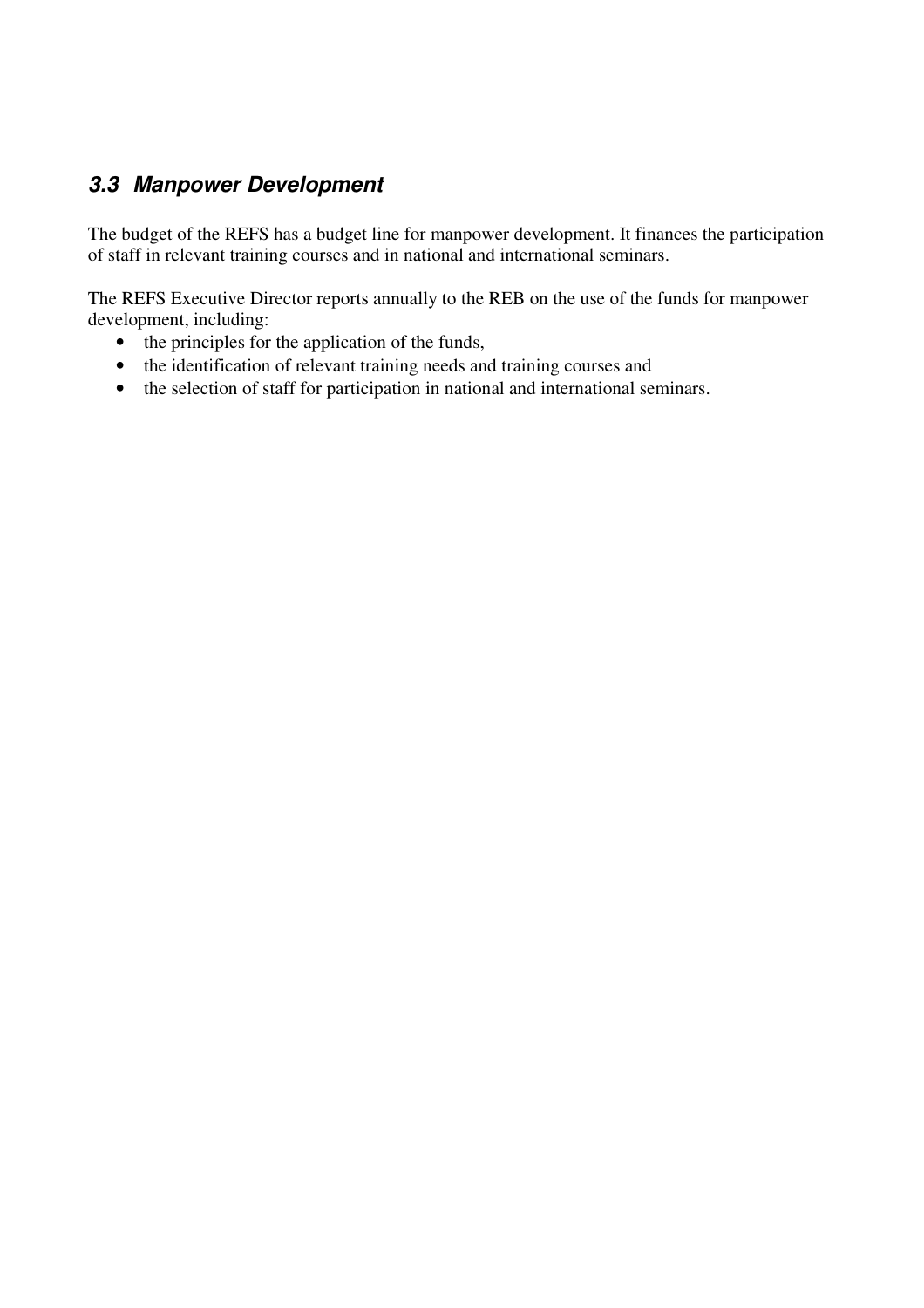# **4 REB DECISION TAKING ON MANAGEMENT AND USE OF FUNDS**

### **4.1 Checklist for Allocation of REF Resources**

When approving the budget proposal and REF activity program for an upcoming fiscal year, the REB reviews the scope and efficiency of the REF's investment subsidy and REF-financed support programs. The checklists below serves as a guide for REB discussions on the subject.

### **4.1.1 Checklist for the REB's annual review of RE-support projects**

- 1) The adequacy of efforts to strengthen the banking sector's involvement in the financing of RE-projects:
	- (i) Does the REF have a good understanding of the concerns of the financial sector in the RE-business?
	- (ii) Is the REF doing enough to get the financial sector engaged in the financing of REprojects?
	- (iii) Does the REF give enough TA to the financial sector in the technical evaluation of RE-projects and the understanding of RE-risks?
	- (iv) Does the EAC's regulation of RE-companies decrease the risk profile of RE-projects in the eyes of RE-investors and financial intermediaries?
- 2) The scope and effectiveness of project activities that address weaknesses in the technical infrastructure:
	- (i) Are the targeted cost-reductions in rural electricity supply being achieved by the support activities?
	- (ii) What kind of projects and activities give good results?
	- (iii) Which agencies and companies, that carry-out support activities under contract with the REF, perform well?
	- (iv) Are any new activities needed?
- 3) The scope and efficiency of REF financed demand side projects:
	- (i) Do activities to promote a rapid build-up of demand in RE-projects give results that justify the investment?
	- (ii) Has the REFS/REB been able to get relevant sector-ministries to implement followup activities that increase the productive use of electricity?

#### **4.1.2 Checklist for the discussion on investment subsidies**

- 1) When evaluating the proposed subsidy schedule, the REB:
	- (i) checks the quality of the analysis about the demand-supply balance, which lead to the proposed average rate;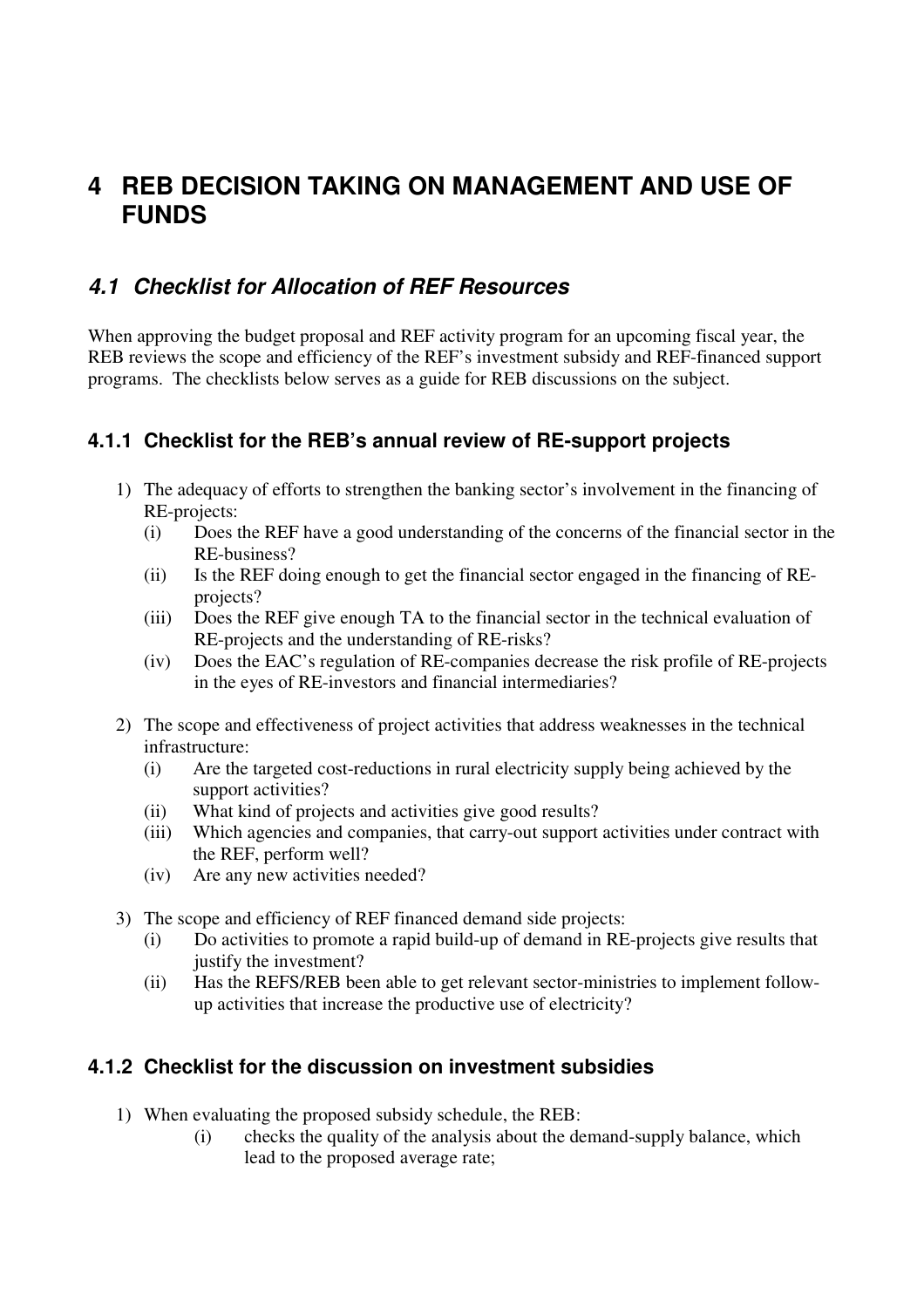- (ii) looks at the trends in subsidy applications,
- (iii) approves the average rate;
- (iv) approves the rate structure.
- 2) *Should the REF* use *regionally differentiated subsidy rates, offering higher rates to projects in disadvantaged regions?* The answer depends:
	- on the emergence of regional imbalances during the implementation of the REprogram;
	- on whether intensive TA and information campaigns are more effective in increasing the number of projects in marginal areas;
	- on the political importance, which is attached to a regionally balanced development; a trade-off is involved: the higher rates in disadvantaged regions reduce the total number of RE-projects that can be financed.

## **4.2 Decision on Subsidy Rates and Eligibility Criteria for Grants**

The annual schedule of subsidy rates and application procedures for REF investment subsidies are adopted by Board Resolution.

The draft Board Resolution for REF subsidy policy for the coming financial year is attached to the Annual Rural Electrification Status Report, which the REB submits to the Minister for Energy and to the Annual Assembly of Stakeholders. The report establishes the division of the annual REF budget between funds for investment subsidies, support programs and REFS operational expenditures. It proposes for the next financial year (i) the schedule of REF subsidy levels, (ii) the eligibility criteria for funding, (iii) the procedures for the processing of applications and (iv) the procedures for the disbursement of awarded subsidies to projects.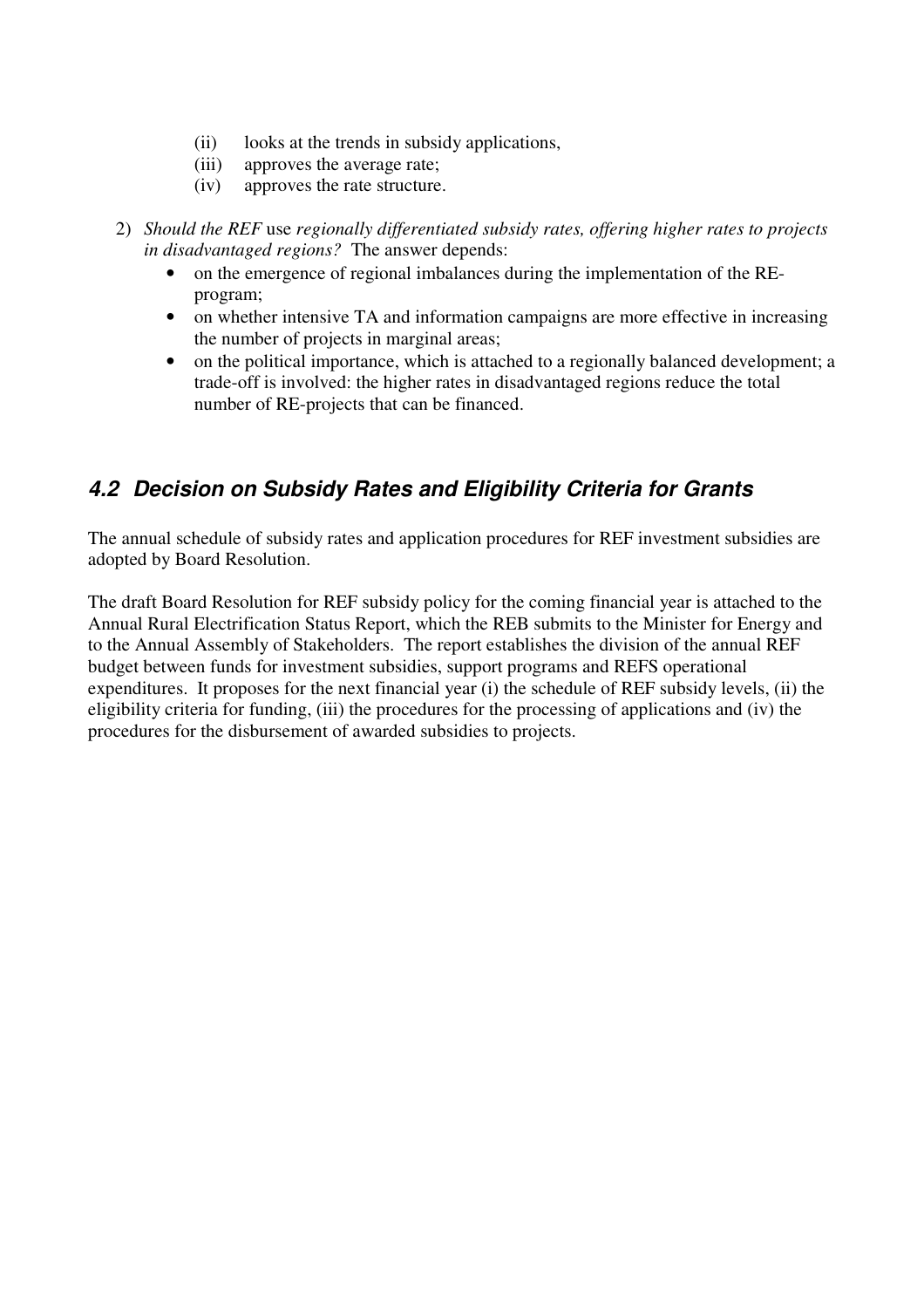# **5 REPORTING TO MINISTER AND ANNUAL ASSEMBLY OF STAKEHOLDERS**

The REB takes no decisions on major REF management and strategy issues before they have been discussed at the Annual Assembly of Stakeholders.

The REB reports once a year at the Annual Assembly of Stakeholders to the Minister for Energy and to the key stakeholders.

The Minister for Energy fixes the Agenda of the Assembly Meeting, calls and chairs the Assembly, and summarizes at the end of the Meeting the recommendations of the Assembly.

The REB Chairman, through his position in the Ministry, keeps the Minister in charge of Energy informed regularly about REF issues.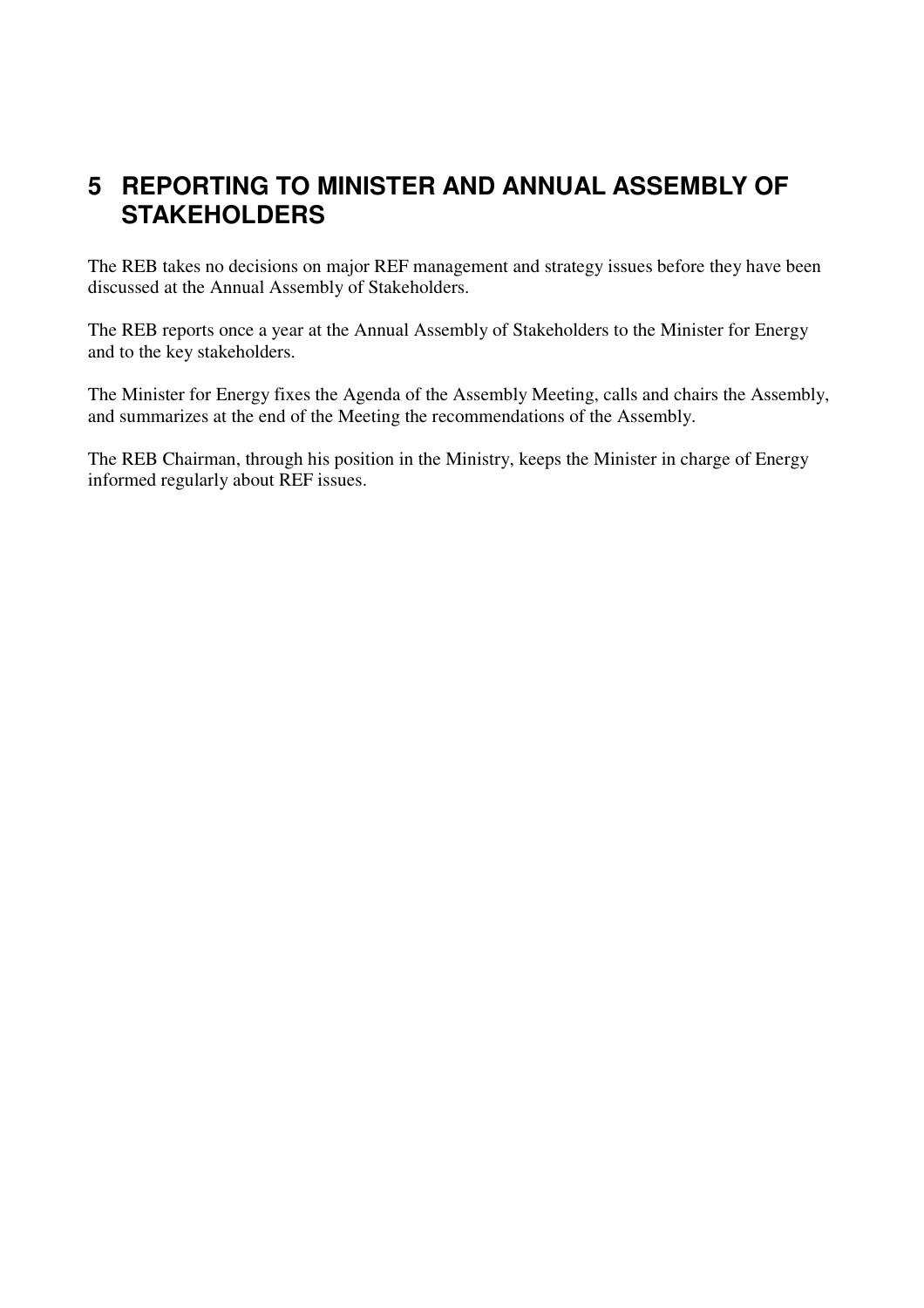# **6 COORDINATION WITH EAC**

EAC and the REF coordinate policies and procedures, including their project specific appraisal processes in areas of overlapping work.

### **6.1 Design and Content of Application Forms**

The REFS aligns the applications forms with the forms used by the EAC in the license applications - *requested technical, institutional, financial and other information -* to minimize the transaction costs for developers and for the REF-EAC appraisal process. The coordination of *conditions in the license document and the subsidy award contract* comprises:<sup>7</sup>

- The *technical and service standards* to be used in the project as an eligibility condition for receiving a subsidy and a license to the project.<sup>8</sup>
- The *treatment of subsidies in tariff regulation* (whether full depreciation will be allowed or only on the cost of investment minus the subsidy).
- The *compensation rules for take-over of assets* owned by the operator of an isolated grid system when the national grid gets extended to the license area.

# **6.2 Project Appraisal**

The REFS-officer processing an application for an investment grant is to coordinate his project appraisal with the appraisal done by the EAC. Whenever possible, consultants, contracted to appraise the feasibility study and other material, are to be hired jointly on a cost-shared basis.

## **6.3 Tenders for PREPs**

If more than one investor expresses interest in an announced "PREP" after a pre-feasibility study has been published in the REF and EAC websites, a feasibility study must be prepared and a tender organised for the project. The REB will consult The tender for the license and the REF investment subsidy for the project is organized and published jointly, albeit under the chairmanship of EAC*.* REF gets the feasibility study prepared, calculates the subsidy entitlements included in the bid; and signs the subsidy convention with the winner of the bid while EAC signs the license.

 $\overline{a}$  $<sup>7</sup>$  An alternative is that the subsidy award contract refers to the conditions of the license, and that the license defines</sup> how REF subsidies are to be treated in the tariff calculation schedule.

 $8$  Pursuant to Article 45 of the Electricity Law, "the Ministry of Industry, Mines and Energy shall develop and notify performance, technical, safety and environment related standards for electric power."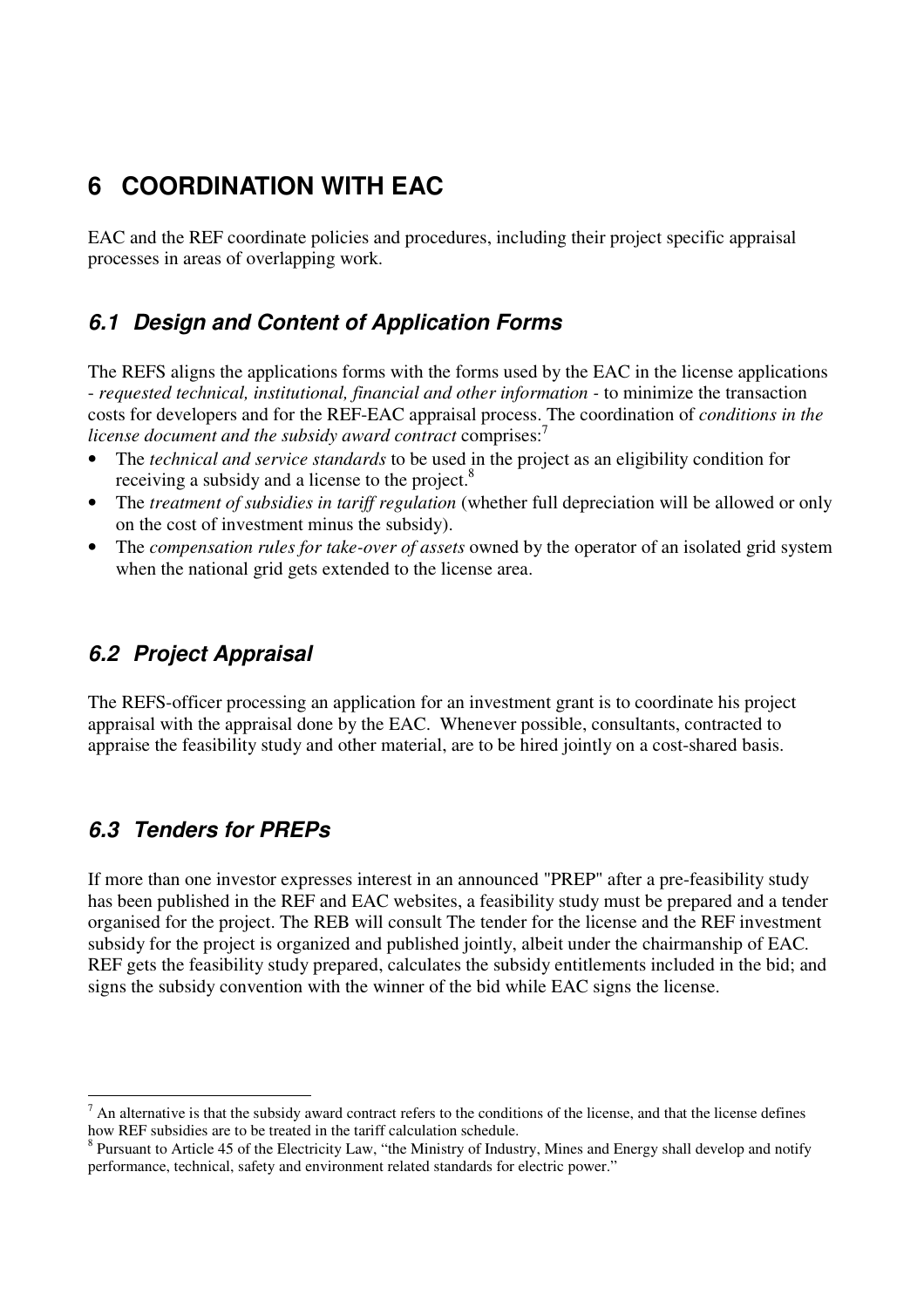# **6.4 Control of Compliance by REEs with Contract Award Conditions**

REF and EAC cross-check information given in the applications for disbursement of investment subsidies with the information given by the REE to EAC about number of connected customers and installed generating capacity. REF and EAC collaborate in carrying out – or sharing information about - in-situ verification by consultants and REF/EAC staff of projects.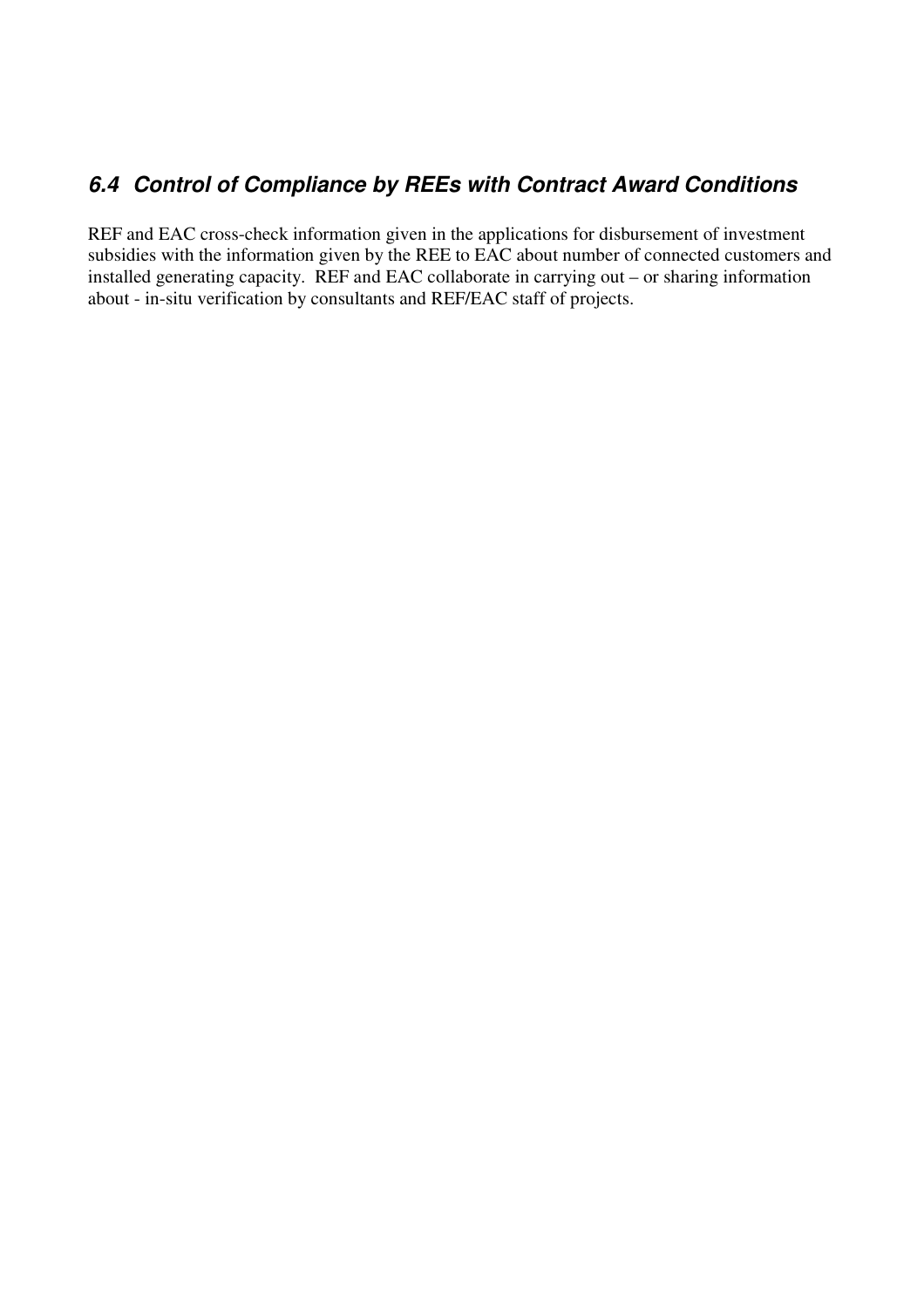# **7 COLLABORATION WITH FINANCIAL INSTITUTIONS**

## **7.1 Project Appraisal**

 $\overline{a}$ 

The commercial bank co-funding the project, will during its loan appraisal undertake a due diligence review of (i) the creditworthiness of the project developer, (ii) of his implementing capacity and (ii) of the financial viability of the RE-project. Although the letter of intent for the project loan, attached to the grant application, in itself indicates a positive outcome of the appraisal, the REFS officer administering the grant application is encouraged to meet with loan handling officer or consult on his/her appraisal by phone. The REB may decide to make joint project finance meetings obligatory for larger projects involving grant finance above a certain limit.

### **7.2 Accreditation of PFIs in Case of Refinancing Scheme.**

If an IDA *refinancing scheme for loans given to investments in rural electrification projects* is established, the Loan Supervision Committee defines criteria for establishing which commercial banks or non-bank institutions are eligible for accessing the loan. Financial institutions meeting the eligibility criteria sign a *Participation Agreement* with the Ministry of Finance<sup>9</sup> enabling them to access the refinancing window.

 $9^9$  Or with the or Bank of Cambodia, depending on the procedure chosen by the Government of Cambodia.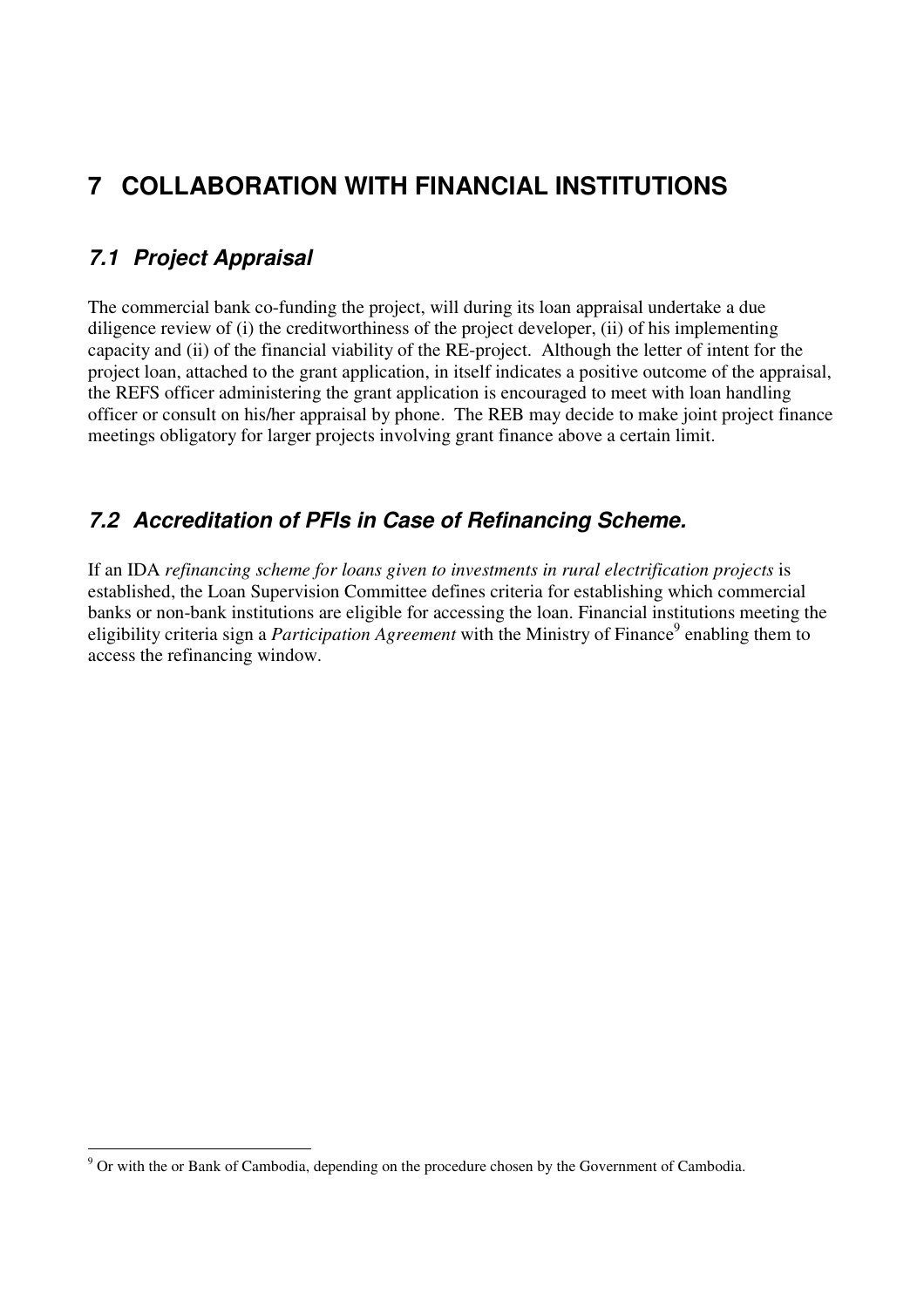# **8 COORDINATION WITH INSTITUTIONS INVOLVED IN RURAL DEVELOPMENT**

### **8.1 Introduction**

The REF/REFS's cross-sector coordination is done through collaboration agreements reached at REB-and stakeholder meetings, through the ability of REFS staff in day-to-day networking and through pressure by the Ministry of Finance on relevant agencies.

Coordination is established through:

- Regular exchanges of information and ideas through informal contacts;
- Joint organization of rural development seminars and of promotional and capacity building activities
- Preparing PREPs for rural regions where other agencies are about to implement major development activities.

### **8.2 Exploiting synergies with Internet and Communication Technology**

The accelerated role out of information & communication technologies into rural areas creates demand for solar and other energy sources to power public telephones and permit the charge-up of cellular telephones. Energy and ICT services interact with respect to the benefits they bring to businesses, with energy raising enterprise productivity and ICT services improving the ability of businesses to market their produce.

The REF can reinforce the impact of its investments by getting agencies to sign agreements that they will invest in telephone and internet services in rural areas that are being electrified, and where voice telephony is available.

### **8.3 Collaboration with Ministry responsible for rural water supply**

The REFS assists the Ministry in charge of water in improving the water supply coverage, by identifying the least cost energy solutions to communities where water schemes have been or are to be installed.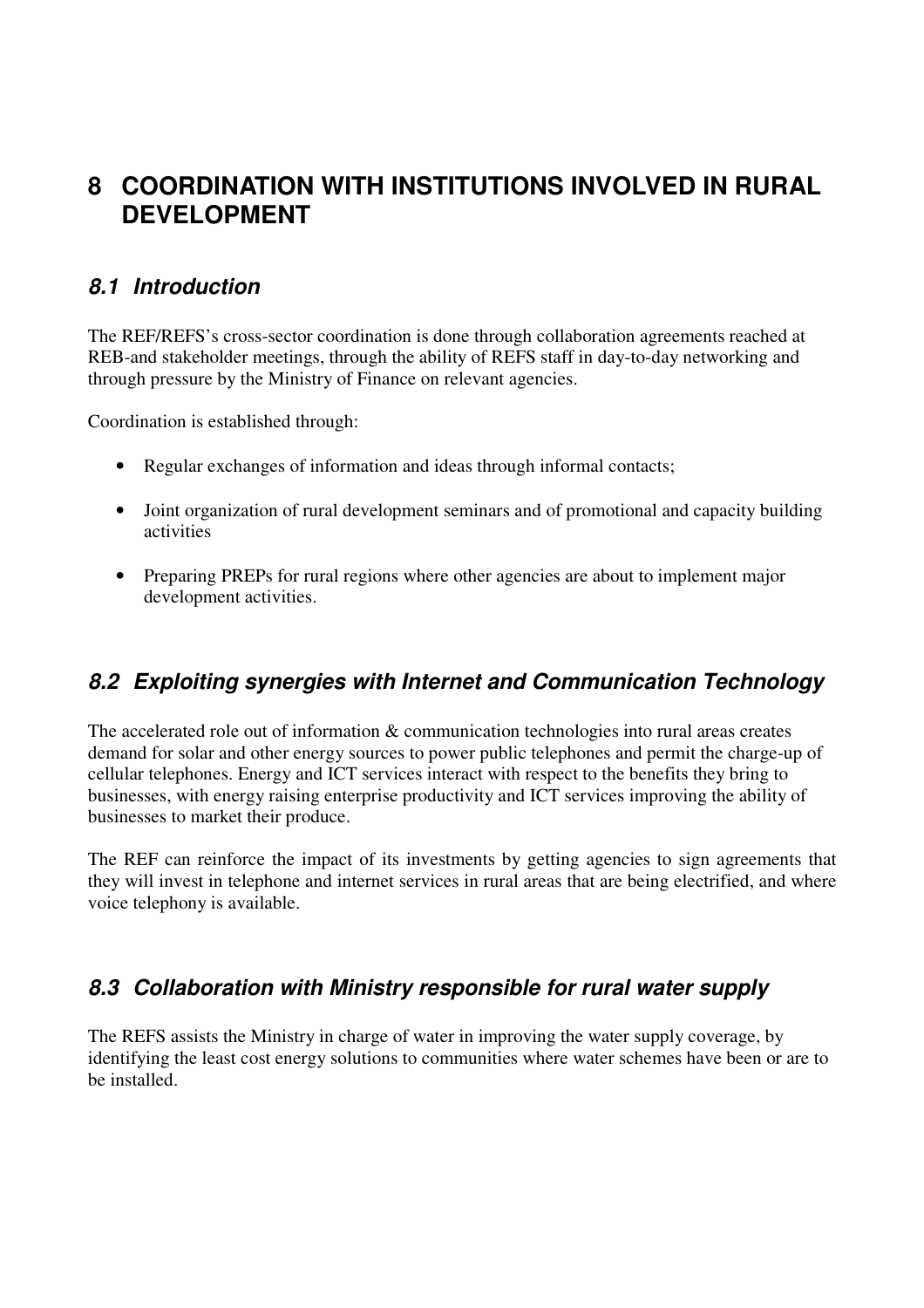REF may finance a study on the energy needs in the water sector giving details and recommendations on the best energy solutions in the form of standard energy packages for water supply systems.

The REF may co-finance capacity building in the districts for planning, implementing and monitoring energy supply for water. The main constraints include lack of trained staff and lack of capacity to engage and supervise the private sector. The TA would include information on the recurrent costs of water pumping so that the annual budgets are realistically prepared, allowing the water supply company to pay its electricity bills.

### **8.4 Collaboration with Ministry of Health**

Sporadic programs/projects are implemented to address the problem of energy supply in the rural health sector. The Ministry of Health does not have an energy policy for the health sector and therefore no guidelines on the energy needed at different levels of Health facilities. The projects are ad-hoc and technology specific – e.g. the diffusion of solar PV-systems for health applications. There is a lack of technical skills to install, operate and maintain energy equipment at District level.

The REF may co-finance a study in collaboration with MoH on the energy needs in rural health facilities, covering the needs of the Health centres and of staff accommodations, which could help retain staff in remote rural areas – where it is often difficult to get staff to stay, due to lack of modern living conditions. The Ministry in charge of Health would incorporate the results in its infrastructure development and maintenance plan.

PV-applications are expensive and their recurrent costs are often underestimated by the health clinics receiving the systems. The study, therefore, defines solar PV energy packages, which are tailor made to cover the energy needs of specific types and sizes of clinics and provide precise information on the investment and recurrent costs of each package.

## **8.5 Collaboration with Ministry of Education**

Unlike the use of electricity for water pumping, the consumption of electricity in education has "no" impact on the financial feasibility of a RE-project. But, if used properly, the provision of electricity supply can substantially increase the socio-economic rate of return of a RE-project. The availability of electric lighting allows evening classes to be arranged for adult literacy classes. Lessons in physics and chemistry can benefit from new laboratory equipment. PCs linked to the internet provide access to the largest library in the world and allow to take down teaching materials from schools in other countries. Students can be trained in the use of PCs. Use of teaching materials on CD-ROMs and on video-cassets can lift the quality of education. The availability of electricity in teachers' accommodations can attract quality teachers to stay who otherwise would have left.

These benefits will only be realized if the Ministry of Education makes finance available for the internal wiring of educational institutions and for their connection fees, for purchase of equipment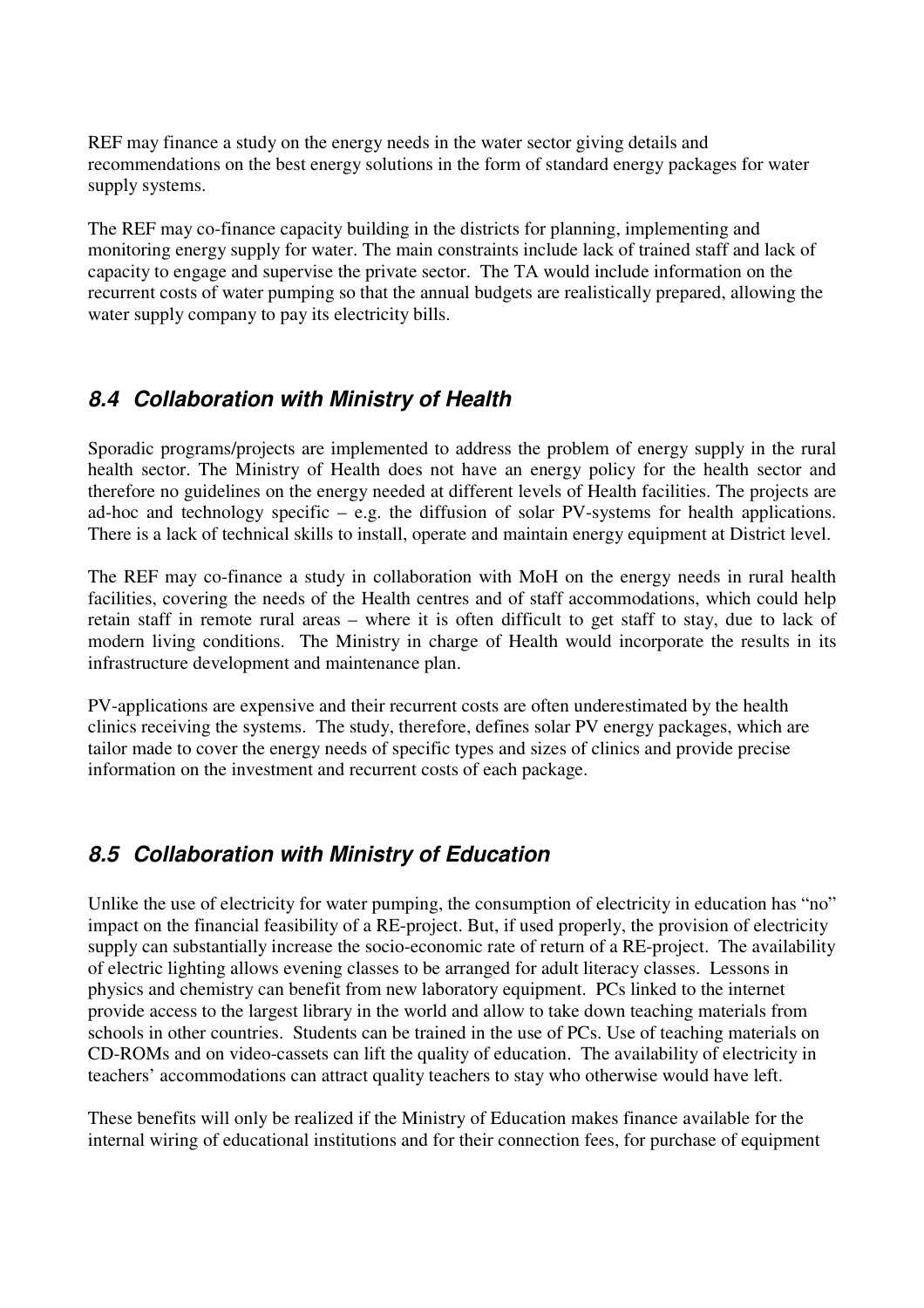and for the recurrent costs – electricity bills and replacement - and has a project to produce education programs for use on CD-ROMs and/or video-tapes.

The REF and the Ministry in charge of energy can encourage this development by signing cooperation agreements with the Ministry of Education, under which the latter agrees to have an annual budget for financing a minimum investment package for educational institutions in communities that are being electrified. In addition, the REF with the RET Department of the Ministry in charge of Energy as technical advisor can assist the Ministry of Education in identifying least-cost energy solutions for educational institutions in communities located in "off-grid" areas.

It is recommended that the REF co-finances a study to identify energy and ICT needs in postprimary education institutions. Based on this study, energy packages to cover the energy needs in post-primary education will be designed and the investment and recurrent costs of each package calculated. Most of these are expected to be solar PV packages. As most of the energy packages will be based on renewable energy, solar PV, the investment cost can be lowered with a grant from the Global Environmental Facility (GEF) made available through the REF.

## **8.6 Collaboration with Ministry of Agriculture and SMEs**

Agriculture itself is not an energy-intensive industry. But, electricity/energy is a critical input for agro-processing and in some cases for post-harvest storage.

The REF will collaborate with the Ministry of Agriculture and with the Ministry in charge of industry in providing communities, where an electrification project takes place with information packages about productive uses of electricity, their costs and benefits, means of financing, possibilities for getting technical assistance to prepare small business plans for investments in electricity using equipment.

# **8.7 Collaboration with Local Governments**

The hierarchy of local Government in Cambodia comprises:

- Provincial Development Council,
- District Development Councils,
- City
- Commune
- Village. As of Dec. 31, 1999, *Village Development Committees*, VDCs, existed in 17 of 24 provinces (in varying degrees of village coverage within the provinces). Within the VDCs, there are village water committees. VDC guidelines were developed by the Ministry of Rural Development.

So far, the local administration has been part of the problems for private REEs rather than part of the solutions. EAC and REF, therefore, will gain from carrying out joint capacity building activities to strengthen the capabilities of local Governments in RE. Local governments could for example,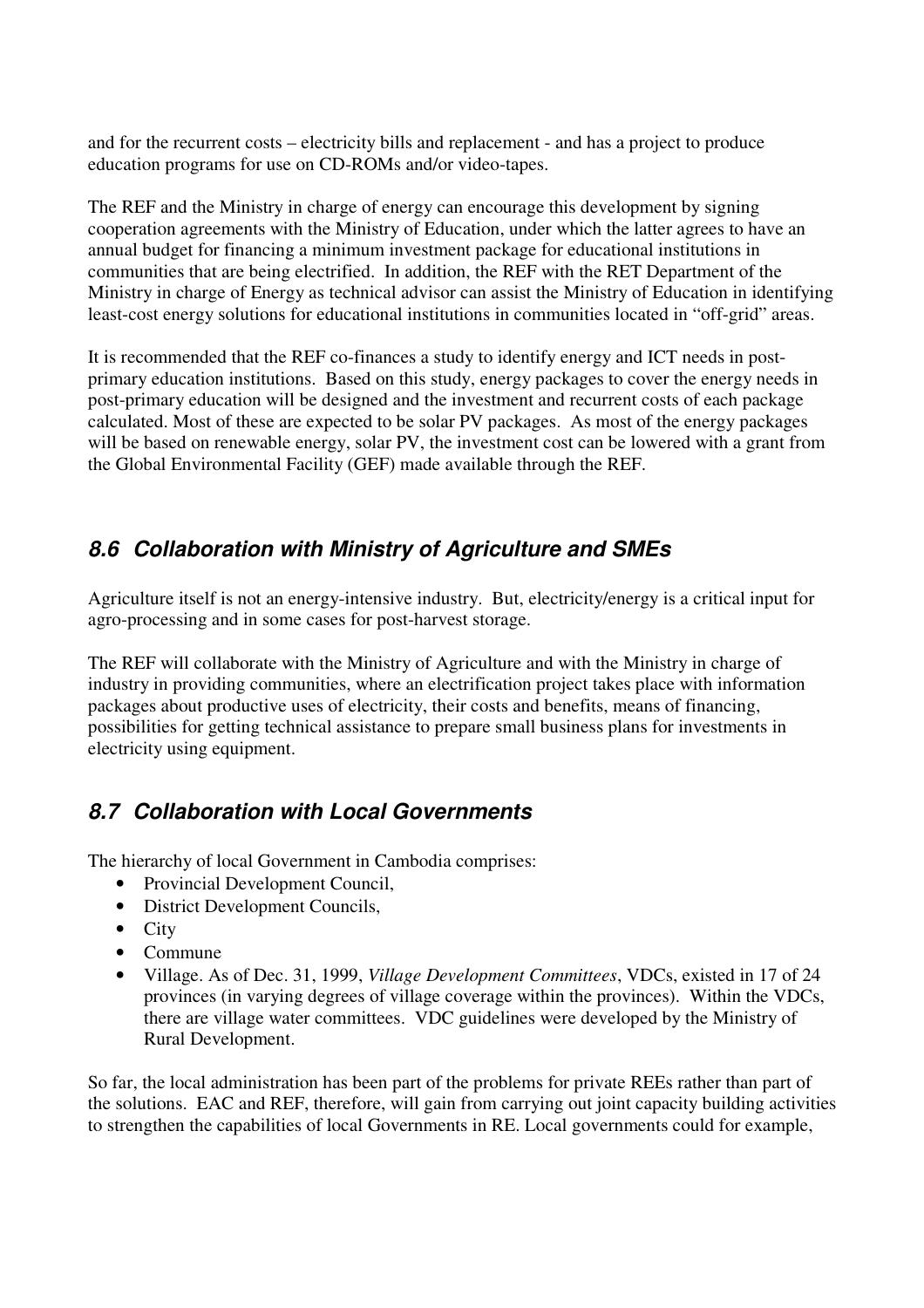receive TA in preparing local RE-plans as part of the preparation of local development plans and local / regional physical plans.

Local governments are potentially important collaboration partners for REFS during the whole project cycle:

- The Provincial and District Development Councils have a key partnership role in the outreach and information activities that are implemented by the IU
- Local governments may be a major driving force for the identification and preparation of LIREPs.
- Information in applications for disbursement of grant funds about completion of physical investment and of number of connected customer is sent to local governments for information; enabling them to point out incompatibility with de facto conditions in the project and inform REFS about it.
- The councils must ensure that occupants of lands located in areas to be affected by the construction of the power system infrastructure are properly informed and consulted by the project developer.
- Investments of supported electrification projects must be compatible with the conditions established by local and regional physical plans.

# **8.8 Links with AREC**

MIME intends to created an *Association of RECs (AREC*). All registered/licensed RECs will be required to be members of the AREC. The membership fee could be fixed according to annual kWh sales. AREC's functions would be training of RECs in all relevant operational issues through in-house and external consultants, and to be contact partner for MIME and ERC to express industry views and needs. AREC would be an obvious partner/contract holder for relevant training programs supported by the REF.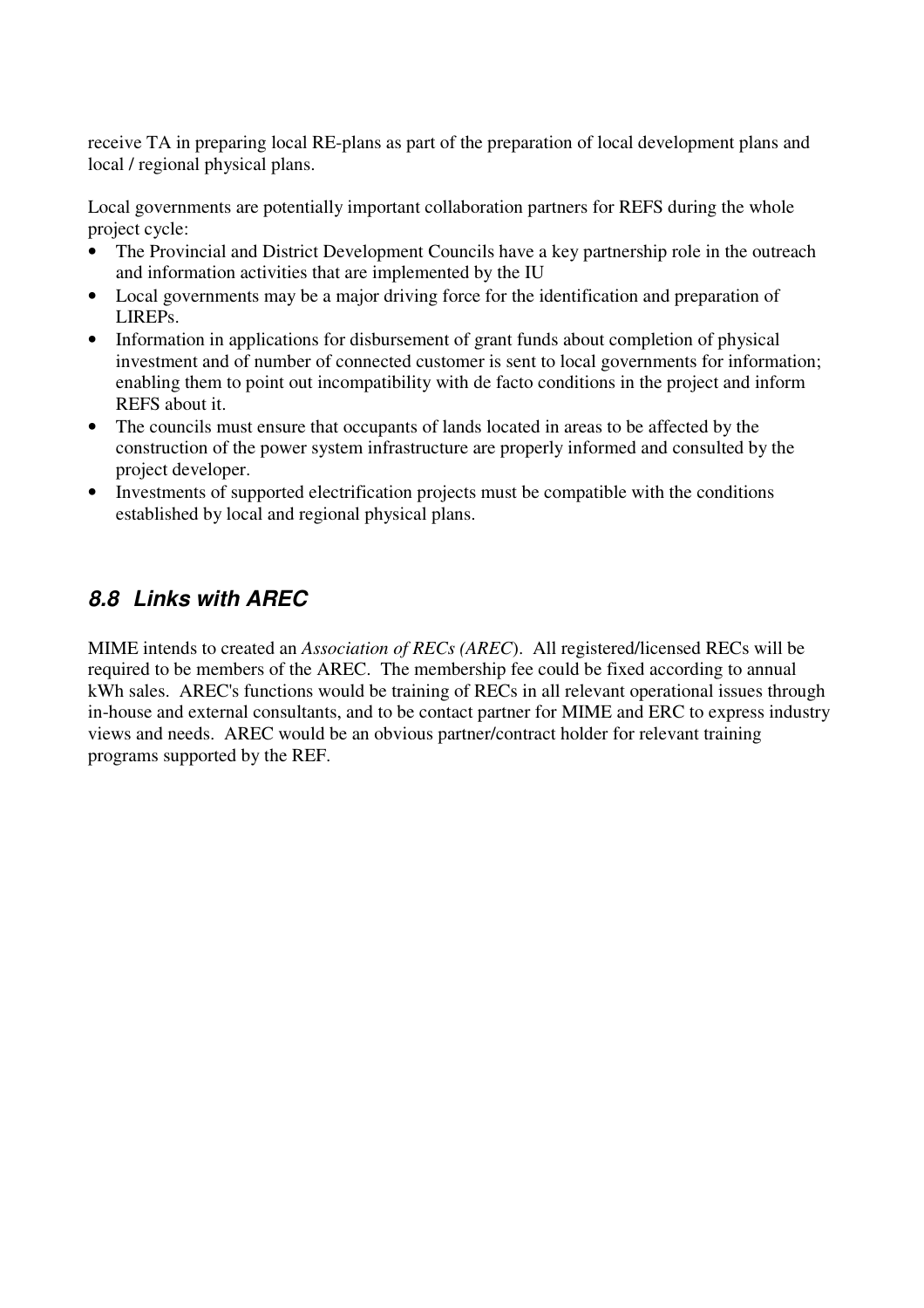# **ANNEXES**

# **Annex I. Job descriptions for REFS Staff and Qualification Profiles**

### **TOR Executive Director for Rural Electrification Fund Secretariat**

#### 1. Background

Electricity is currently available to about 8% of rural households, which make up 85% of the population in Cambodia. The Government of Cambodia (GoC) has decided to set up a Rural Electrification Fund, REF, as its key instrument for accelerating the pace of national rural electrification.

The REF, which is cofinanced by donors and by GoC through a rural electrification fee on bulk sales of electricity, utilizes targeted subsidies to buy down investment costs, risks and information barriers to public or private initiatives in rural electrification projects.

The *Rural Electrification Board, REB*, appointed by Sub-Decree upon nomination by the the Ministers in charge of Energy and for Finance, is the Board of the REF. The *Rural Electrification Fund Secretariat, REFS*, reports to the REB; while a *Payments Agent* under contract with REB administers the payments of approved REF subsidies to projects.

#### 2. Conditions of employment

The Director is hired by REB on a three year contract subject to a six months trial period. The contract is renewable subject to satisfactory performance of duties.

The Director will be offered a salary, which is competitive with salaries offered by private industry.

The Director reports to the REB.

#### 3. Tasks and responsibilities of the Director

The responsibilities and tasks of the Director can be divided into institution building and daily management.

#### *Tasks for institution building*

The Director is expected in close dialog with REB to develop the *strategic goals* for REFS – the competencies, strategy and culture of the organization – and design the appropriate *steering instruments* for the organization: its structure, its systems, its staff policy and his management style for REFS.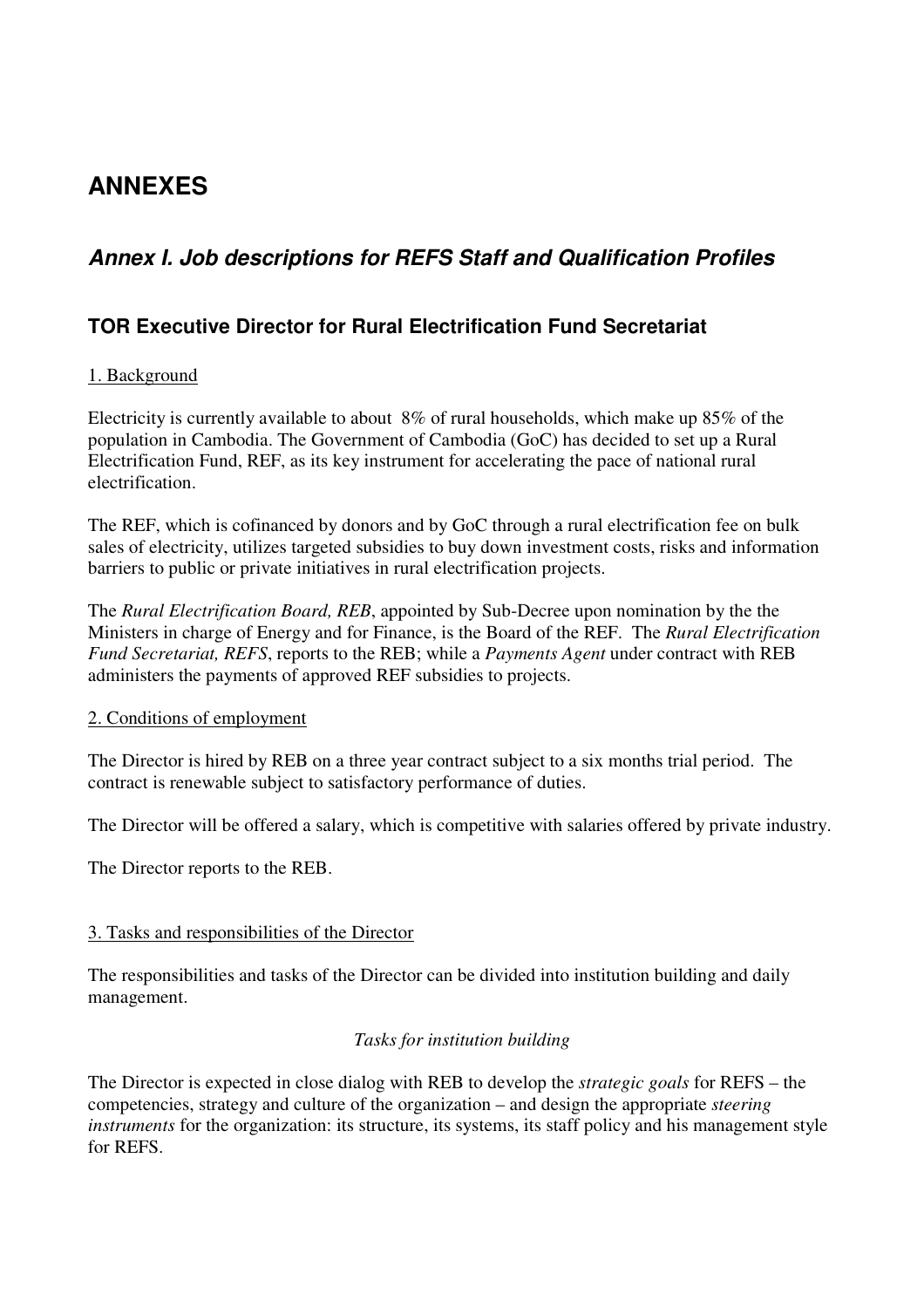The Director, will, during the initial years, be supported in his institutions building by a team of consultants composed of one long-term advisor and a number of short-term specialists.

#### *Tasks for daily management*

- 1) To provide all required assistance for Rural Electrification Board to ensure its efficiency, inter alia by:
	- organizing and preparing the meetings of the REB and drafting their minutes
	- recommending the project selection criteria and annual schedule of subsidy rates for approval by the REB
- 2) Strategic management of REFS, by:
	- preparing the annual work program of REFS
	- preparing the annual budget of REFS
	- by establishing efficient an efficient MIS (management information system)
	- by developing manpower policies for REFS
	- by hiring and firing the staff of REFS
- 3) To ensure efficient operation of the work of units by
	- providing thought leadership to guide the work of REFS units
	- peer reviewing the draft RE Strategy and draft annual RE Status reports before presentation to the REB
	- fixing performance standards for the processing of applications from project promoters for funding support
	- signing and supervising the correct conclusion of contracts with consultants and other -subcontractors
	- by monitoring the budget situation of REFS throughout the year
- 4) To establish strong linkages with relevant stakeholders in RE, by:
	- maintaining close working relationships with senior staff at the most important public institutions involved in rural electrification such as: EAC, Ministry of Rural Development, Ministry of Health, Ministry of Education, Ministry of Telecommunication;
	- maintaining close working relationships with senior staff at the most important private sector institutions involved in rural electrification such as interest organization representing the views of the financial sector, the utility sector, the construction industry, consultants;
	- maintaining close informative contacts with relevant donor representatives
- 5) To provide advice to EAC on RE regulatory issues

#### 4. Qualification Profile of the Director

The three key success factors for REFS, which decide whether or not REFS will fulfill the role assigned to it are: (i) ability to generate quality information for stakeholders in rural electrification; (ii) ability to facilitate the financing of rural electrification projects through well-designed subsidy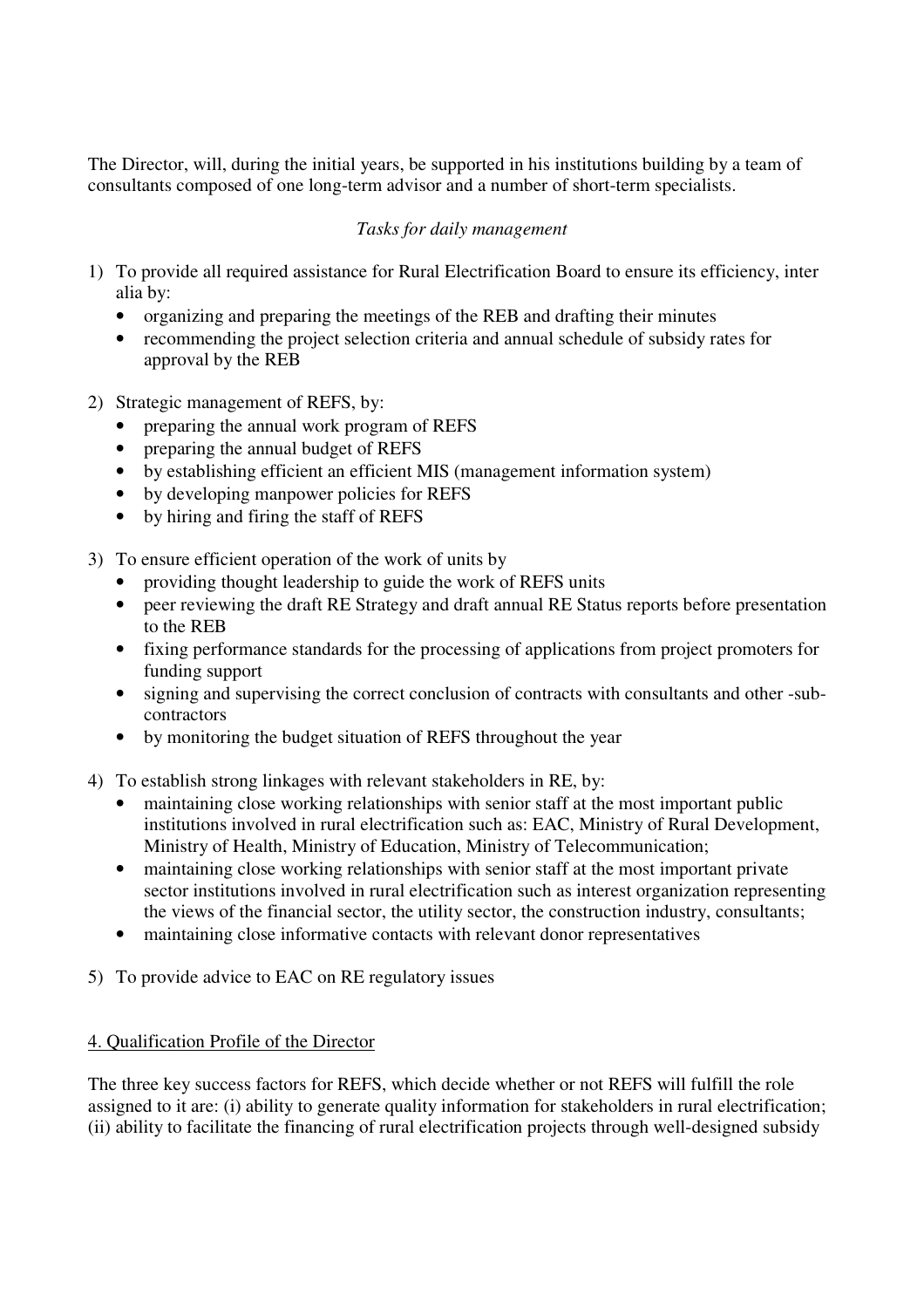instruments that intEACct with the lending activities of the financial institutions; (iii) ability to identify institutional, legal and technical bottlenecks and implement programs to solve these.

Credibility: in the eyes of stakeholders - the business community involved in rural electrification, the finance sector, the local governments and local communities that actively prepare rural electrification projects.

Strong communication skills in direct person to person contracts and at public meetings and conference presentations, as well as in imposing the value of creating an open information environment on REFS.

Strong administrative and organizational skills to build and maintain an efficient organization.

Ability to work in an inter-disciplinary environment, relating not only upwards to the REB and to the Ministry in charge of Energy but also outwards to the Ministries of Health, Education, Rural Development, Telecommunication, the finance sector, project developers, consultants and local communities.

Political savvy to operate in a private-public-partnership environment.

Education: University degree - M.A. level as minimum - in economics, engineering, finance or business administration. The ideal would be an engineer with an MBA in finance or business administration.

Professional Experience minimum ten years. It must include experience with working in the private and in the public sector, preferably with business support services, and include substantial exposure to rural development and to national electrification issues. Management capabilities have been proven in previous senior position in public and private sector. Solid analytical, negotiating and communication skills.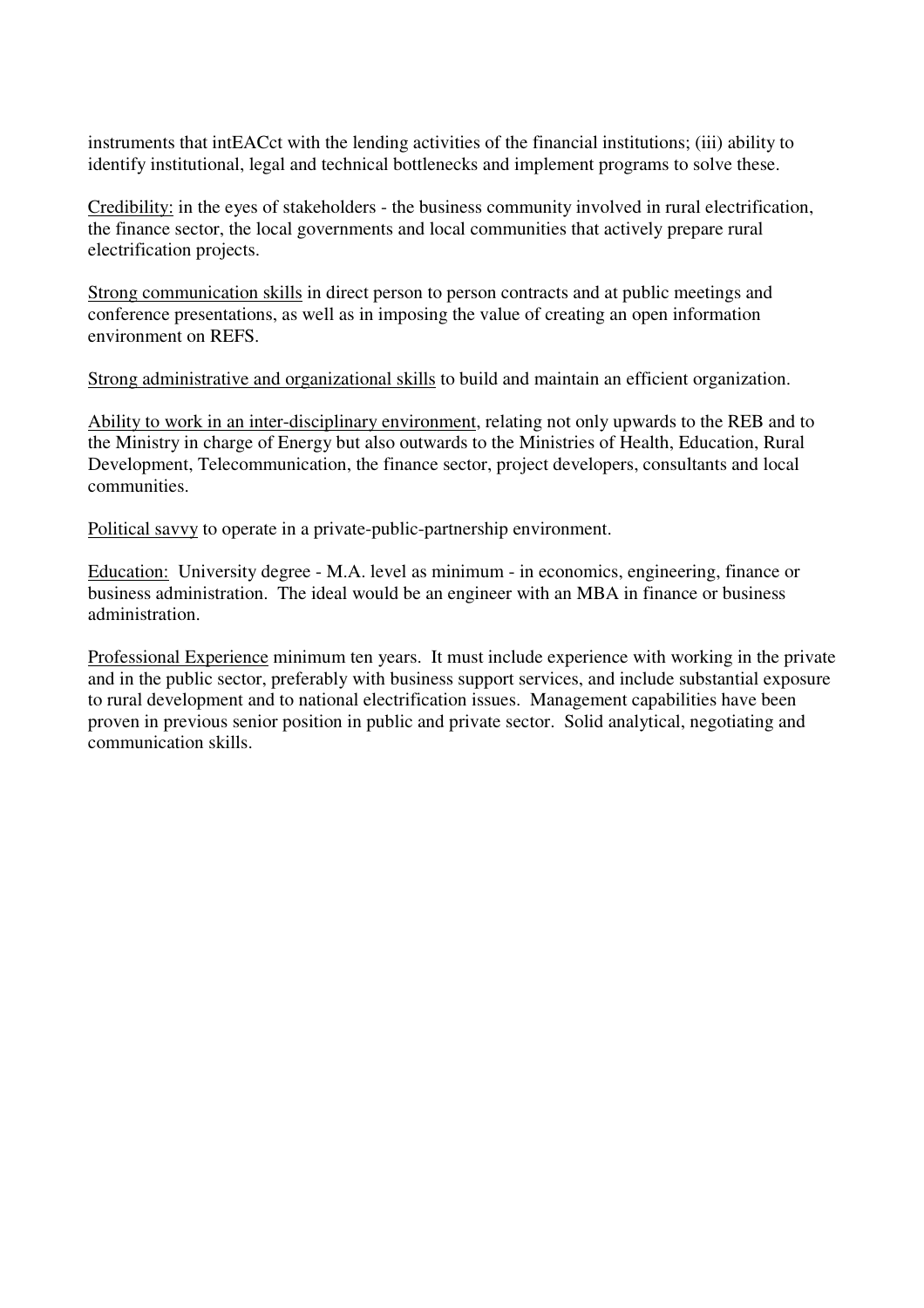### **TOR Legal Officer**

The Legal Officer is hired on a one year contract for a half-time position. The contract is renewable, subject to satisfactory performance of duties. The Legal Officer reports to the Director.

#### 1. Job Description for Legal Officer

- 1) To be REFS's expert on legal issues in RE projects and regulation, inter alia, by:
	- in close consultation with the EAC, assisting the Head of the Public Information and Capacity Building Unit to develop draft standard formats for contracts LREP developers sign with consumers for the supply of electricity
	- inform the Director of regulatory issues that call for consultation with EAC.
- 2) Legal quality control of legal documents used by REFS in its promotion work by:
	- verifying the legal consistency of all standard forms for application documents issued by REFS for subsidy support to eligible activities
	- by preparing in cooperation with the Head of the Finance Unit standard contracts (formats) for subsidy contracts signed with promoters of Locally Initiated Rural Electrification Projects (LREP)
	- by preparing in cooperation with the Director and the Heads of Units standard formats for contracts with subcontractors and other suppliers.
- 3) Legal quality control of legal transactions performed by REFS, by:
	- Reviewing procurement procedures
	- reviewing for legal consistency, before signature, all contracts made by REFS with subcontractors and suppliers and all subsidy contracts with LREP-promoters;
	- reviewing for legal consistency draft employment contracts
	- reviewing for legal consistency draft contracts signed by REB/Minister in charge of Energy for donor support to REF.
- 4) Verifying policies on warranties and guarantees
- 5) Personnel contracting
- 6) Dispute resolution and agreement negotiation
- 2. Qualification Profile

Education: University degree in law passed with high academic marks.

Professional experience: minimum of five years after graduation, preferably in private sector, especially in a law firm; previous exposure to contract issues.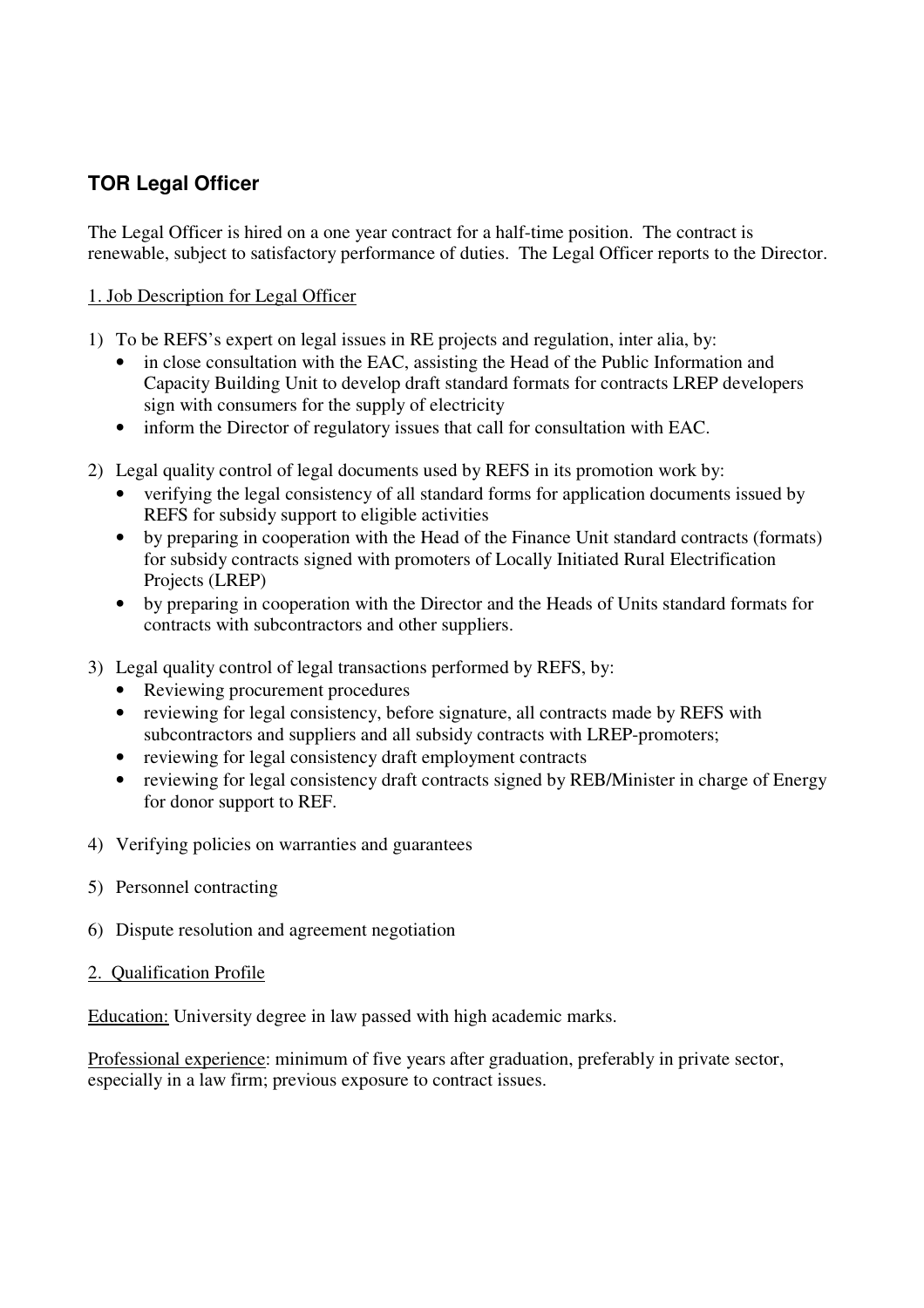### **TOR Administrative Officer**

The Administrative Officer is hired on a three year contract. The contract is renewable, subject to satisfactory performance of duties. The Administrative Officer reports to the Director, and is Head of the Administrative Unit.

#### 1. Responsibilities and Tasks of Administrative Officer

The Administrative Officer would be in charge of general administration, personnel, accounting (assisted by the Accountant in his Unit), financial planning and management of REFS, carrying out the financial and administrative operations involves in the REFS business in an efficient and economical manner. The tasks of the Administrative Officer comprise:

- 1) To ensure the efficient performance of daily routine tasks at REFS, comprising:
	- hiring and supervising the performance of repair personnel (electricians, plumbers, PC or photocopier repair men, etc.)
	- timely payment of bills for office rental and for utility services (water, electricity, telecommunications)
	- maintaining stocks of basic office materials, such as paper for printing
	- drawing up weekly work schedules for the drivers in accordance with requests from the Heads of Units
	- ensure regular maintenance of the car pool
	- prepare and deliver the personnel pay role
- 2) To perform the daily financial management control and reporting, comprising
	- responsibility for the design, implementation and management of REFS administrative personnel and financial procedures
	- development and implementation of internal control rules and regulations
	- the daily maintenance of financial ledgers
	- quarterly reports to the Director on the financial status of REFS and its budget situation
	- assistance to the Director in preparing the annual budget for REFS
	- approve administrative and sub-project disbursements following the decision of the Executive Director

#### 2. Qualification Profile of Administrative Officer

Education: Accountant or business administration

Professional experience: minimum of five years of work in public or private sector. Administrative skills proven in previous position.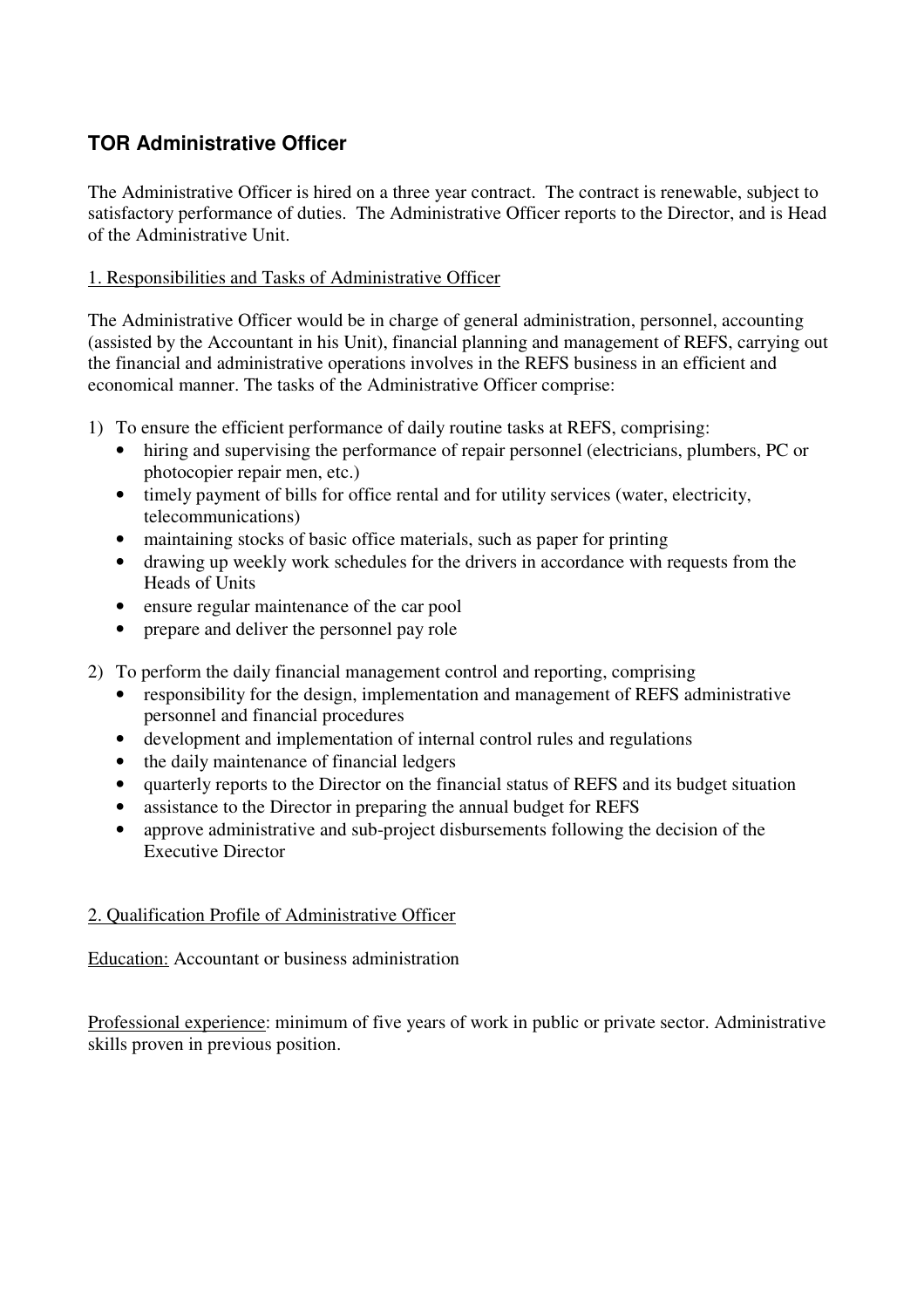### **TOR Rural Energy Planning Officer**

The Rural Energy Planning Officer is hired on a two years contract as Head of the Rural Energy Planning and Monitoring Unit, REPMEU. The contract is renewable, subject to satisfactory performance of duties. The Rural Energy Planning Officer reports to the Director.

#### 1. Responsibilities and Tasks of Rural Energy Planning Officer

The responsibilities and tasks of the *Rural Energy Planning Officer* are:

- 1) To prepare the draft RE Policy Strategy and Plan for the Minister in charge of Energy, when an update is asked for presentation to the Cabinet and Parliament
- 2) To prepare in close collaboration with the other two officers in the unit, the draft for Ministry for Energy's annual report on Status of RE Plan Fulfilment, which entails:
	- to review with the officers of the other three units all information and data of relevance for their activities, and their analysis of the situation and lessons learned from the experience accumulated during the year
	- to provide quantitative information on the RE program (investments during year, number of new communities being connected, new consumers being connected, financing of investments: equity, loans, subsidies)
	- to inform about regulatory issues that require political attention and taking of action
	- to analyze the cost-benefit effectiveness of the balance between REF funds used (i) for General support and promotion activities and (ii) for direct investment subsidies to RE projects
	- to analyze whether there is a need to make any adjustments in the portfolio of promotion and capacity building activities; expanding existing activities and/or adding new; cutting back and/or terminating others
	- to analyze in the light of the experience accumulated during the year, the appropriateness of the average level of published subsidy rates with regard to matching the expected demand and supply for subsidy funds the next year
	- to analyze in the light of the experience accumulated during the year, whether there is a need to make any adjustments to individual rates of the published subsidy schedule
	- to analyze in the light of the experience accumulated during the year, the effectiveness of the adopted criteria for the selection of rural electrification projects and for the selection of support programs
	- based on the above analysis, to prepare motivated recommendations to the REB concerning any need for changes in the selection criteria and in the subsidy rates to be used during the next financial year
- 3) Preparation of feasibility studies for the Priority RE Projects, for which no operator has applied for a license and of tender material for their concessions, which entails:
	- based on the project priorities identified in the Indicative RE Master Plan to select the list of PREPs to be implemented during the next financial year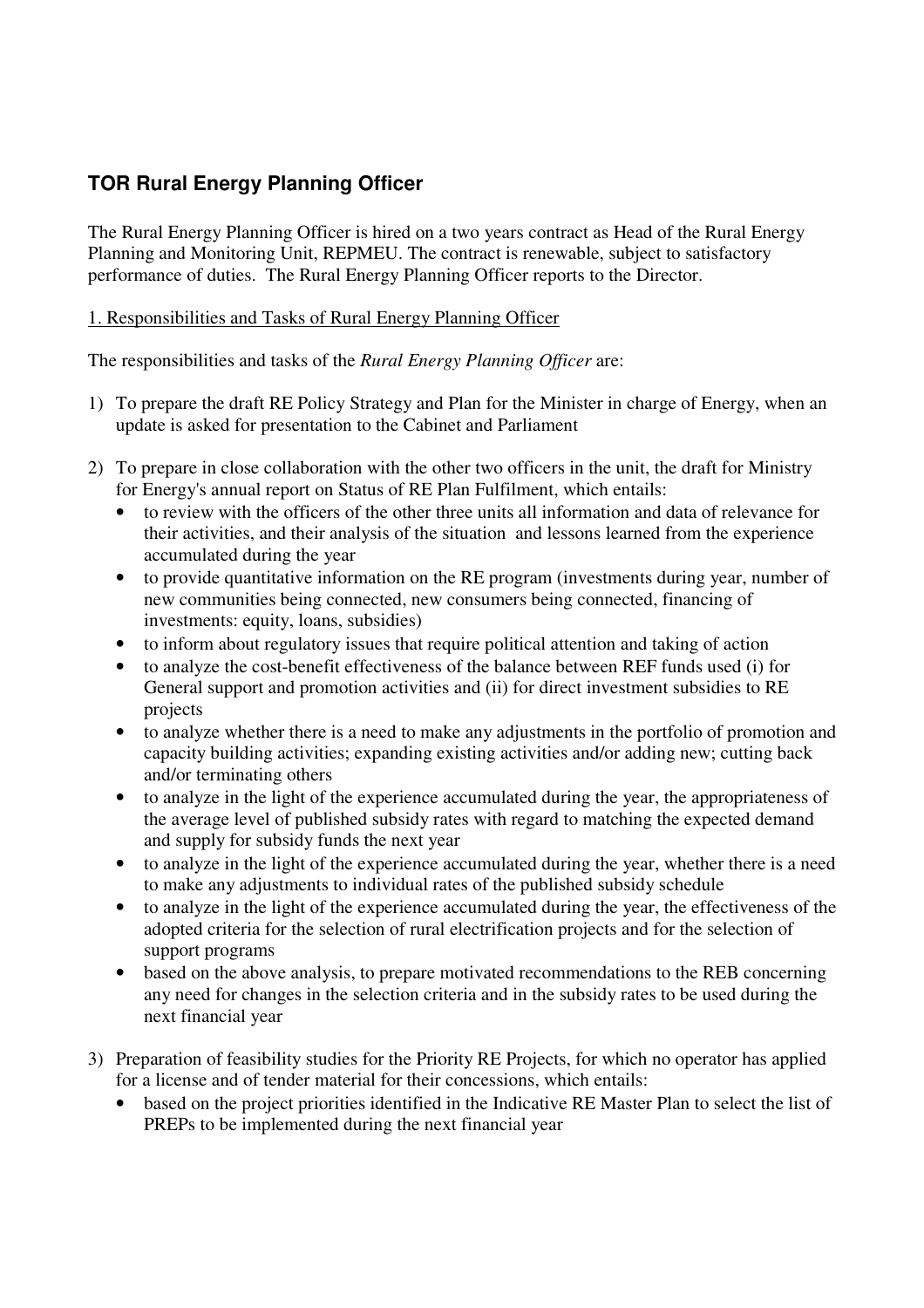- develop methodologies for permitting Sub-District and District Authorities to prepare local rural electrification plans as part of their General physical planning activities
- for PREPs that are not taken up already by a project promoter, writing of TOR for consultants to prepare the local rural electrification plan and feasibility studies for the projects
- tendering of the feasibility studies and selection of consultants
- review of the feasibility studies for approval
- preparation of tender material for each prepared project
- assisting EAC in selecting the winning bidder
- 4) Provide assistance to Ministry in charge of Energy and the system Operator in the periodic updating of the Indicative RE Master Plan

#### 2. Qualification Profile of Rural Energy Planning Officer

Education: University degree as economist, engineer or physical planner passed with high academic marks.

Professional experience: Minimum of seven years after graduation working on rural energy, energy and power planning issues. In-depth working experience with preparation of feasibility studies. Strong modeling capabilities.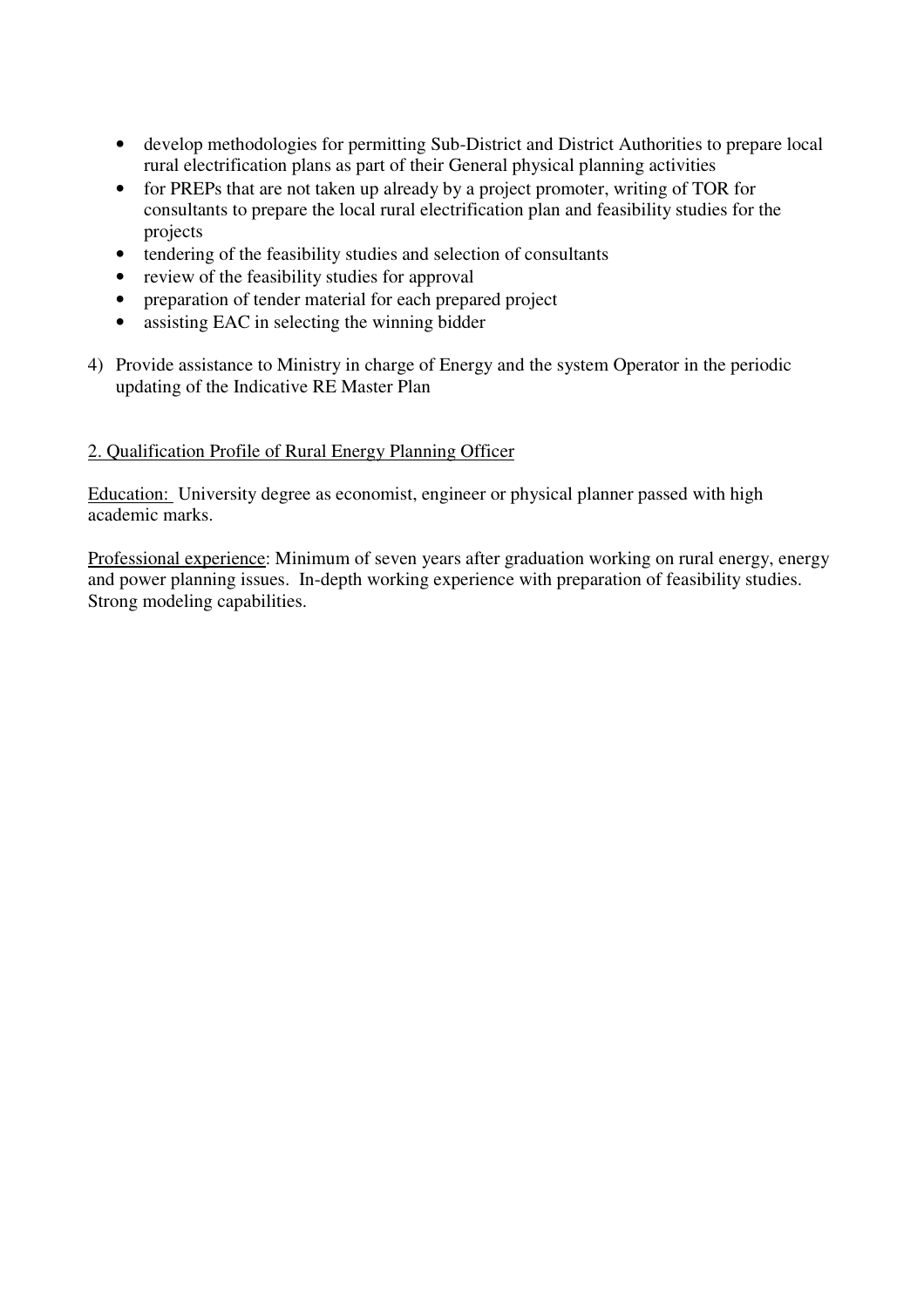### **TOR Monitoring and Evaluation Officer**

The Monitoring and Evaluation Officer is hired on a two years contract. The contract is renewable, subject to satisfactory performance of duties. The Monitoring and Evaluation Officer reports to the Head of the Rural Energy Planing and Monitoring Unit, REPMEU.

#### 1. Responsibilities and Tasks of Monitoring and Evaluation Officer

- 1) To build and maintain the REFS's GIS-based RE Database, which entails:
	- to define which information (investment and socio-economic data) will be included in the RE Data Base
	- define in consultation with the Heads of the Finance and of the Public Information and Capacity Building Units the breakdown on cost data that is needed to be provided in applications for funding<sup>10</sup> and the presentation of costs in comparative tables on cost differences between regions<sup>11</sup>
	- define in consultation with the Information & Promotion Officer what kind of data is to be made available to the public and in what form
- 2) Monitoring & evaluation of REFS's RE program, its progress and impact, covering issues such as (i) fulfilment of Government/Ministry for Energy strategic plan targets, (ii) cost-effectiveness of support programs and of investment subsidies, (iii) socio-economic impacts, (iv) regional equity, (v) productive uses of electricity, (vi) effectiveness of inter-agency coordination in promoting rural transformation.
- 3) Monitoring & evaluation of relevant RE programs that are performed outside REFS's annual RE program by other government agencies, donors and NGOs, which entails:
	- acting as REFS's contact point for donors and NGOs wishing to keep inform REFS informed of their activities
	- maintaining close contacts with relevant officers from donors and NGOs engaged in RE projects to encourage them in signing cooperation contracts with REFS for exchange of data
	- reviewing regular progress reports forwarded by donors and NGOs and providing REFS's pointsof views and comments
	- drawing from the activities lessons learned of relevance for REFS's programs and activities
- 4) Monitoring and evaluation of renewable energy programs and projects, in particular the promotion of solar home systems, that are performed outside REFS's initial core activity: the promotion of grid based electricity.

#### 2. Qualification Profile of Monitoring and Evaluation Officer

Education: University Degree in engineering, science, system analysis, economics, sociology, or political science with high academic marks.

 $\overline{a}$  $10$  Since the subsidy rates are linked to individual cost items, it is obvious that project promoters as a minimum must provide the breakdown of the total cost of investment by these.

<sup>11</sup> The information is useful to project promoters to check whether the result of bids – or negotiations – is acceptable.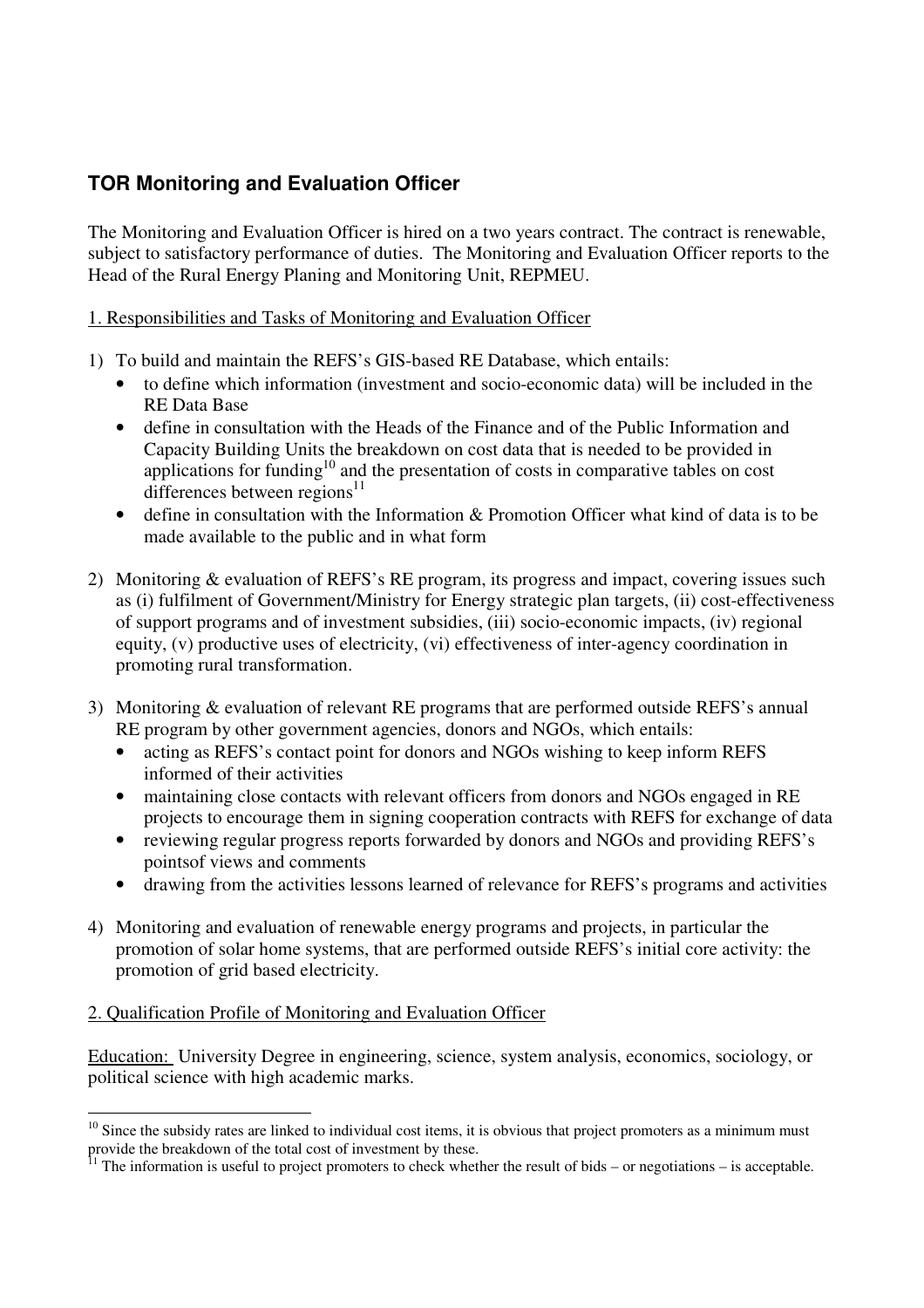Professional experience: Minimum of five years after graduation working on rural development issues. In-depth working experience with the development and use of data bases, preferably including work with GIS-based systems. Strong analytical skills.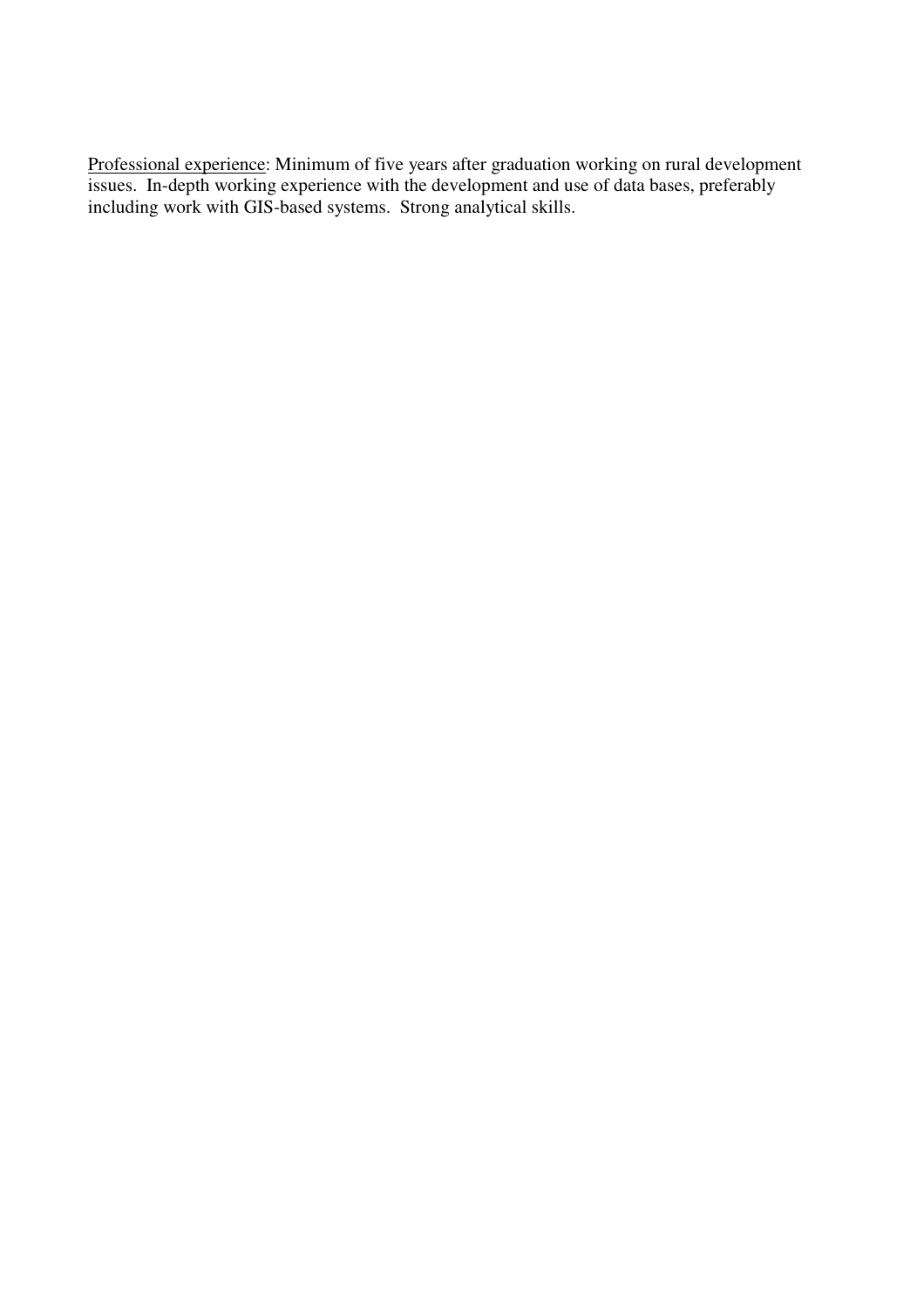## **TOR RE Technology Officer**

The RE Technology Officer is hired on a two years contract. The contract is renewable, subject to satisfactory performance of duties. The RE Technology Officer reports to the Head of the Rural Energy Planing and Monitoring Unit, REPMEU.

#### 1. Responsibilities and tasks of RE Technology Officer

- 1) *Promotion of cost savings*, which entails:
	- to keep abreast of international experiences and advances in developing and introducing low-cost technologies for RE, and to encourage the transfer of promising experiences to Cambodia
	- to get technical manuals developed and promoted on low-cost designs and technologies for RE
	- to get technical manuals developed and promoted on best practices for the organization and operation of local utilities
	- to assist in regional seminars on low cost designs and on best utility practices
	- in close consultation with the Data Bank Officer and the Information Officer to analyze regionalized data on the cost performance of supported projects and to establish benchmarking figures for the cost of typical investment items that communities can refer in the evaluation of project proposals by developers and of service offers from construction firms and consultants
- 2) *Promotion of institutional sustainability*, which entails:
	- to monitor the need for and performance of capacity building activities for financial intermediaries performed under the program management of outside institutions
	- prepare TOR and contracts for capacity building activities that are outsourced and monitor the effectiveness of these
	- get feasibility studies done on the cost effectiveness of introducing "licensing or classification of RE Operators and consultants" and of the establishment of an Association of Rural Electricity Companies (AREC)
	- to implement annual monitoring visits to projects by selected consultants / control bureaus to verify whether the operation experience gives raise to concern about the sustainability of the operation

#### 2. Qualification Profile of RE Technology Officer

Education: University Degree in Engineering, preferably Power Engineer:

Professional experience: Minimum of seven years after graduation working with electrification issues, including in-depth experience with rural electrification and the preparation of feasibility studies. Solid knowledge of rural electrification designs and technologies.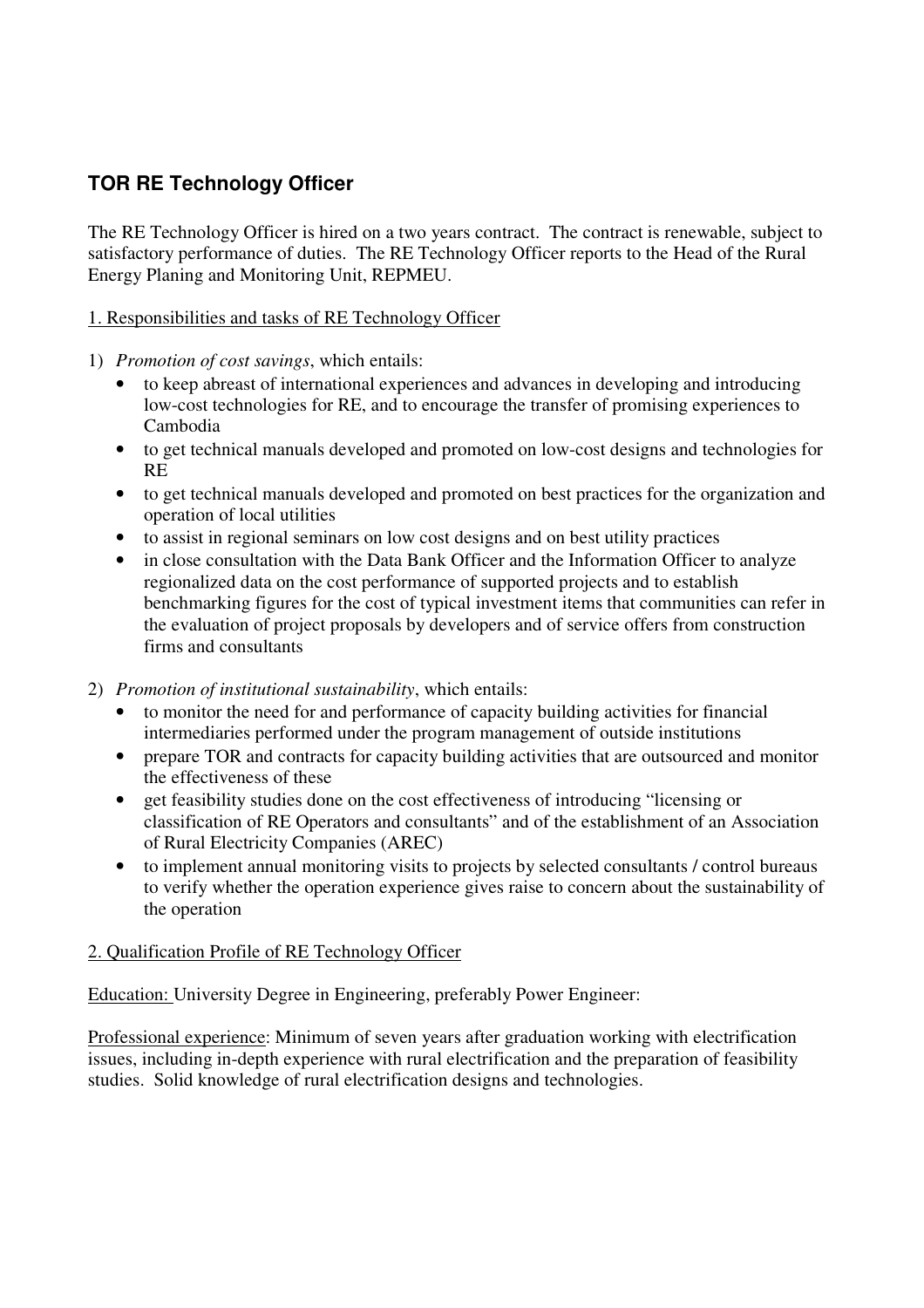### **TOR Information Officer**

The Information Officer is hired on a two years contract. The contract is renewable, subject to satisfactory performance of duties. The Information Officer is head of the Unit the Information Unit. The Information Officer reports to the Director.

#### 1. Responsibilities and tasks of Information Officer

- 1) To develop a *communication policy and strategy* for REFS in close consultation with the Director, which is submitted to the REB for approval. It covers:
	- defining the key messages to communicate
	- deciding the roles and use of printed material, mass media, seminars and internet/website for awareness raising campaigns and for informing about REFS services
	- maintaining the website up-to-date with information of relevance for project promoters, communities and consultants.
- 2) Organization of *National RE Awareness Raising Campaigns*, which entails:
	- organizing regular regional seminars for local stakeholders in RE
	- developing campaign materials, including, in consultation with the Head of the Finance Unit, information material to communities about technology options, contract negotiations, setting and regulation of tariff levels and benefits of electricity
	- to prepare TOR and the contracts for outsourced public awareness activities that are and to conclude contracts with mass media and information bureaus for specific information activities.
- 3) Organization of *REFS information services*, which entails:
	- to develop technical manuals to guide investors and consultants in identifying least cost solutions
	- in consultation with the Head of the Finance Unit to develop standard application forms and decide on proper dissemination strategies to inform about possibilities for REF/REFS subsidy support
	- in collaboration with EAC, develop information packages for local authorities on regulatory issues
- 4) *Social intermediation*, which entails:
	- informing at regional seminars local populations and LGUs about what the RE program is offering, the REFS's rational for selecting and preparing PREP projects, and explain decisions that for one REFSson or another has given raise tp controversy
	- to get feedbacks from local population and from LGU-representatives on the needs and views of the local population
- 5) *Promotion of productive uses of electricity*, which entails: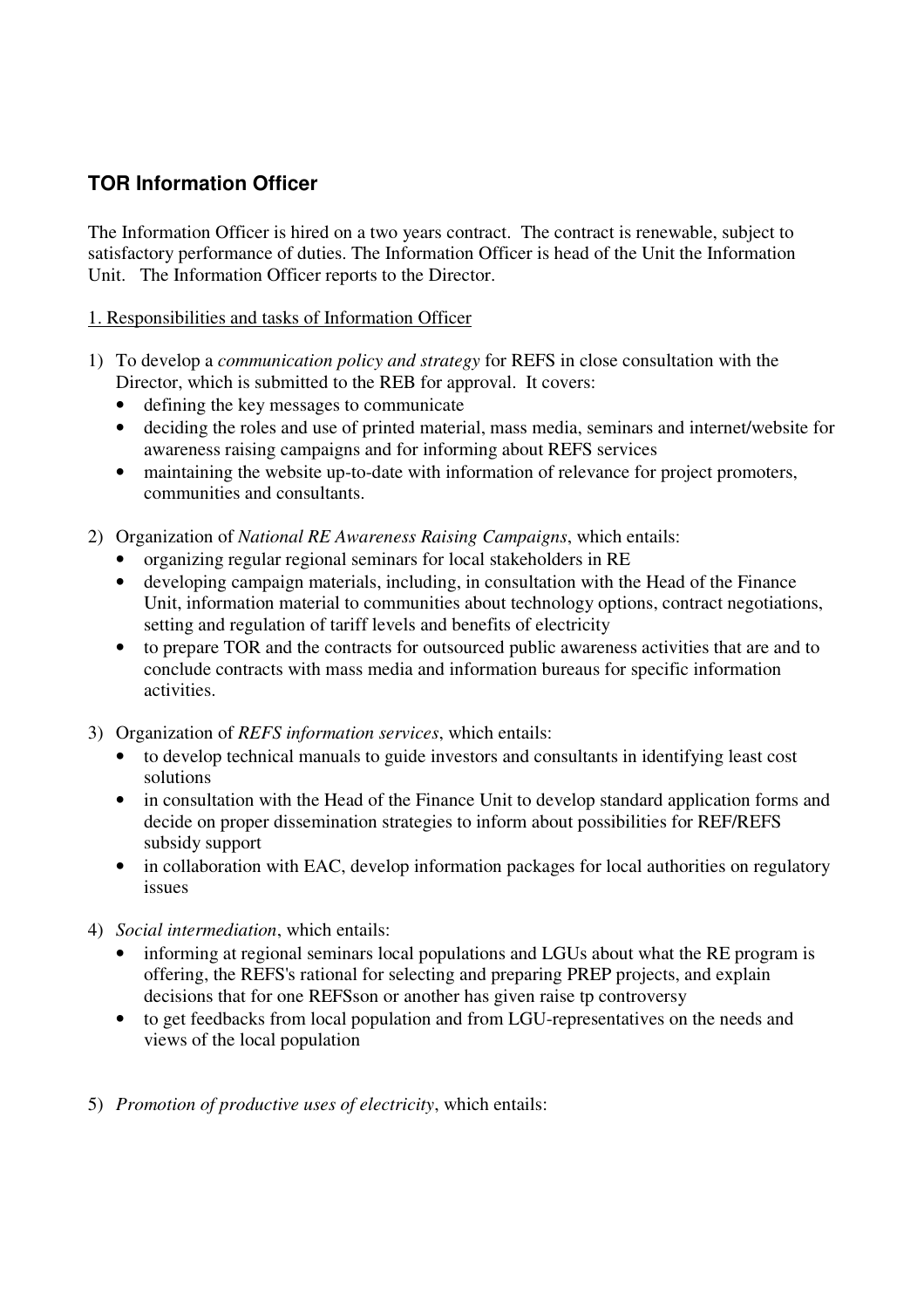- to develop close collaboration procedures with other rural development agencies and promote *inter-institutional linkages* between RE projects and other rural development projects
- to ensure that promotion, information and needed TA is provided to rural consumers/small scale entrepreneurs for the identification of commercially feasible investments in electricity consuming equipment and preparation of business plans for presentation to banks

#### 2. Qualification Profile of Information Officer

Education: University Degree in Marketing, in Journalism, Communication, Political Science or Sociology having achieved very high grades.

Professional experience: at least two years of professional experience upon graduation, preferably in communication, public relations or journalism. Strong written and verbal communication skills and convincing negotiating capability.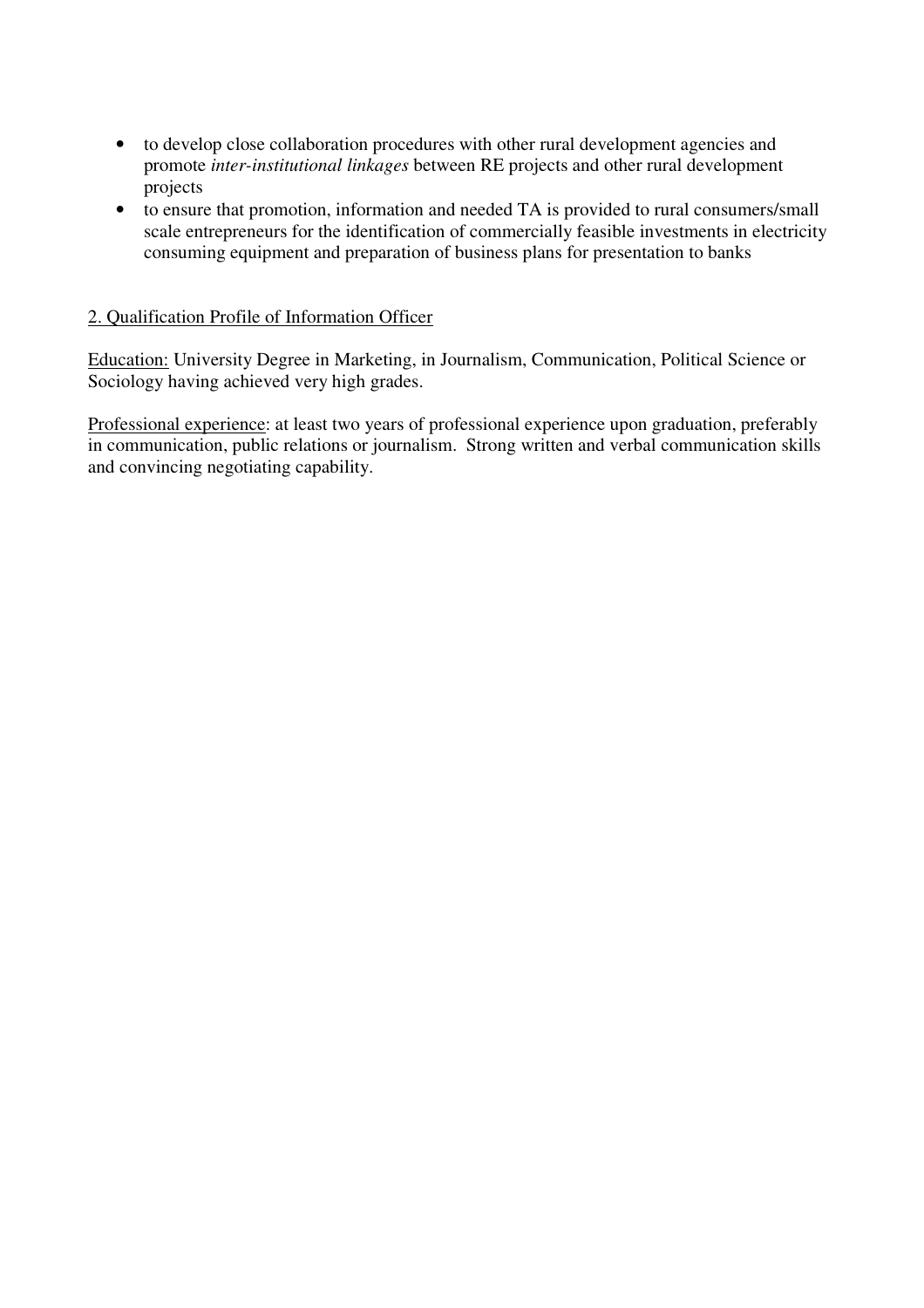### **TOR Finance Officer**

The Finance Officer is hired on a two years contract to head the Unit. The contract is renewable, subject to satisfactory performance of duties. The Finance Officer reports to the Director.

When the volume of annual applications has become too large to be handled by one officer, an additional officer reporting to the first will be hired.

#### 1. Responsibilities and Tasks of Finance Officer

- 1. *Processing of subsidy applications*, which involves the following steps; the FU:
- (i) verifies that the grant application fulfills the formal requirements imposed by the instructions for the application, and if not, asks the applicant to provide missing information;
- (ii) verifies that the eligibility criteria for project support are fulfilled;
- (iii) checks the investment cost figures against benchmarking figures and informs the project promoter if the costs seem out of proportion;
- (iv) calculates the subsidy entitlement for the project;
- (v) drafts the contract for the subsidy contract and forwards it after review by the legal advisor to the next REB meeting for approval together with a short information note
- (vi) once the contract is approved and signed by REB, the contract is forwarded in three signed copies to the applicant for signature
- (vii) upon receipt of two signed copies of the contract from the applicant, the FU forwards one copy to the REF Trust Agent together with an authorization for the processing of payments according to the schedule established in the contract
- (viii) a copy of the subsidy contract is forwarded to EAC for information
- (ix) within REFS, the FU follows-up on the processing of an application by providing the RE Data Bank officer with all required information about the project.
- 2. *Promoting the supply of financial services for RE investors*,. Within REFS, the FU is the knowledge center for issues related to the financing of RE projects. This involves:
- maintaining close contacts with financial intermediaries involved in RE funding and AMFIU*,*  the Association of Microenterprise Finance Institutions of Cambodia, for exchange of information and opinions on experiences with the financing RE projects and the needs of project promoters
- Reaching agreement with relevant RE financing intermediaries on common approaches to the evaluation of project proposals for funding, in particular, concerning the institutional and financial viability of the project
- closely consult relevant financial intermediaries on the design of the application forms for investment subsidies in order to ensure that the asked for information is similar to the information required by the financial intermediaries in their parallel appraisal of the project for the loan application
- active participation as official REFS representative in seminars on RE financing issues and options
- to keep up-to-date on international and national discussions on new financing concepts and institutional modalities and assist in developing and adjusting RE financing concepts that are used and tested in Cambodia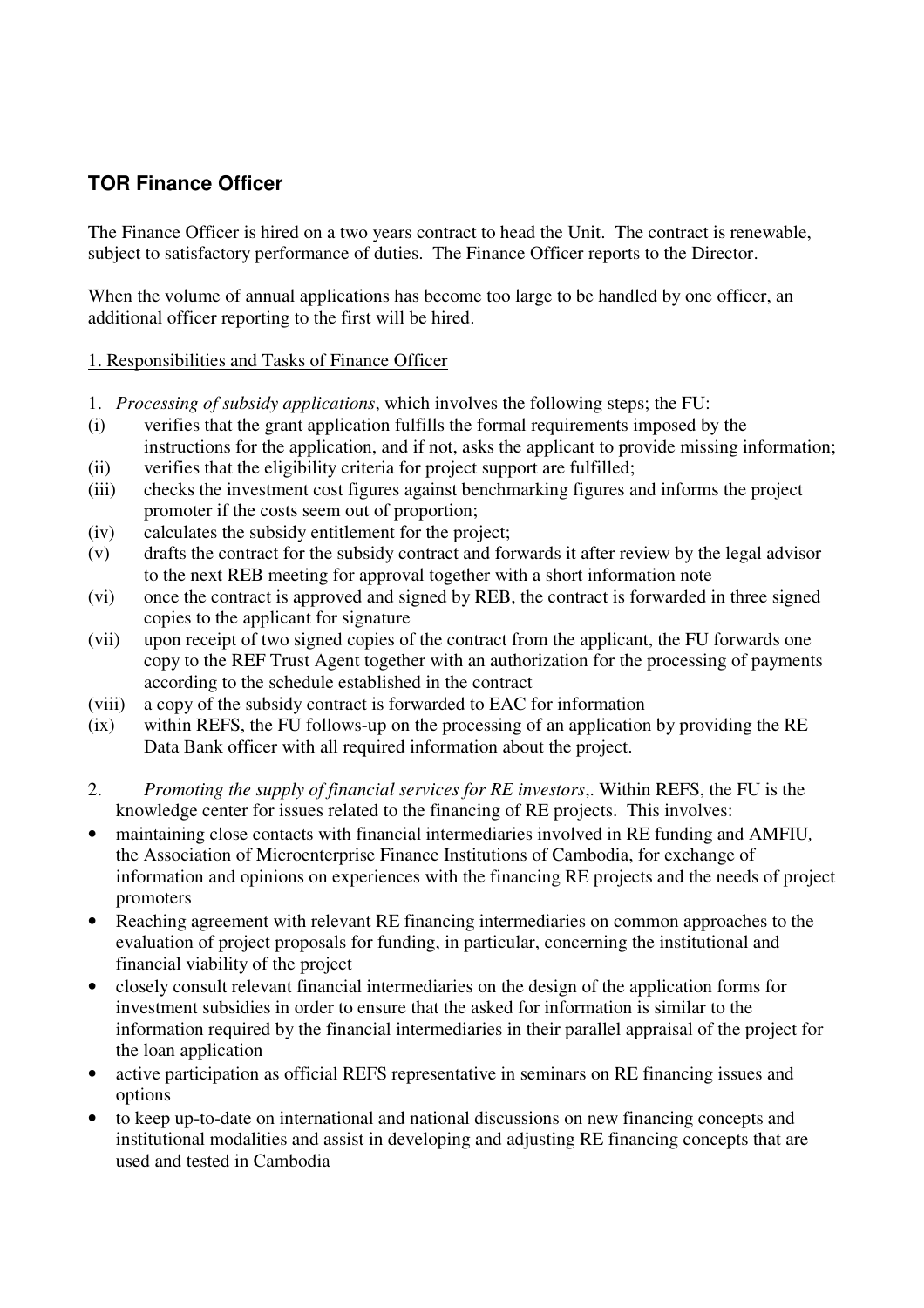- to encourage financing institutions to assist project developers in co-financing the initial upfront investment costs to consumer for internal installations and connection charges
- to promote linkages between commercial banks and micro-finance institutions
- to seek agreements with donors and NGOs on coherent and long-term sustainable approaches to RE financing also in projects, where the REF is not involved
- in close consultation with specialized national institutions to identify needs for capacity building projects for financial intermediaries in RE project appraisals and financing, assist in designing and setting up projects, sub-contract institutions for implementing these and monitoring and evaluating their performance

The FU assists the Rural Planning Officer and EAC with the preparation of tenders for PREP concessions by:

- (i) calculating the subsidy entitlements for the concession,
- (ii) drafting the subsidy contract to be signed by REB with the winner of the tender

Proposing Annual subsidy rates and eligibility criteria

The FU will provide key information concerning the need to adjust individual subsidy rates and the eligibility criteria to the preparation of the annual RE status report. The FU will:

- monitor and evaluate the demand trend and make a forecast for the likely demand for subsidy funds the next year based on the present level of subsidy rates;
- if demand based on these rates is expected to exceed or to fall short of the funds for investment subsidies that are expected to be available the next financial year, to propose the adjustment in the average rate that is needed to balance supply and demand;
- to monitor, based on feed-backs from project promoters and consultants, the rationality and adequacy of individual subsidy rates within the ovEACll schedule and, if needed, to suggest amendments in these.

#### 2. Qualification Profile of Finance Officer

Education: University Degree in Economics, Finance or Business Administration, having achieved very high grades.

Professional experience: at least two years of professional experience upon graduation, preferably in a financial sector organisation.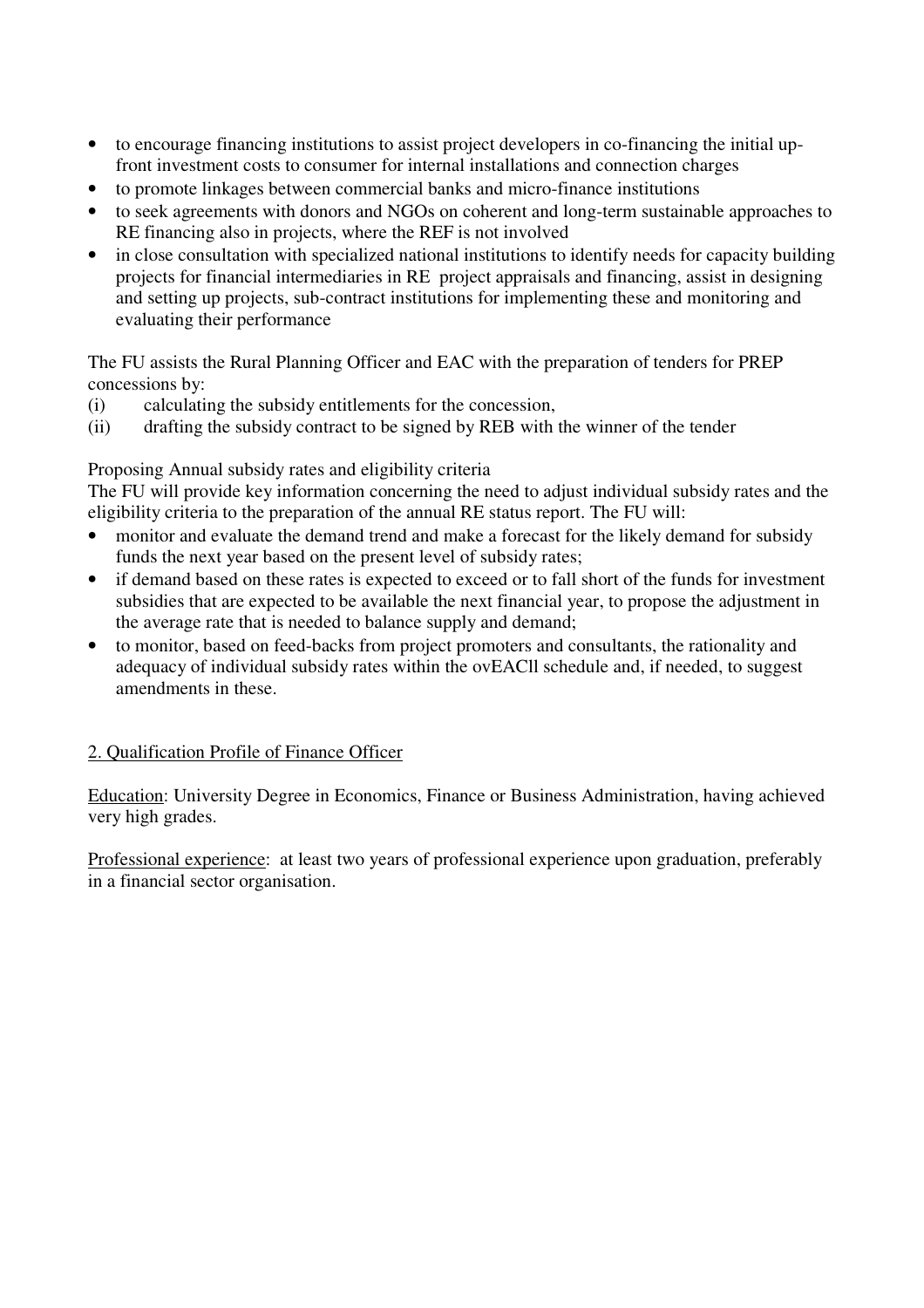### **Annex II: Draft Board Resolutions**

### **II.1. Business Procedures for Rural Electrification Board**

#### **1. Board Meetings**

- (a) The Board shall meet at least once every second month
- (b) The standard agenda for Board meetings is attached as Annex I.
- (c) Board Meetings are called by the Chairman
- (d) The Executive Secretary of the REF-Secretariat participates in Board Meetings as non-voting Secretary
- (e) Minutes of Board Meetings are drafted by the Executive Secretary of the REF-Secretariat and issued and signed by the REB Chairman.
- (f) Copies of the minutes are distributed to the Ministers in charge of Energy and for Finance, to all members of the Board, to the local representative of all donors that contribute funding to the Board, and to the Executive Director of the REF-Secretariat.

#### **2. Quorum for meetings**

- (a) the quorum for meetings of the Board shall be five;
- (b) decisions shall be made by simple majority vote
- (c) in the case of split vote, the vote of the Board Chairman prevails;
- (d) donors may have included a clause in the their conventions with the Government for support to the REF that continued funding from their side is dependent on acceptance by the donor representative on the Board of any proposed changes in project eligibility criteria and levels of subsidy support; the vote of the donor representative on these issues shall be duly recorded in the minutes.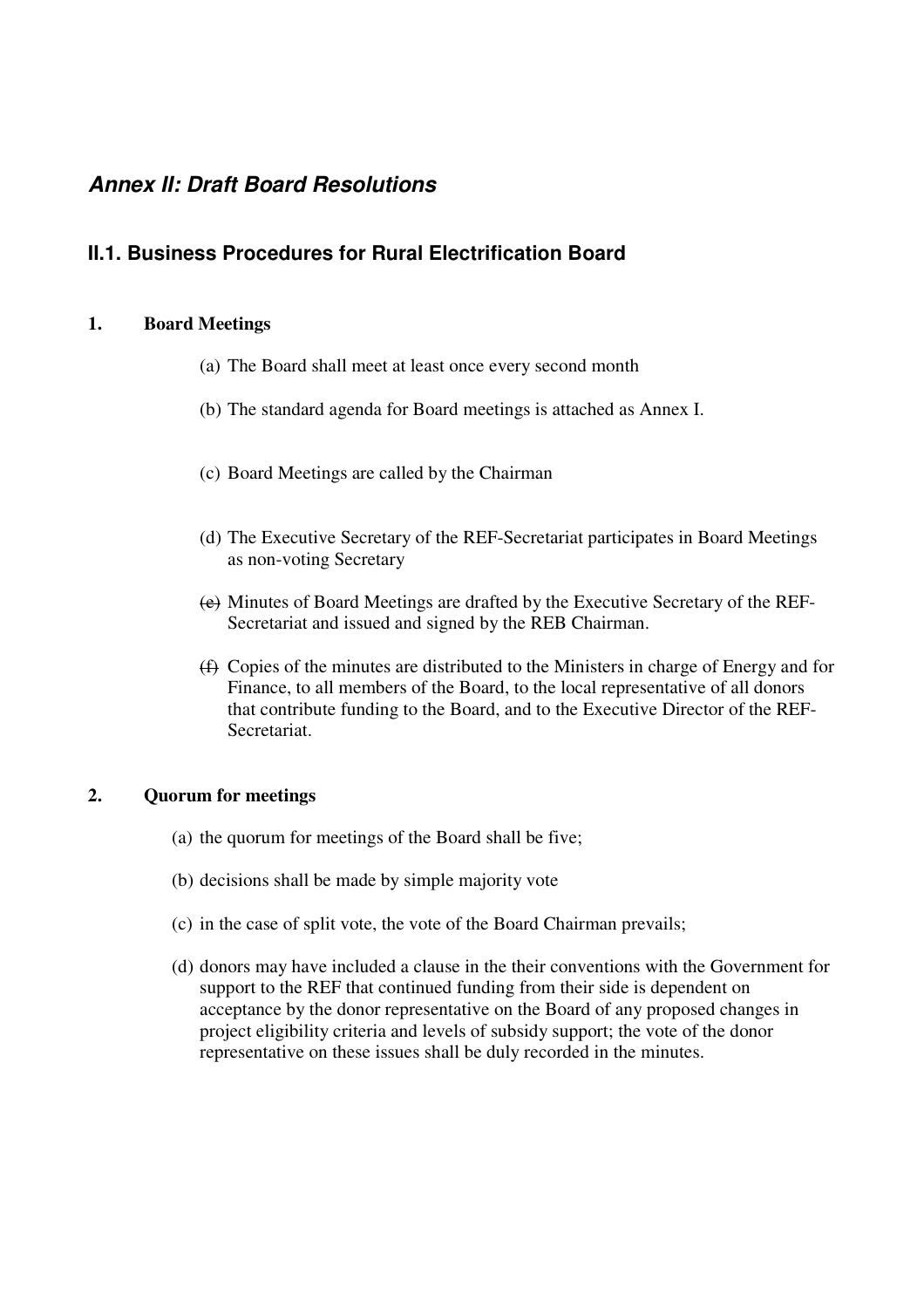#### 4. **Co-option of persons to meetings.**

- (i) The Board may co-opt persons to its meetings whose experience is considered relevant to enable the Board execute its functions;
	- (ii) Such persons shall not vote during the meetings on any decision to be made by the

Board but will be free to attend and contribute to the meetings of the Board.

### **Annex I to Resolution: Standard Agenda for Board Meetings**

- 1. Approval and signature of minutes from last Board Meeting
- 2. Presentation by the Chairman of key RE (rural electrification) and REF policy issues, including the status of negotiations with donors for funding of investments and of technical assistance.
- 3. Summary information by the Executive Director of the REF-Secretariat about signed REFcontracts with project sponsors and sub-contractors supported by copies of contracts and individual contract fact sheets.
- 4. Presentation by the Executive Director of the REF-Secretariat on the performance of the REF-Secretariat since the last Board Meeting and the status of the national RE-program, including, inter alia:
	- (i) Number of received applications for funding and total requested funding support
	- (ii) Number of processed applications for funding and total granted fund support since beginning of fiscal year
	- (iii) Average time for processing of applications and reasons for delays
	- (iv) Status of information activities: answered requests for information and pro-active information activities undertaken by REF either directly or through sub-contracts with outside institutions
	- (v) Status of technical assistance activities undertaken by institutions under subcontract to the REF
	- (vi) Status of preparation of feasibility studies and tender rounds for priority REprojects
	- (vii) Coordination with projects and activities of Government agencies and NGOs involved in rural development
	- (viii) Observations from RE-monitoring and evaluation work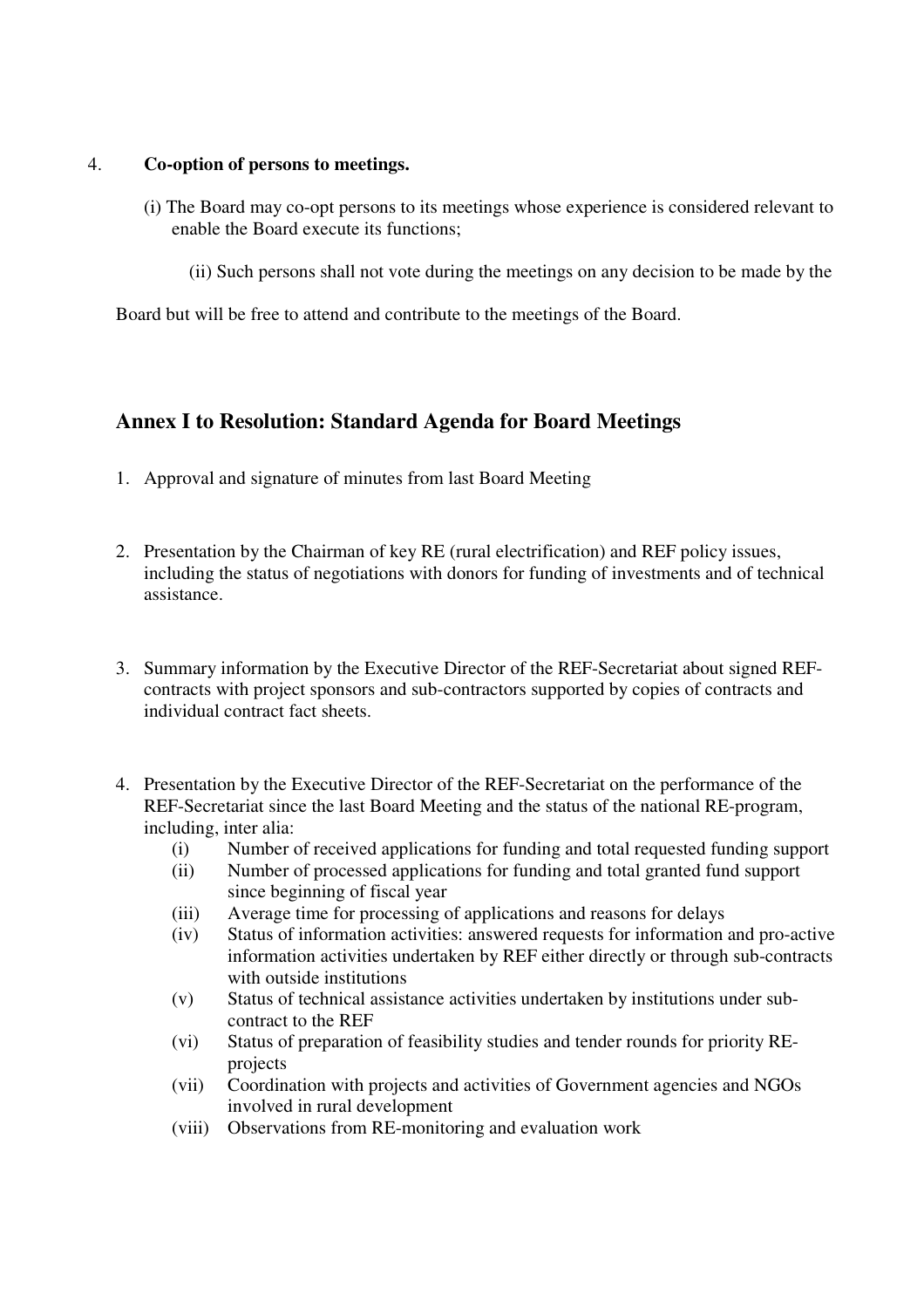- (ix) Summary conclusions on status of RE-work, on the effectiveness of chosen instruments and programs, and on the appropriateness of subsidy levels
- 5. Presentation by the Payments Agent on the status of the administration of payments, including, inter alia:
	- (i) Status of payments to approved projects
	- (ii) Summary conclusions on effectiveness of monitoring and contracting arrangements
- 6. Other matters
- 7. Date of next Board Meeting and issues to include under "Other Matters".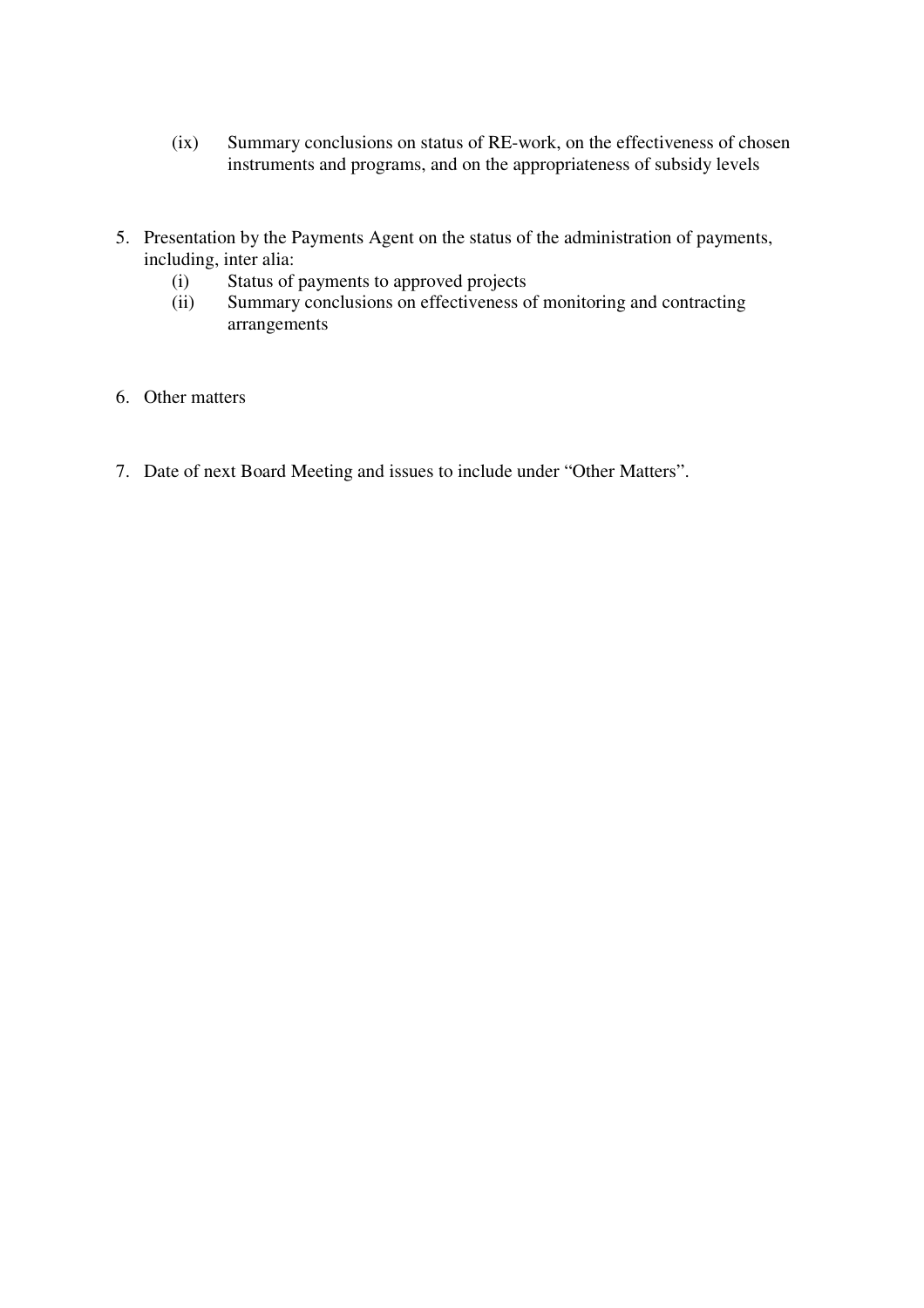### **II.2 Board Resolution on Procedures for REF Payments Agent**

- (1) **Selection of Payments Agent.** The REF Payments Agent is the Bank of Cambodia.
- **(2) Bank Account for Payments Agent**. A bank account fwill be opened in the name of the Payments Agent into which on a periodic basis funds necessary for the short-term execution of his REF payments obligations will be transfered from the REF-account at the Foreign Trade Bank of Cambodia.

#### (3) **Disbursement of Payments to Beneficiaries**.

- (a) The REF Payments Agent shall disburse payments to beneficiaries according to the schedule established in the subsidy contract signed between the project developer and the Executive Director of the REF-Secretariat.
- (b) The REF Payments Agent shall be authorized by REF Finance Officer, countersigned by REFS Executive Director to disburse a payment
- (4) **Monitoring by REF-Secretariat and EAC.** The REF-Secretariat and EAC undertake ad-hoc in-situ verification of projects after completion to verify compliance with subsidy award contract and with license.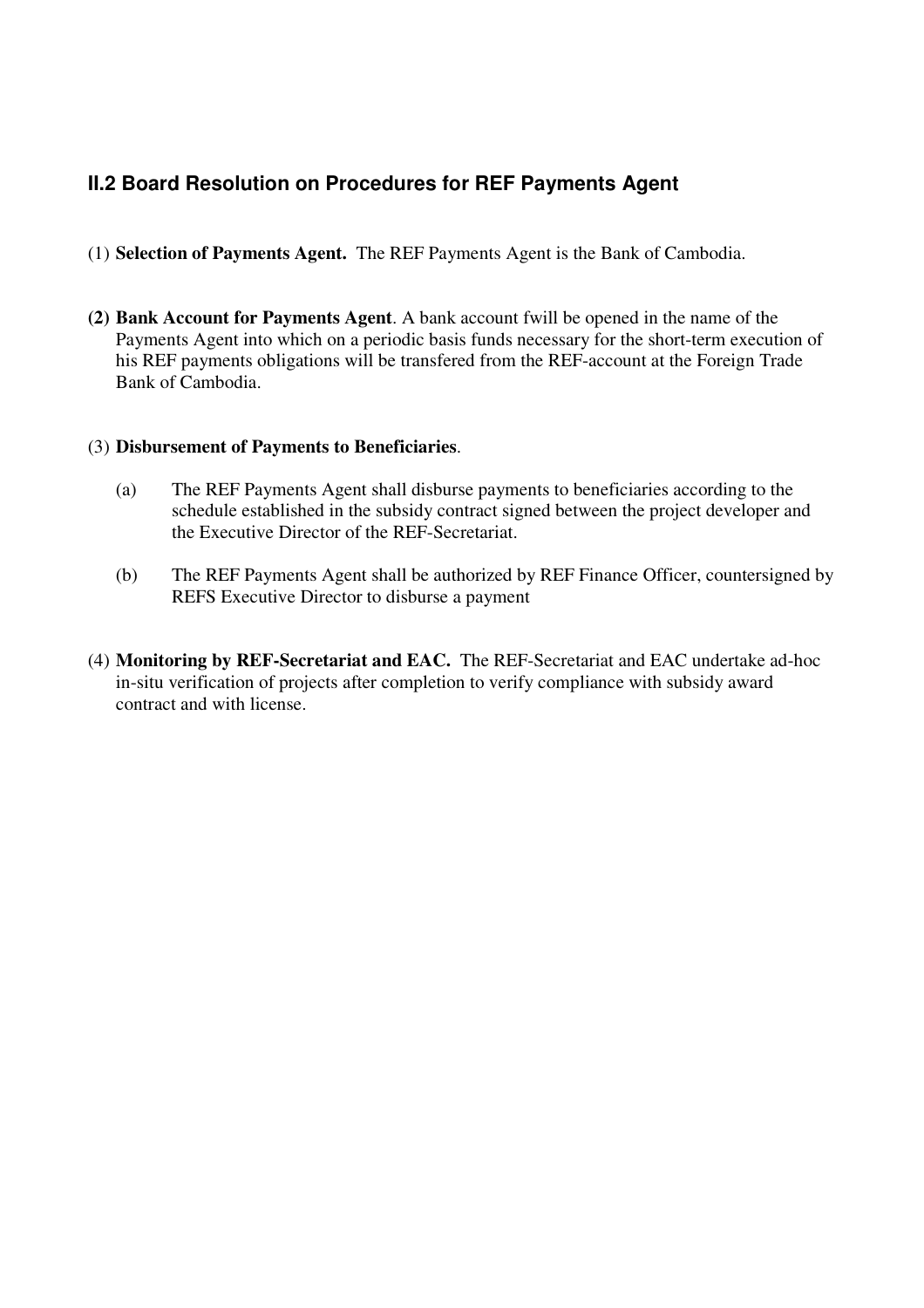### **II.3. Draft Board Resolution: Procedures for allocating REF Funds to Programs and Projects**

- **1**. **Operational objectives guiding the Use of REF financial support.** The operational objectives for the provision of financial support from the Fund are:
	- a) to expand the rural population's access to modern electricity services in Cambodia;
	- b) to facilitate private sector and local community investments in rural electrification;
	- c) to facilitate financing of rural electrification projects through financial intermediaries;
	- d) to facilitate the participation by local beneficiaries in the identification of local electrification needs and priorities, and in the preparation and execution of rural electrification projects;
	- e) to promote the economic and social development of Cambodia by directing grant funds to those rural electrification projects that provide the highest social and economic returns taking into consideration regional equity in allocation of funding for rural electrification projects; and
	- f) to make efficient use of grant funds for rural electrification by providing for a transparent and non-discriminatory framework for investment and financing decisions, and by targeting grant funds to projects that are commercially non-viable without grant support.

#### **2. Intervention Areas eligible for Support**

- a) Fund subsidies may be used to co-finance:
	- (i) pre-investment studies for rural electrification projects;
	- (ii) investments in rural electricity supply;
	- (iii) financial support to renewable energy investments that make these technologies commercially viable and which are economically justified due to external benefits of these technologies not reflected in their market price;
	- (iv) rural electrification capacity building, information and other support programs for rural electrification;
	- (v) the cost of Fund management (cost of operation of the Board, the REF-Secretariat and the REF Payments Agent); and
	- (vi) innovative projects promoting the use of renewable energy and rural energy savings when donors make special purpose funds available for these.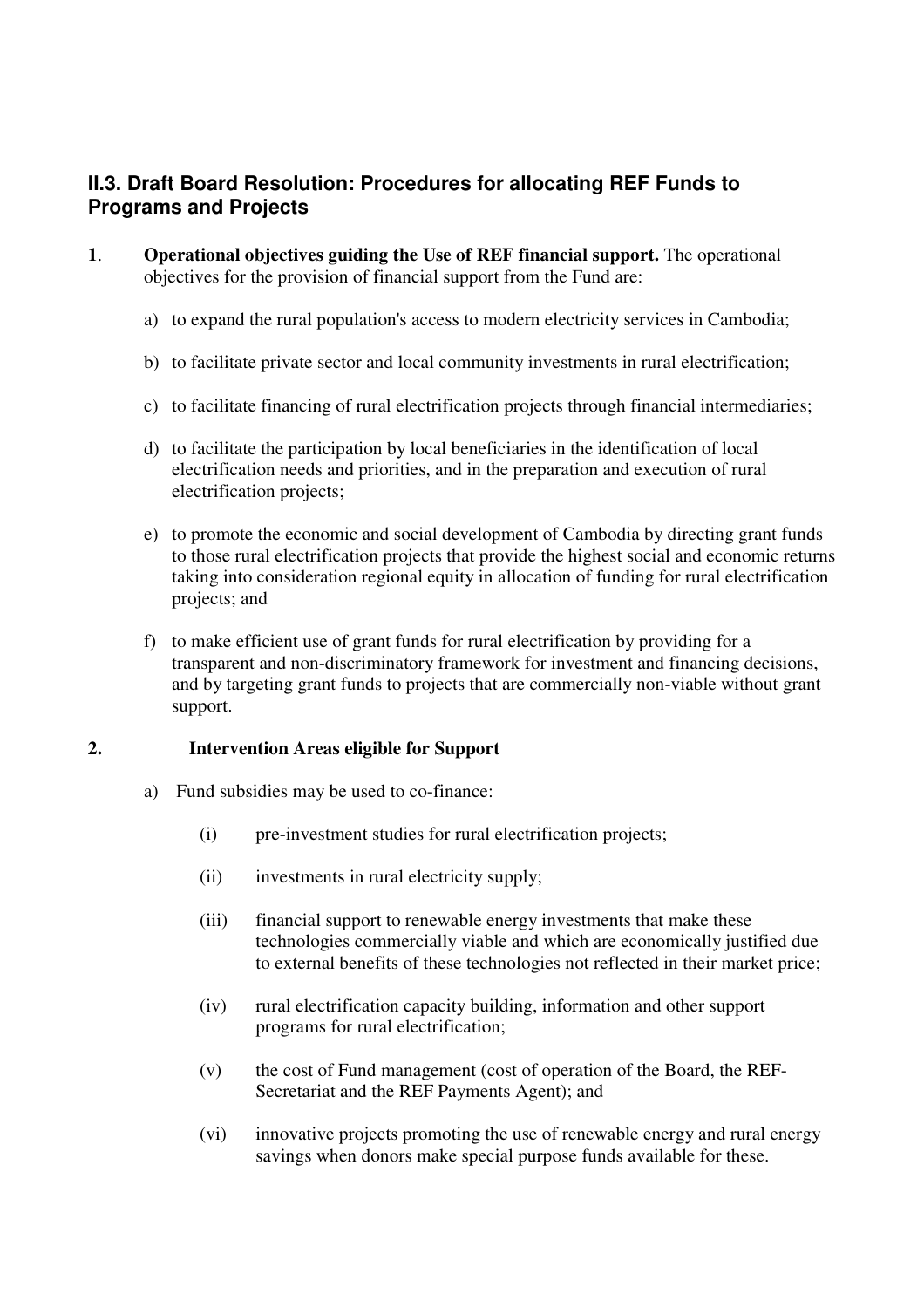#### **3. Principles for Allocation of Fund to Programs and to Individual Projects**

- a) the allocation of the annual REF-budget to *RE-support programs* and to *investment subsidies* will be done according to a careful evaluation of which competing uses enable maximum progress to be reached in the Government's RE-program;
- b) the *selection by the REF-Secretariat* of *projects for funding* and the *calculation of the level of financial support* to a project shall be *rule-based*, done on the basis of *published criteria* that are transparent and give the applicants the right for funding provided that they fulfill the formal eligibility criteria for REF-support;

#### **4. Monitoring and Evaluation**

- a) the use of REF-funds for support programs and for investment support will be monitored and evaluated, the M&E methodology to be used must be described in the project document for any program, which is initiated;
- b) changes in the composition of funding by area of intervention and/or in the level of subsidy support for investments are done in the light of results from the M&E reports.

#### **5. Authority for Use of REF funds**

- (a) Financial commitments from the REFS budget shall be made by signature of the Executive Director, cosigned by the Administrative/Accounting Officer of the Fund.
- (b) Requests for quarterly release of funds from the REF to the account of the REF Payments Agent shall be authorized by signature of the REB Chairman, cosigned by the Executive Director of the RESF.
- (c) Requests for quarterly release of funds from the REF to the special project accounts of Implementing Entities contracted by the REF for the management of REF-financed programs shall be authorized by signature of the REB Chairman, cosigned by the Executive Director of the RESF.

#### **6. Publication of Eligibility Criteria and of Subsidy Rates**

- a) In December of each year the REF-Secretariat shall publish the rules and conditions that apply from January 1, the following year concerning:
	- the subsidy schedules for categories of investments;
	- project eligibility criteria; and
	- the procedures for the submission and processing of applications for funding.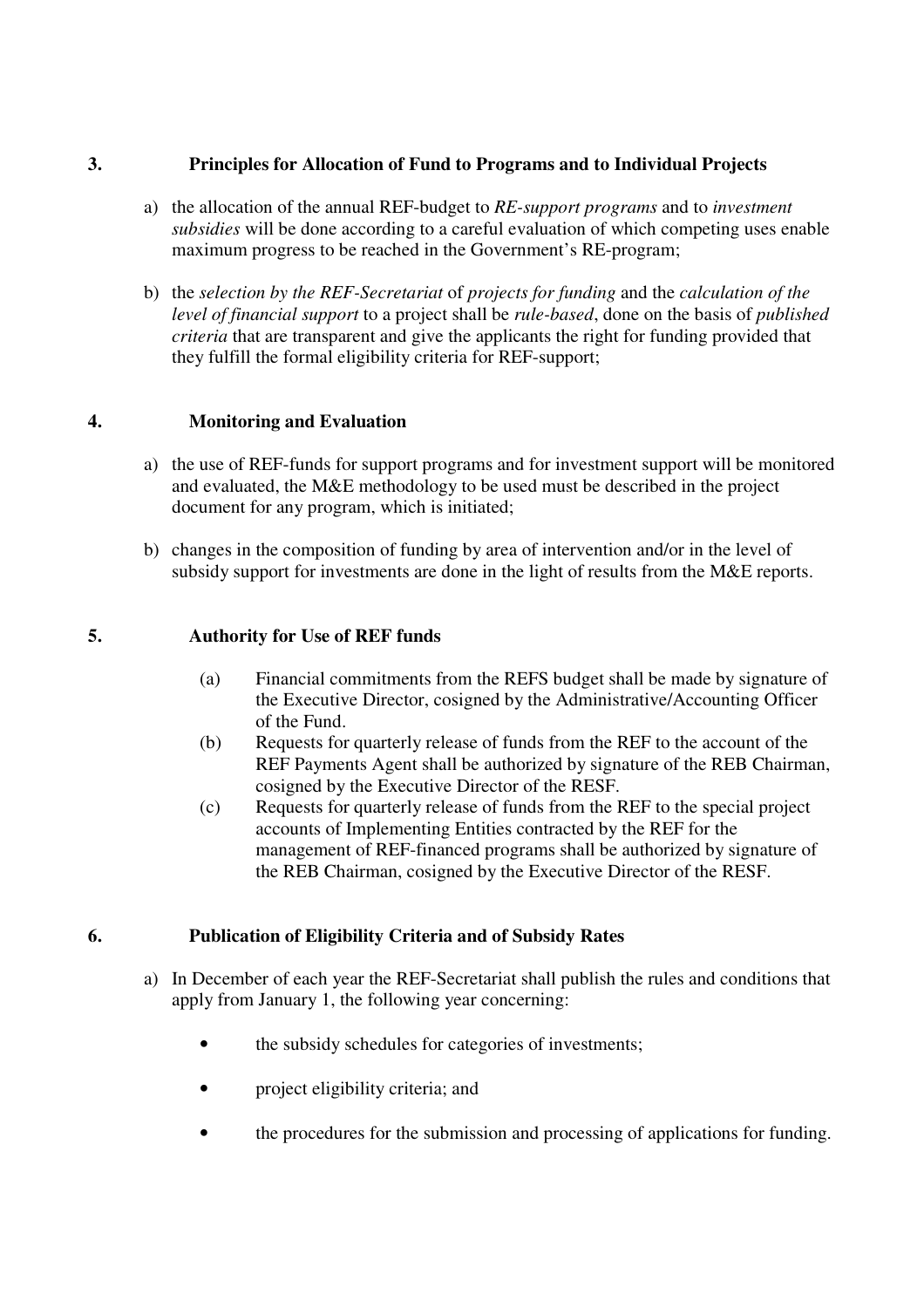**b)** for purposes of regional equity, higher subsidy rates may be fixed for areas in the country that have been classified as disadvantaged in the Indicative Rural Electrification Master Plan IREM). The classification may be subject to review in periodic updates of the IREMP or be updated in the Government's Rural Electrification Policy Statement.

#### **7. Processing of Funding Applications from Locally Initiated Projects**

- a) At the beginning of each fiscal year, the REF-Secretariat shall issue a notice of advertisement inviting project developers to submit applications for receiving REFsubsidy support for the preparation of feasibility studies and for investment projects.
- b) The applications shall be assessed by the REF-Secretariat against the published eligibility criteria and approved if the published conditions are fulfilled. The REFS shall communicate the result of the evaluation within 10 working days for feasibility studies and 20 working days for investment subsidies after having reveived an application
- c) The results of processed applications are submitted to the Board for information together with a copy of the subsidy contract signed by the Executive Director with the project sponsor.
- d) Within three days of signing a Subsidy Contract, the Executive Director shall send a copy thereof to the REF-Payments Agent instructing the Agent to avail funds to the Project Sponsor in accordance with project milestones set out under the Subsidy Contract.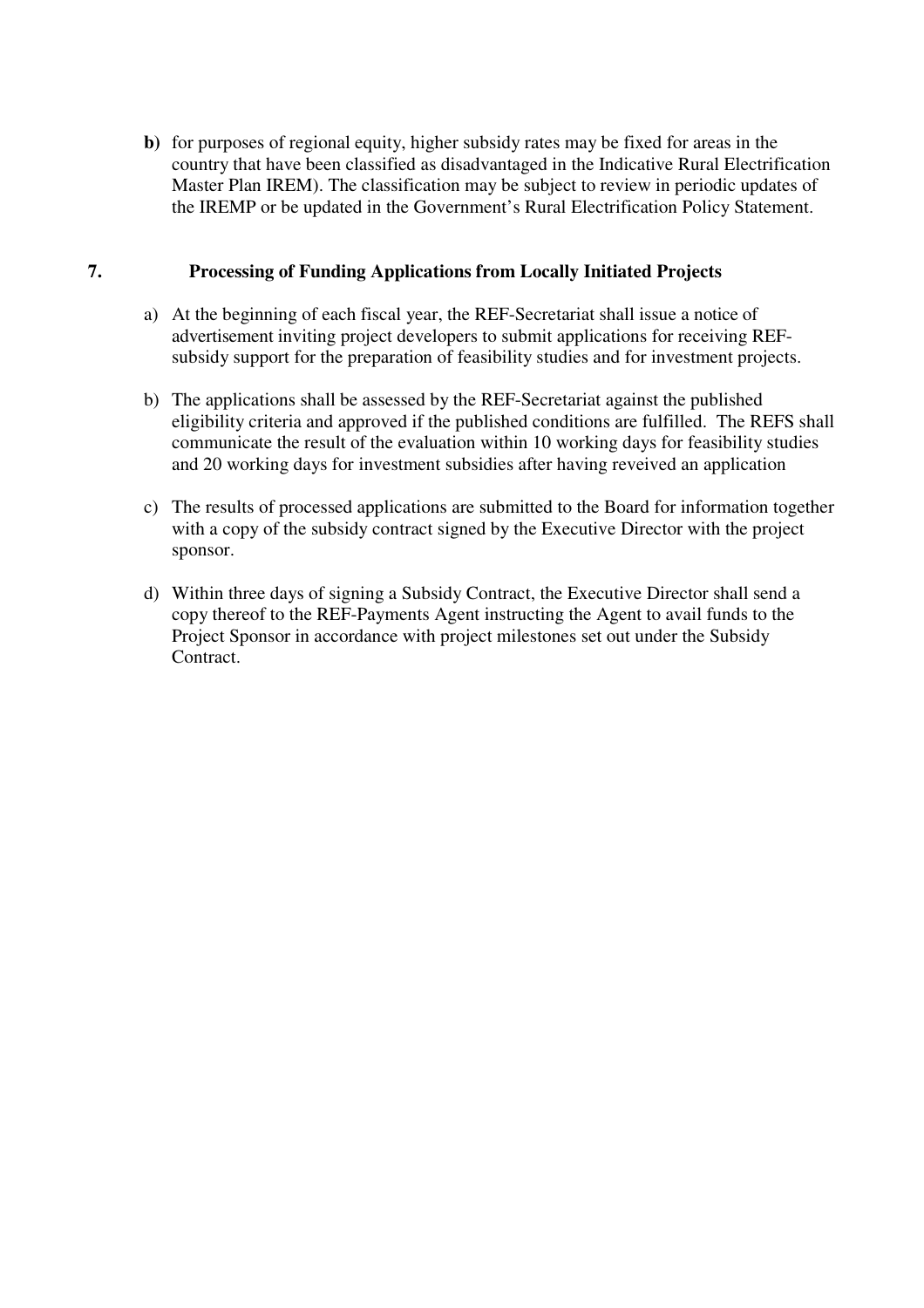#### **8. REF Tenders for National Priority Rural Electrification Projects**

- a) With reference to the long-term Indicative Rural Electrification Plan prepared by the Minister in charge of Energy, the REF-Secretariat shall prepare prefeasibility studies for annual rural electrification priority projects.
- b) The subsidy entitlement for priority projects shall be calculated on the basis of the investment program defined in the particular feasibility study and the adopted subsidy schedule for the particular year.
- c) The subsidy amount and investment program shall be included in the bidding documents for the tender and shall also be included in the application for a license for the project from the EAC.
- d) The content of the subsidy contract shall be in accordance with the conditions established by the EAC in its license to the project developer.
- e) The basic information to be included in the subsidy contract comprises:
- Description of the project;
- Place of execution of the project;
- The legal status of the Project sponsor;
- Financing scheme for the project including the investor's own equity contribution and sources and conditions of loan finance;
- Disbursement schedule for Fund subsidy payments against project development milestones;
- Mechanisms for project supervision and control, including regular reporting requirements during the implementation of the support investment program;
- Guarantees / contracts for project development, operation and maintenance;
- The commitment to transfer the project if the project developer is incapable of implementing it;
- Consequences in case of non-fulfilment of the investment program; and
- mechanisms for conflict resolution.

#### **9. Monitoring and Evaluation at Project Commissioning**

- (a) The REF-Secretariat shall undertake independent monitoring of project completion at the time of commissioning and shall liase with the EAC in monitoring satisfaction of project conditions.
- (b) For smaller projects, the eligibility size of which will be determined by the Board, REFverification can be done on an ad-hoc basis.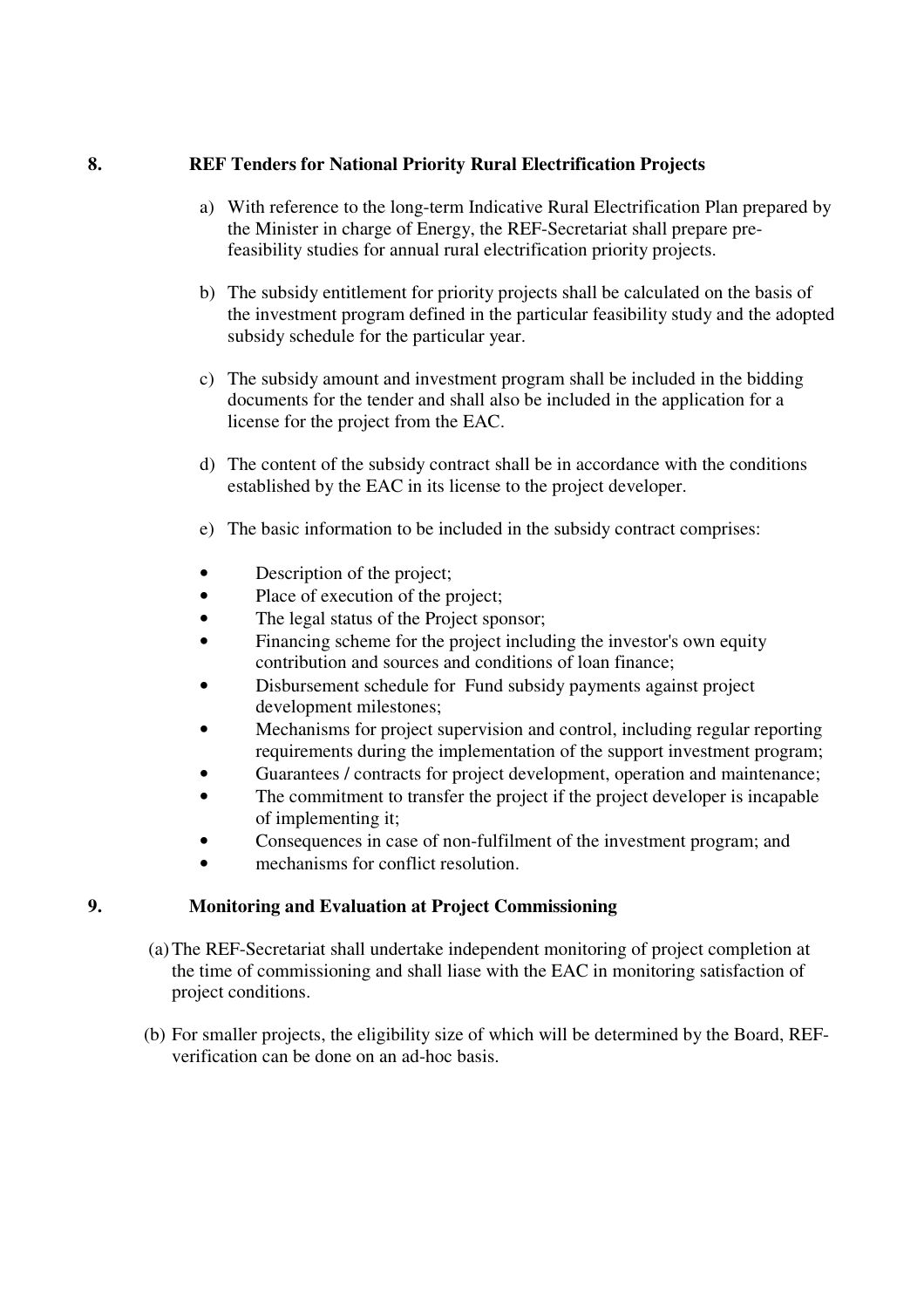### **II.4 Draft Board Resolution on Structure for REF-Secretariat**

#### **1. The Executive Director**

- a) The REF-Secretariat shall be headed by an Executive Director
- b) The Executive Director is responsible for:
	- (i) executing REF policies defined by the Board and referred to the REF-Secretariat for execution;
	- (ii) establishing the organizational structure for the REF-Secretariat, and develop personnel policies and internal work procedures for approval by the Board;
	- (iii)preparing the annual work program of the REF-Secretariat for approval by Board;
	- (iv) preparing the annual budget of the REF-Secretariat for approval by the Board;
	- (v) providing relevant advice to the EAC on Rural Electrification regulatory issues;
	- (vi) establishing work and information linkages with relevant stakeholders in rural electrification;
	- (vii) representing the REF-Secretariat legally in contracts made by the REF-Secretariat in accordance with a delegation from the Board; and
	- *(viii) propose performance benchmarks to the Board against which REF-Secretariat*

*performance is to be measured.* 

**2. Preliminary Organization Structure.** The Executive Director is authorized to work towards for the establishment of an organization structure for the REF-Secretariat, see Annex I, composed of:

- a) *Office of Director and Administrative Unit*
- b) *The Information Unit (IU)* to answer requests for information from investors, government agencies, project promoters and consultants, NGOs and communities, conduct awareness campaigns, seek feedback from rural population on the RE program; promote productive uses of power and maintain close cooperation and information-exchange links with ministries and agencies involved in rural development projects.